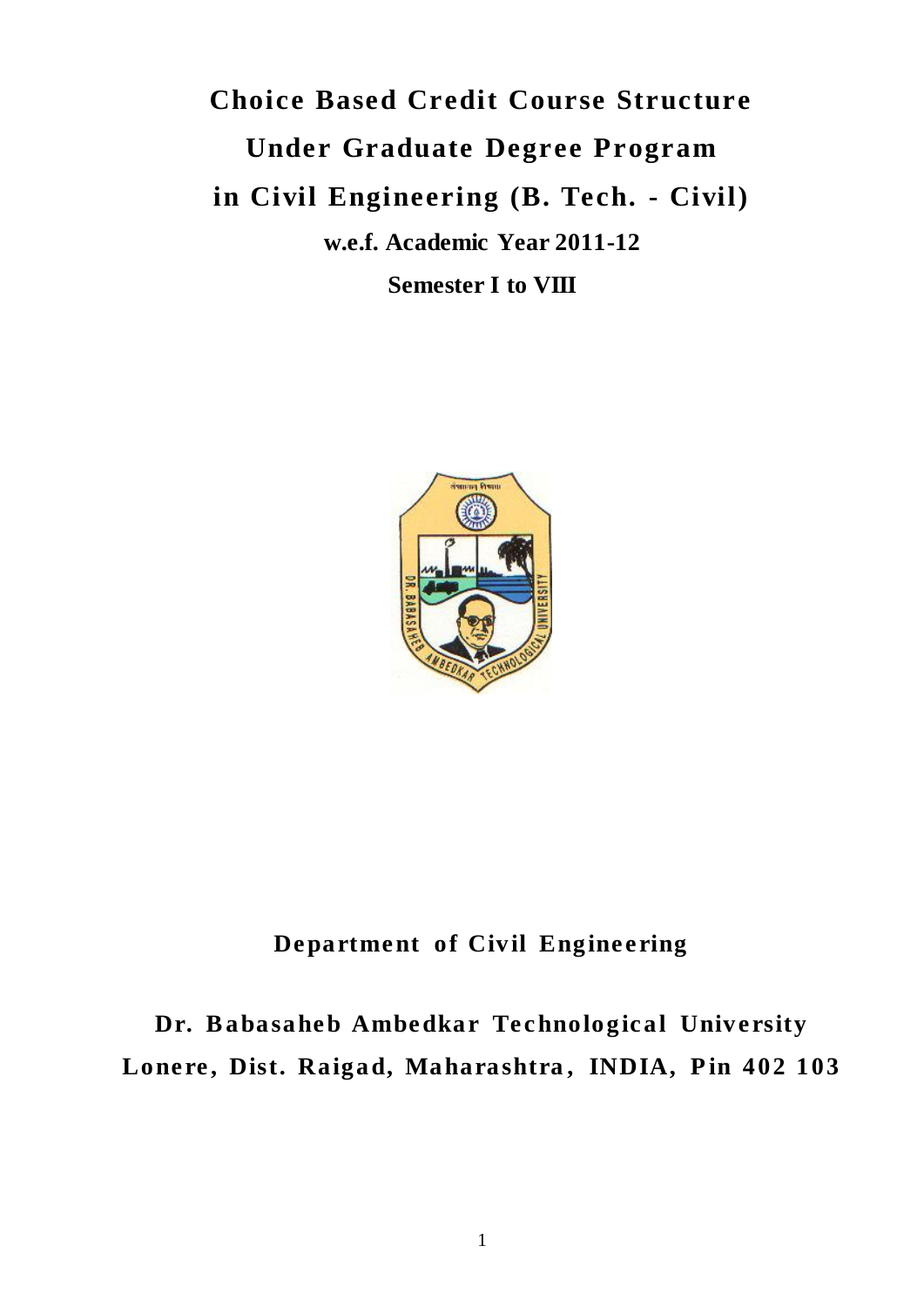#### **Sr. No. Subject Code Course Contact Hours Credits Credits**  $\mathbf{L}$ 01 BH101 Basic Course in Communicative English 3 0 6<br>02 BH102 Engineering Mathematics - I 4 0 8 02 BH102 Engineering Mathematics – I 4 0 8<br>03 BH103 Engineering Physics – I 3 2 8 03 BH103 Engineering Physics – I 3 2 8<br>04 BH104 Engineering Chemistry - I 3 2 8 04 BH104 Engineering Chemistry - I<br>05 ID105 Energy and Environmental Engineering 2 0 05 ID105 Energy and Environmental Engineering 2 0 4<br>06 ME106/ Basic Mechanical Engineering ME106/ ME206 Basic Mechanical Engineering 2 0 4 07 ME107/ ME207<br>CL108 Engineering Graphics 1 4 6 08 CL108 Introduction to Civil Engineering 3 0 6<br>09 XC109 NCC/NSS/Sports 0 0 0 NCC/NSS/Sports 0 0 0 0 0 0 0 0 0 0 0 0 0 1 0 1 1 0 1 1 0 1 1 0 1 1 0 1 1 0 1 1 0 1 1 0 1 1 0 1 1 0 1 1 0 1 1 0 1 1 0 1 1 0 1 1 0 1 1 0 1 1 0 1 1 0 1 1 0 1 1 0 1 1 0 1 1 0 1 1 0 1 1 0 1 1 0 1 1 0 1 1 0 1 1 0 1 1 0 1 1 0 1 1  **Total 21 08 50**

# **Semester- I**

# **Semester – II**

| Sr. | <b>Subject</b> | <b>Course</b>                                | <b>Contact</b><br><b>Hours</b> |                | <b>Credits</b> |
|-----|----------------|----------------------------------------------|--------------------------------|----------------|----------------|
|     | Code<br>No.    |                                              | L                              | P              |                |
| 01  | <b>BH201</b>   | Basic Course in Human Rights                 | 2                              | $\theta$       | $\overline{4}$ |
| 02  | <b>BH202</b>   | Engineering Mathematics $-II$                | 4                              | $\theta$       | 8              |
| 03  | <b>BH203</b>   | Engineering Physics $-$ II                   | 3                              | $\overline{2}$ | 8              |
| 04  | <b>BH204</b>   | Engineering Chemistry - II                   | 3                              | $\overline{2}$ | 8              |
| 05  | EM205/         | Engineering Mechanics                        | 3                              | $\theta$       | 6              |
|     | EM105          |                                              |                                |                |                |
| 06  | ID206          | Basic Electrical and Electronics Engineering | $\overline{2}$                 | $\Omega$       | $\overline{4}$ |
| 07  | WS207/         | <b>Workshop Practice</b>                     | $\overline{0}$                 | 4              | $\overline{4}$ |
|     | WS107          |                                              |                                |                |                |
| 08  | <b>CL208</b>   | Civil Engineering: Programming and Softwares | 3                              | $\theta$       | 6              |
| 09  | <b>XC209</b>   | NCC/NSS/Sports                               | $\theta$                       | $\theta$       | $\theta$       |
|     |                | <b>Total</b>                                 | 20                             | 08             | 48             |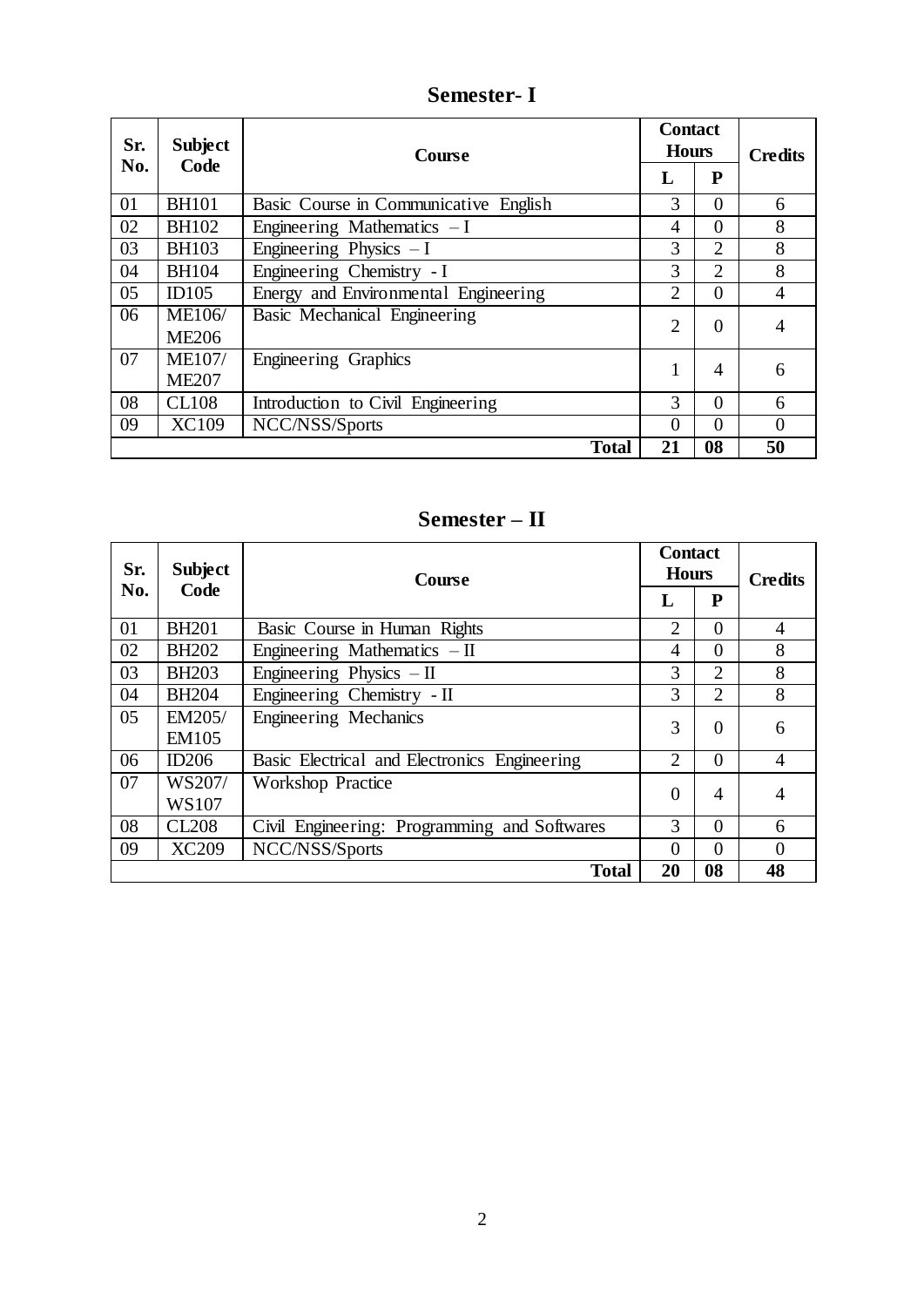# **Note:**

Elective Subject Codes marked as '#' indicate Open Electives. Students willing to register for such courses shall contact Course Coordinator for information on prerequisites.

| Sr. | <b>Subject</b><br><b>Subject</b><br>Code | <b>Contact</b><br><b>Hours</b>       |                | <b>Credits</b> |                |  |
|-----|------------------------------------------|--------------------------------------|----------------|----------------|----------------|--|
| No. |                                          |                                      | L              | ${\bf P}$      |                |  |
|     |                                          | <b>Theory</b>                        |                |                |                |  |
| 01  | <b>BH</b> 301                            | Mathematic $s$ – III                 | 4              |                | 8              |  |
| 02  | <b>CV302</b>                             | Solid Mechanics                      | 4              |                | 8              |  |
| 03  | CV303                                    | Hydraulic Engineering I              | $\overline{4}$ |                | 8              |  |
| 04  | <b>CV304</b>                             | Surveying I                          | $\overline{4}$ |                | 8              |  |
| 05  | <b>CV305</b>                             | <b>Building Construction</b>         | $\overline{2}$ |                | 6              |  |
| 06  | CV306                                    | Engineering Geology                  | 4              |                | 8              |  |
|     | Practical / Drawing and/or Design        |                                      |                |                |                |  |
| 06  | <b>CV307</b>                             | Building Construction - Drawings Lab |                | 04             | $\overline{4}$ |  |
| 07  | <b>CV308</b>                             | Seminar on Topic of Self Study       |                |                | $\overline{2}$ |  |
|     |                                          | Sub-Total                            | 22             | 04             | 52             |  |
|     |                                          | <b>Total</b>                         |                | 26             | 52             |  |

# **Semester- III**

# **Semester- IV**

| Sr.<br>No.                               | <b>Subject</b><br>Code | <b>Subject</b>                | <b>Contact</b><br><b>Hours</b> |                | <b>Credits</b> |
|------------------------------------------|------------------------|-------------------------------|--------------------------------|----------------|----------------|
|                                          |                        |                               | L                              | P              |                |
|                                          |                        | <b>Theory</b>                 |                                |                |                |
| 01                                       | <b>CV401</b>           | Hydraulic Engineering<br>Ш    | $\overline{4}$                 | $\overline{a}$ | 8              |
| 02                                       | <b>CV402</b>           | <b>Structural Mechanics</b>   | 4                              |                | 8              |
| 03                                       | CV403                  | Surveying $-II$               | 4                              |                | 8              |
| 04                                       | <b>CV404</b>           | Water Resources Engineering I | 4                              |                | 8              |
| <b>Practical / Drawing and/or Design</b> |                        |                               |                                |                |                |
| 05                                       | <b>CV 405</b>          | Hydraulic Engineering Lab     |                                | $\overline{2}$ | $\overline{2}$ |
| 06                                       | <b>CV 406</b>          | Solid Mechanics Lab           |                                | $\overline{2}$ | $\overline{2}$ |
| 07                                       | <b>CV 407</b>          | Surveying Lab I               |                                | 3              | $\overline{4}$ |
|                                          |                        | <b>Elective I</b>             |                                |                |                |
| 08                                       | CV 408 <sup>#</sup>    | Engineering Management        | 3                              |                | 6              |
| 09                                       | CV 409 <sup>#</sup>    | Systems Engineering           |                                |                |                |
|                                          |                        |                               |                                |                |                |
|                                          |                        | Sub-Total                     | 19                             | 07             | 46             |
|                                          |                        | <b>Total</b>                  |                                | 26             | 46             |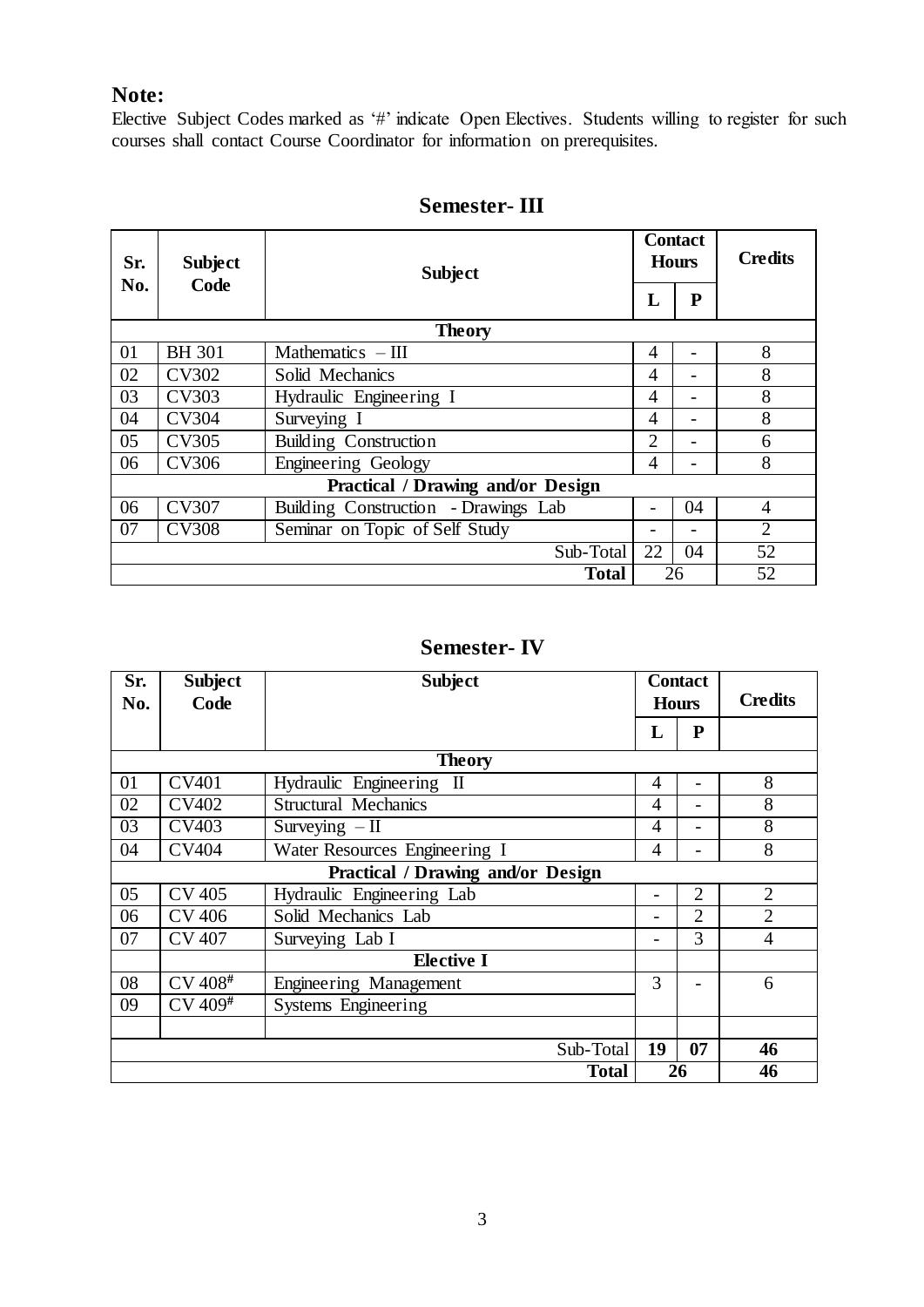**Sr. No . Subject Code Subject Contact Hours Credits L P Theory** 01 | CV 501 | Design of Steel Structures | 4 | - | 8 02 CV 502 Geotechnical Engineering 4 - 8<br>03 CV 503 Environmental Engineering I 4 - 8  $03$  CV 503 Environmental Engineering I 4 -04 CV 504 Water Resources Engineering – II 4 4 8 **Practical / Drawing and/or Design** 05 CV 505 Geotechnical Engineering Lab 2 2 2 06 CV 506 Environmental Engineering Lab 2 2 2 07 CV 507 Surveying Lab II 3 4 08 CV 501**#** CV 508**#** CV 509**#** CV 510 **Elective II** Design of Steel Structures **(O ther Department Students)** Building Materials Rock Mechanics Modern Surveying Techniques 4 - 8 Sub-Total **20 07 48 Total 27 48**

**Semester- V**

# **Semester- VI**

| Sr. | <b>Subject</b> | <b>Subject Title</b>                      |                                |                |                |
|-----|----------------|-------------------------------------------|--------------------------------|----------------|----------------|
| No. | Code           |                                           | <b>Contact</b><br><b>Hours</b> |                | <b>Credits</b> |
|     |                |                                           | L                              | ${\bf P}$      |                |
| 01  | CV 601         | Design of Concrete Structures I           | 4                              |                | 8              |
| 02  | CV 602         | Transportation Engineering I              | $\overline{4}$                 |                | 8              |
| 03  | CV 603         | Foundation Engineering                    | 4                              |                | 8              |
| 04  | CV 604         | Concrete Technology                       | 4                              |                | 8              |
|     |                | Practical / Drawing and/or Design         |                                |                |                |
| 05  | CV 605         | Concrete Technology Lab                   | -                              | $\overline{2}$ | $\overline{2}$ |
| 06  | CV 606         | Structural Design and Drawing of Steel    |                                | $\overline{4}$ | $\overline{4}$ |
|     |                | <b>Structures</b>                         |                                |                |                |
| 07  | CV 607         | Building Planning, Design and Drawing Lab |                                | 4              | $\overline{4}$ |
| 08  | <b>CV 608</b>  | Industrial Training <sup>\$</sup>         |                                |                |                |
|     |                | <b>Elective III</b>                       |                                |                |                |
| 09  | CV 609         | <b>Advanced Solid Mechanics</b>           | 4                              |                | 8              |
|     | CV 610         | <b>Composite Materials</b>                |                                |                |                |
|     | CV 611         | Elements of Remote Sensing                |                                |                |                |
|     | CV 612         | Building Planning and Design              |                                |                |                |
|     |                | Sub-Total                                 | 20                             | 10             | 50             |
|     |                | <b>Total</b>                              | 30                             |                | 50             |

**\$:** Students should register for the CV 608 in Semester VI and appear at examination in Semester VII. Result shall appear in Grade Report of Semester VII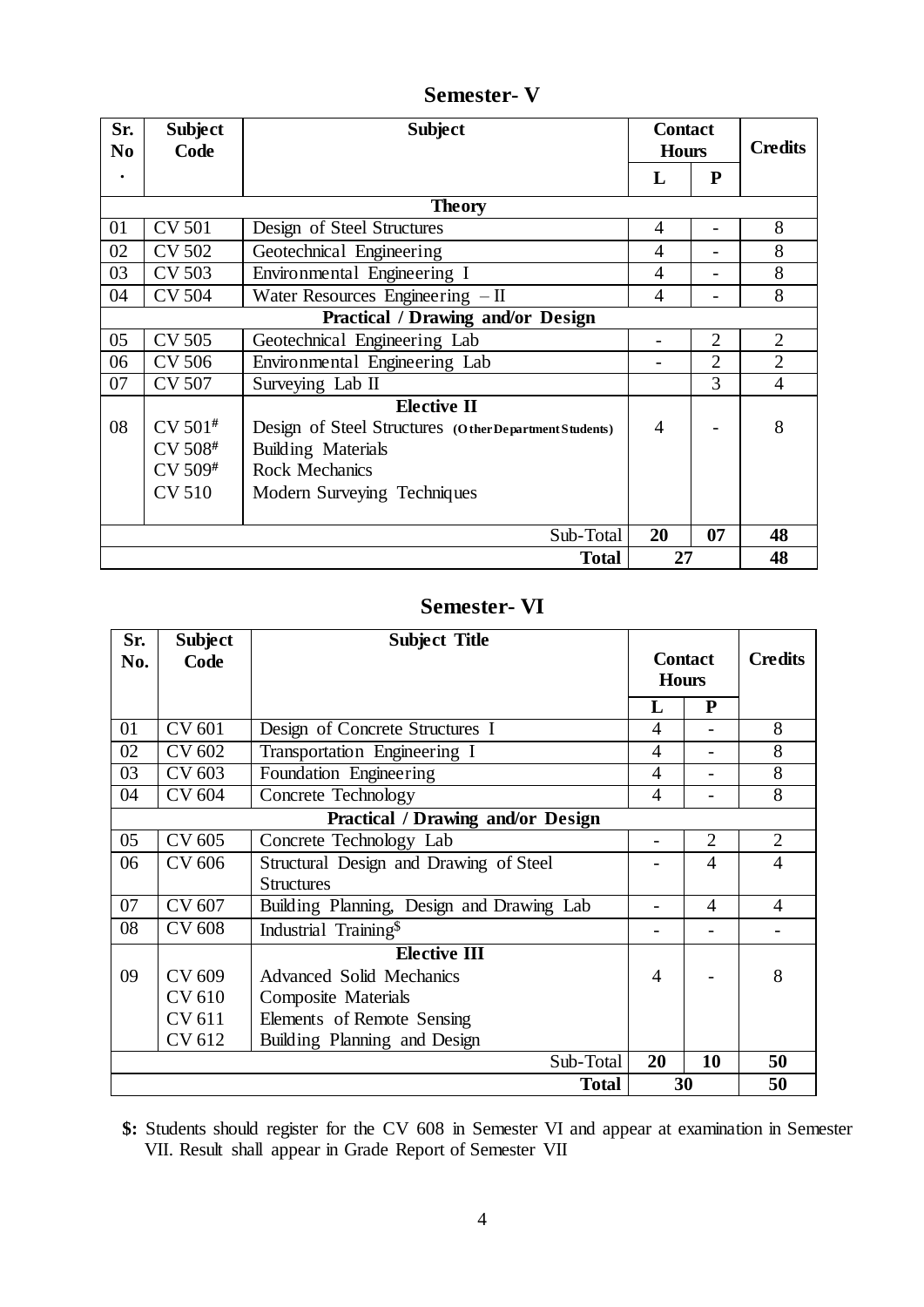| Sr.<br>No.                        | <b>Subject</b><br>Code | <b>Subject Title</b>              | <b>Contact</b><br><b>Hours</b> |                | <b>Credits</b> |
|-----------------------------------|------------------------|-----------------------------------|--------------------------------|----------------|----------------|
|                                   |                        |                                   | L                              | $\mathbf{P}$   |                |
| 01                                | <b>CV 701</b>          | Design of Concrete Structures II  | $\overline{4}$                 |                | 8              |
| 02                                | CV 702                 | Transportation Engineering II     | 4                              |                | 8              |
| 03                                | <b>CV 703</b>          | Professional Practices            | $\overline{4}$                 |                | 8              |
| 04                                | <b>CV 704</b>          | Plastic Analysis and Design       | 4                              |                | 8              |
| Practical / Drawing and/or Design |                        |                                   |                                |                |                |
| 05                                | <b>CV 705</b>          | Professional Practices Lab        |                                | $\overline{2}$ | $\overline{2}$ |
| 06                                | <b>CV 706</b>          | Seminar or Community Project      |                                | $\overline{2}$ | $\overline{2}$ |
| 07                                | <b>CV 707</b>          | Project Stage-I                   |                                | $\overline{2}$ | $\overline{4}$ |
| 08                                | <b>CV 708</b>          | Industrial Training <sup>\$</sup> |                                |                | $\overline{2}$ |
| 09                                | <b>CV 709</b>          | <b>Elective IV</b>                | 3                              |                | 6              |
|                                   |                        | Sub-Total                         | 18                             | 6              | 48             |
|                                   |                        | <b>Total</b>                      |                                | 24             | 48             |

**Semester – VII**

# **Semester – VIII**

| Sr.<br>No.                               | <b>Subject</b><br>Code | <b>Subject Title</b>                           | <b>Contact</b><br><b>Hours</b> |                | <b>Credits</b> |
|------------------------------------------|------------------------|------------------------------------------------|--------------------------------|----------------|----------------|
|                                          |                        |                                                | L                              | P              |                |
| 01                                       | <b>CV 801</b>          | Introduction to Earthquake Engineering         | 4                              |                | 8              |
| 02                                       | <b>CV 802</b>          | <b>Project Management</b>                      | 4                              |                | 8              |
| 03                                       | <b>CV 803</b>          | <b>Construction Techniques</b>                 | $\overline{4}$                 |                | 8              |
|                                          |                        |                                                |                                |                |                |
| <b>Practical / Drawing and/or Design</b> |                        |                                                |                                |                |                |
| 04                                       | <b>CV 804</b>          | Earthquake Engineering Lab                     |                                | $\overline{2}$ | $\overline{2}$ |
| 05                                       | <b>CV 805</b>          | Structural Design and Drawing of RC Structures |                                | 3              | $\overline{4}$ |
| 06                                       | <b>CV 806</b>          | Self Study Report based on Topic Related to    |                                | $\overline{2}$ | $\overline{2}$ |
|                                          |                        | Foundation Engineering and field visits.       |                                |                |                |
| 07                                       | <b>CV 807</b>          | Project Stage-II                               |                                | 4              | 8              |
| 08                                       | <b>CV 808</b>          | <b>Elective V</b>                              | 4                              |                | 8              |
|                                          |                        | Sub-Total                                      | 20                             | 11             | 48             |
|                                          |                        | <b>Total</b>                                   | 31                             |                | 48             |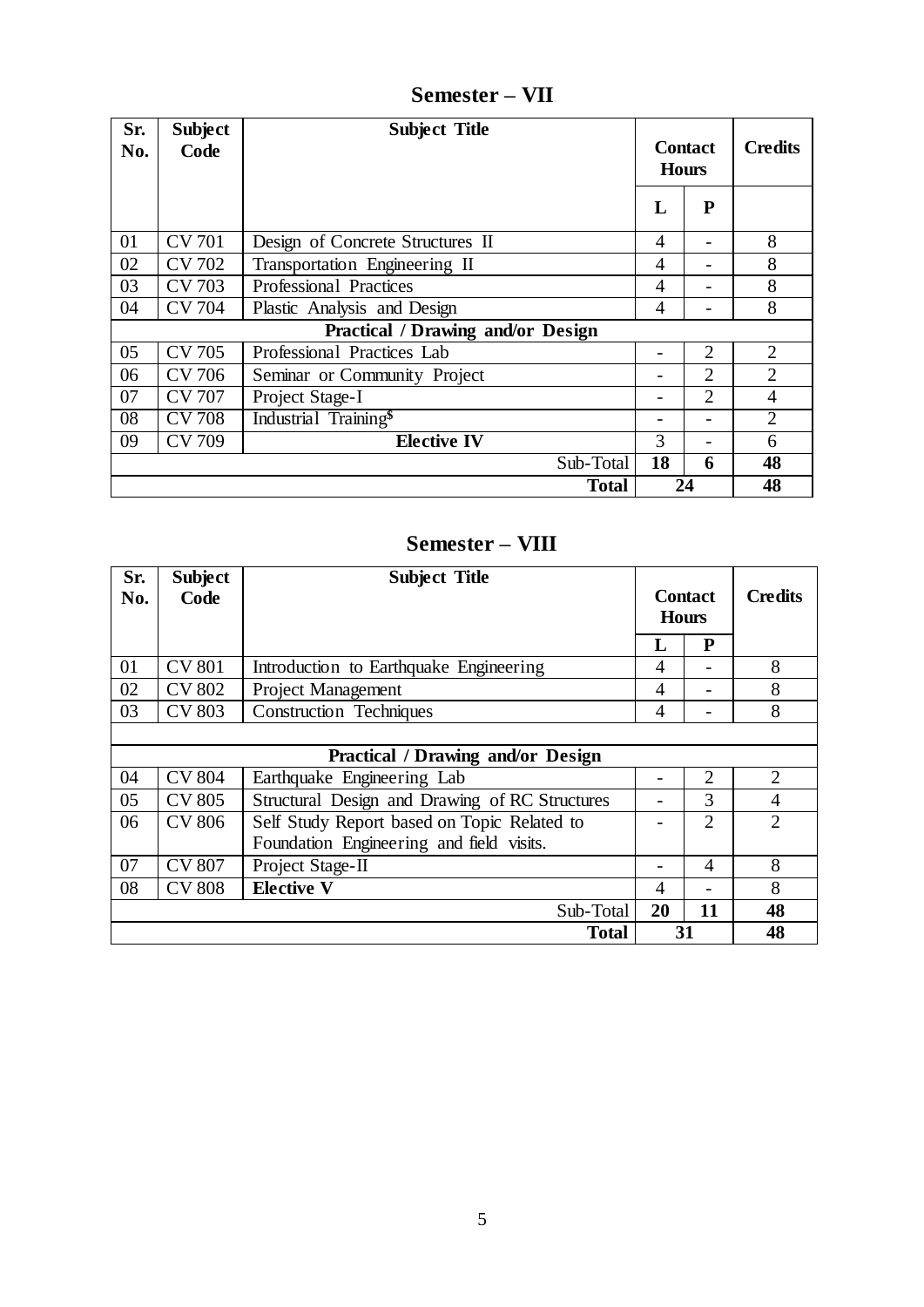# **LIST OF ELECTIVE SUBJECTS**

| <b>Elective IV (Semester VII)</b> |                                                              |                | <b>Elective V (Semester VIII)</b>               |
|-----------------------------------|--------------------------------------------------------------|----------------|-------------------------------------------------|
| $\mathbf{1}$                      | <b>Waste Water Treatment</b>                                 | 1              | Town and Urban Planning                         |
| $\overline{2}$                    | <b>Advanced Structural Mechanics</b>                         | $\overline{2}$ | Finite Element Method                           |
| 3                                 | Machine Foundations                                          | 3              | Advanced Structural Design                      |
| $\overline{4}$                    | Power Plant Engineering                                      | 4              | Theory of Plates and Shells                     |
| 5                                 | Computer Aided Design of Civil Engineering<br><b>Systems</b> | 5              | Computational Fluid Dynamics                    |
| 6                                 | Environmental Quality and Pollution Monitoring<br>Techniques | 6              | Water Resources Planning<br>and Management      |
| $\overline{7}$                    | Geographical Information Systems                             | 7              | Industrial Waste Treatment                      |
| 8                                 | Ground Improvement Techniques                                | 8              | Structural Audit of Buildings                   |
| 9                                 | Design of Hydraulic Structures                               | 9              | Advanced Engineering Geology                    |
| 10                                | Construction Economics & Finance                             | 10             | Infrastructure Planning and<br>Management       |
|                                   |                                                              | 11             | Environmental Management & Impact<br>Assessment |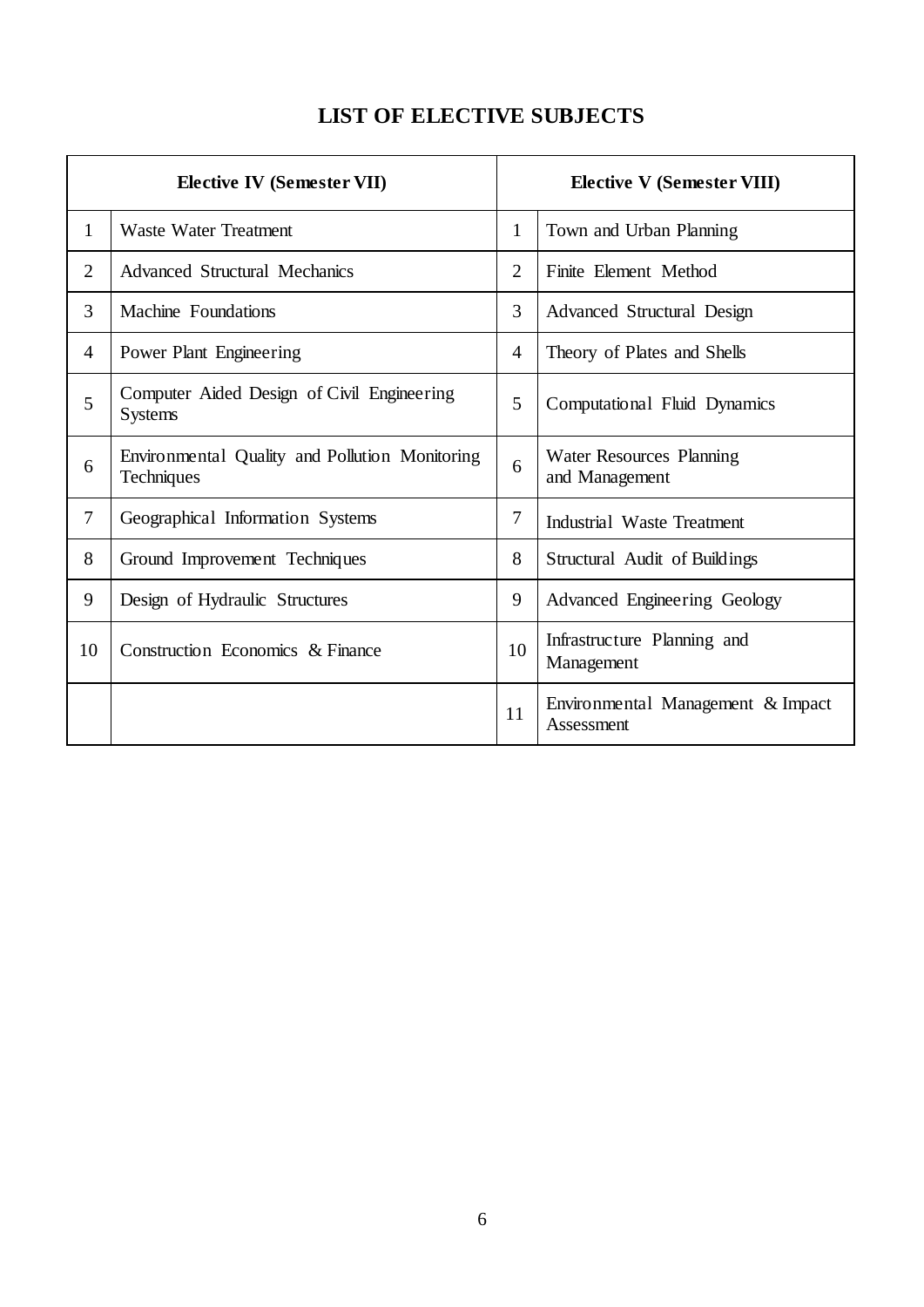# **B. Tech. (Civil) Semester – I**

# **BH101:Basic Course in Communicative English**

Unit 1: Communication: An introduction - Its role and importance in the corporate world – Tools of communication – Barriers – Levels of communication.

Unit 2: Listening: Importance to listening in the corporate world - Listening process and practice – Exposure to recorded and structured talks, class room lectures – Problems in comprehension and retention – Note-taking practice –Listening tests.

Unit 3: Reading-1: Introduction of different kinds of materials: technical and non-technical – Different reading strategies: skimming, scanning, inferring, predicting and responding to content.

Unit 4: Reading-2: Guessing from context – Note making – Vocabulary extension.

**Unit 5:** Speaking: Barriers to speaking – Building confidence and fluency – dialogue practice - Extempore speech practice – Speech assessment.

**Unit 6:** Writing: Effective writing practice – Effective sentences: role of acceptability, appropriateness, brevity and clarity in writing – Cohesive writing practice – Paragraph writing – Discourse writing.

#### **Text Books**

**•** Meenakshi Raman and Sangeetha Sharma, "Technical Communication", Oxford University Press, New Delhi. 2008

## **Reference Books**

- M. Ashraf Rizvi, "Effective Technical Communication", Tata McGraw-Hill, New Delhi, 2005
- **•** Golding S.R, "Common Errors in English Language*"*, Macmillan, 1978
- **•** Christopher Turk, "Effective Speaking", E & FN SPON, London, 1985

#### **NNNNNNNNNN**

# **BH102: Engineering Mathematics – I**

**Unit 1:** Linear Algebra – Matrices**:** Matrix operations, cofactors, normal form of a matrix, rank, Consistency, Eigen and eigen values, Cayley –Hamilton theorem

**Unit 2:** Differential Calculus: Successive differentiation, Leibnitz's theorem, Taylor's theorem, Maclaurin's Theorem

**Unit 3:** Vector Calculus: Differentiation of vectors, Curves in space, Velocity and acceleration, Tangential and normal acceleration

**Unit 4:** Applications of Vector and Scalar point functions: Vector operator del, Del applied to the Scalar point function – Gradient, Del applied to the Vector point functions– Divergence and Curl, Del applied twice to point function, Line Integral, Surface integral, Volume integral, Divergence theorem, Green's theorem, Stoke's theorem.

**Unit 5:** Integral Calculus: Double integral, Triple integral, Application to the area, volume, surface area, Moment of Inertia, Center of gravity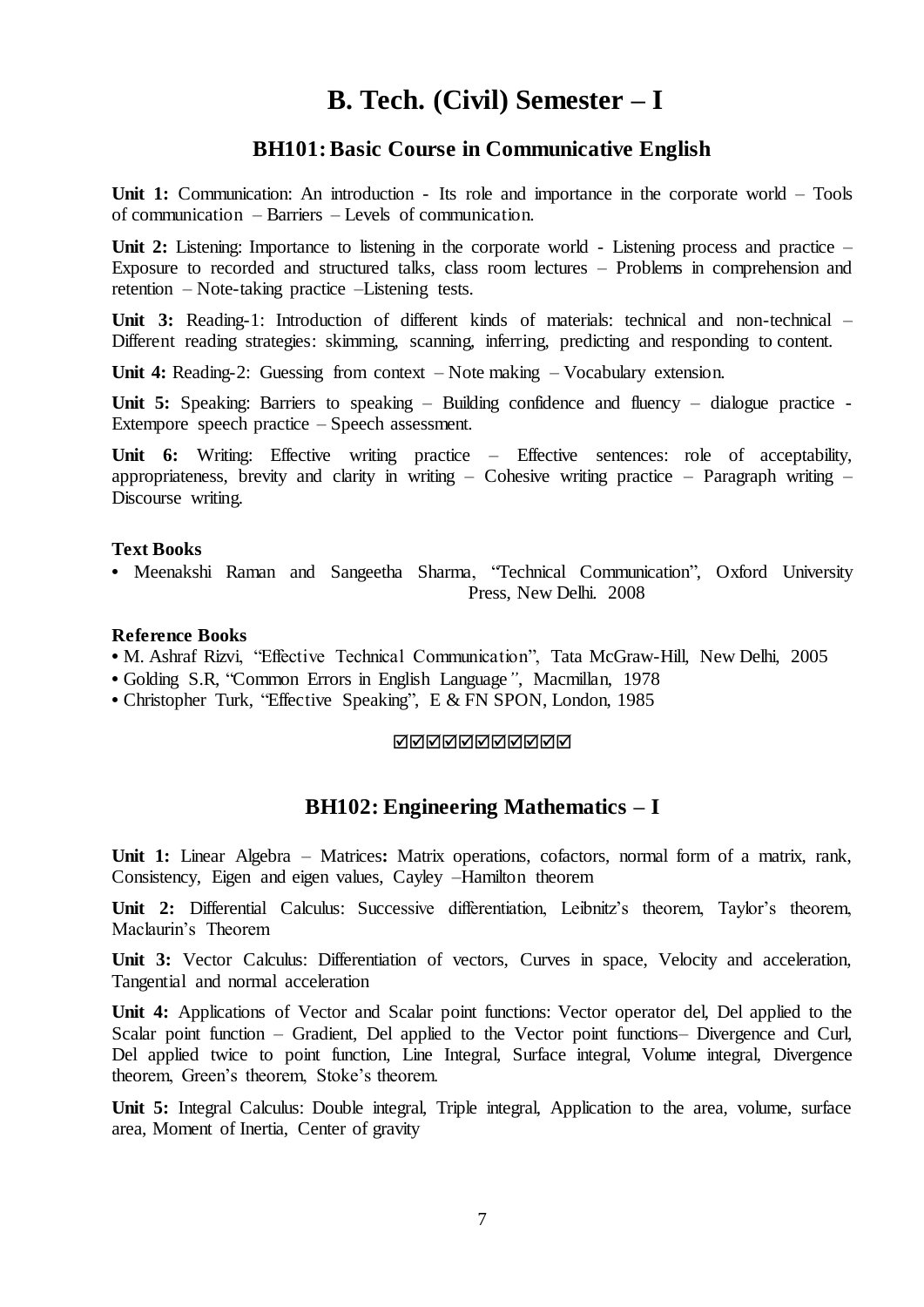**Unit 6:** Infinite Series: Positive term series – Integral test, Comparison test, D'Alembert ratio test, Cauchy's root test, Raabe's test, Log Test, Alternating Series – Leibnitz rule, absolute and conditional convergence, power series

### **Text Books**

**•** Grewal B. S., "Higher Engineering Mathematics", Khanna Publication, New Delhi. **•** Kreyszig E., "Advanced Engineering Mathematics", Wiley Eastern Publication.

#### **NNNNNNNNNN**

# **BH103: Engineering Physics I**

**Unit 1:** Wave and Oscillations: Free oscillation, damped oscillation and forced oscillation and resonance. Examples, Longitudinal and transverse wave, wave equation.

**Unit 2:** Acoustics: Ultrasonic waves Piezoelectric effect, Magnetostriction effect and production of ultrasonic waves, Applications of Ultrasonic waves.

Unit 3: Optics: Interference in thin films, wedge shaped film and Newton's ring application of interference of light, Polarization of light, Methods for production of polarized light, Hygen's theory of double refraction, Laurent's half shade polarimeter, faraday effect, Kerr effect.

**Unit 4:** Laser and Fiber optics: Principle of Laser, Spontaneous and stimulated emission – Einstein's co-efficient, Types of Laser and its applications , Total internal reflection, materials and types of optical fibers, numerical aperture, fiber optics communication principle and application.

Unit 5: Electron Optics: Motion of charged particles in electric field and magnetic field, Measurement of e/m by Thomson's Method, Millikan's Oil Drop method. Positive Rays, Bainbridge mass spectrograph.

**Unit 6:** Nuclear Physics and Quantum Mechanics: Nuclear reaction, q-value of Nuclear reaction, G.M.Counter. Duality of Matter, de-Broglie's wave, Electron Diffraction, Davisson and Germer's ē diffraction experiment, Heisenberg's Uncertainty Principle, Schrodinger's time dependent and time independent wave equation, Physical significance of wave function.

#### **Text Books**

• M.N.Avadhanulu and P.G.Kshrisagar, "A Text of Engineering Physics"

• R.K.Gaur and S.L.Gupta, "Engineering Physics"

### **Reference Books**

**•** D.Halliday, R.Resnick and J.Walker, "Fundamental of Physics", Sixth Edition

**•** F.S.Crawford Jr., *Waves –* "Berkeley Physics Courses*",* Volume 3

**•** A.Ghatak, "Optics" , Third Edition.

**NNNNNNNNNN** 

# **BH104: Engineering Chemistry – I**

Unit 1: Fuels and Lubricants: Fuels: Introduction, classification of fuel, essential properties of fuel, characteristics of good fuel, solid fuelswood and coal, various types of coal, analysis of coal – Proximate and Ultimate analysis, liquid fuel- refining of petroleum.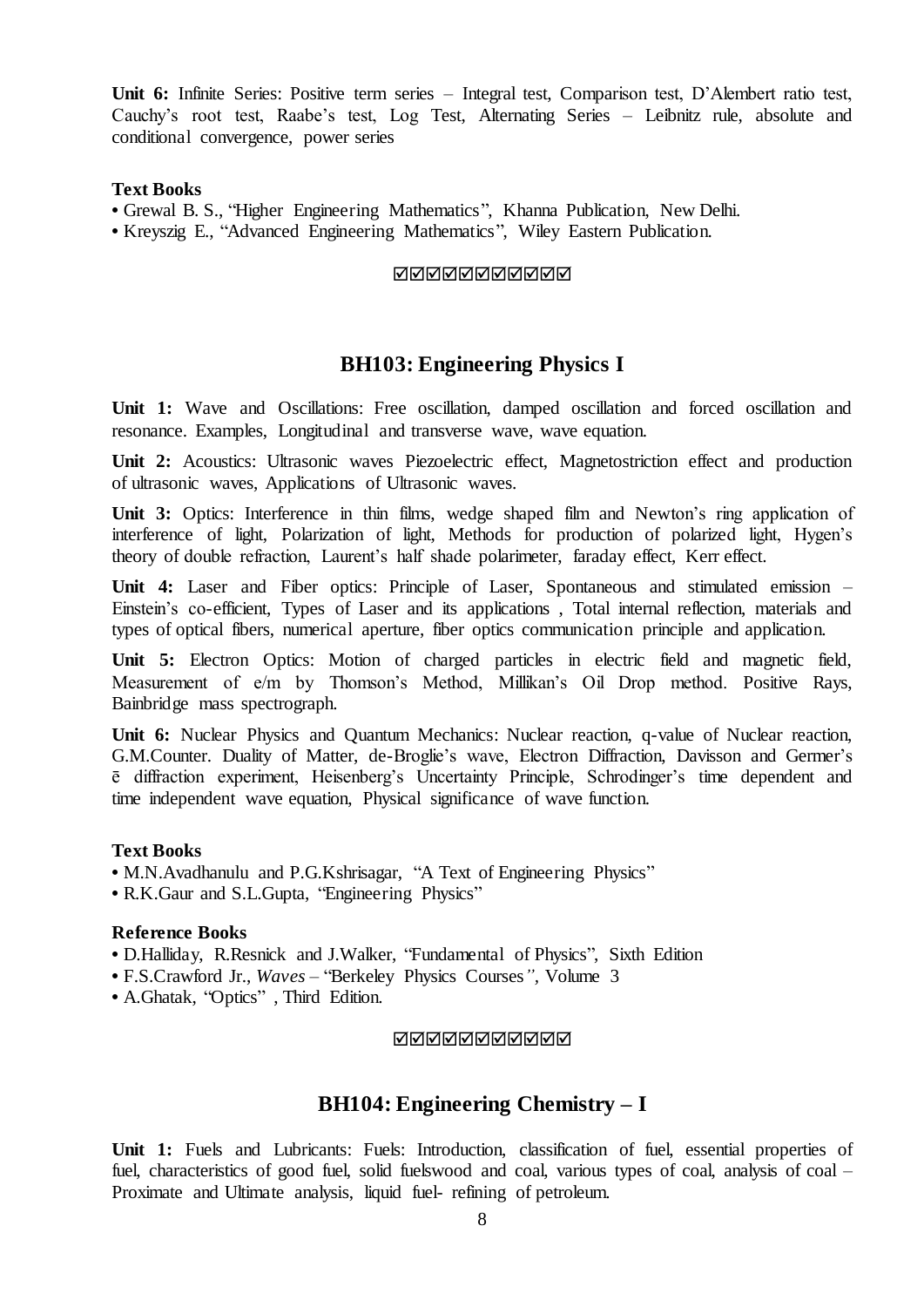Lubricants: Introduction, types of lubrication, classification of lubricants, properties of lubricants.

**Unit 2:** Physical Properties in liquid state: Additive and Constitutive properties, Surface tension and its determination, Viscosity and its determination, Refractive index and their determination, Optical activity, Specific rotation, Polarimeter.

Unit 3: Chemical Bonding: Types of chemical bonds, Ionic bonding and its characteristics, factors affecting the formation of ionic bond, Born-Haber cycle for determination of lattice energy, the concept of Molecular Orbital theory, characteristics of bonding and antibonding molecular orbitals, formation of MO, bond order and stability of molecule, energy level sequence, MO diagram of H2, O2, etc. Hydrogen bonding.

**Unit 4:** Corrosion: Introduction, fundamental reason, electrochemical corrosion, direct chemical corrosion, factors affecting the rate of corrosion, types of corrosion- pitting corrosion, microbiological corrosion, stress corrosion, methods to minimize the corrosion – proper design, cathodic and anodic protection, metallic coating, organic coating.

Unit 5: Fundamentals of Organic Chemistry-1: Introduction, E1 and E2 reactions, Birch reduction, Oppenauer oxidation, Study of Aromatic compounds: Naphthalene, Anthracene.

Unit 6: Fundamentals of Organic Chemistry-2: Study of Heterocyclic compound: Pyridine and Quinolene. Manufacture of alcohol by fermentation process.

#### **Text Books**

**•** Bhal and Bhal, "Advanced Organic Chemistry"*,* S. Chand and Company, New Delhi, 1995.

**•** Jain P. C. and Jain Monica, "Engineering Chemistry*"*, Dhanpat Rai and Sons, Delhi, 1992.

#### **Reference Books**

- **•** Finar I. L., "Organic Chemistry" (Vol. I and II), Longman Gr. Ltd. and English Language Book Society,London.
- **•** Barrow G.M., "Physical Chemistry", McGraw-Hill Publication, New Delhi.

#### <u>NNNNNNNNNNN</u>

# **ID106: Energy and Environmental Engineering**

Unit 1: Power Generation-1: Conventional Vs Non convectional power generation, Renewable and alternative energy trends in power generation in future.

**Unit 2:** Power Generation-2: Solar, Wind, Bioenergy, Ocean Thermal energy conversion (OTEC), Tidal, Fuel cell, Magneto Hydro Dynamics (MHD).

Unit 3: Power Generation-2: Thermo electric and thermionic generators – Principle and Application - Energy conservation and management- Industry, domestic, case studies.

**Unit 4:** Pollution-Air: Air pollution- sources- effects- control- air quality standards, air pollution act- measurement,

**Unit 5:** Pollution-Water: Water pollution- effects- selection of process- Disposal of solid wastes.

Unit 6: Pollution-General: Green house effect- Acid rain- Noise pollution – Thermal pollution-Pollution aspects of various power plants.

#### **Text Books**

**•** Rai. G. D., "Non Conventional Energy Sources", Khanna Publishers, Delhi, 2006.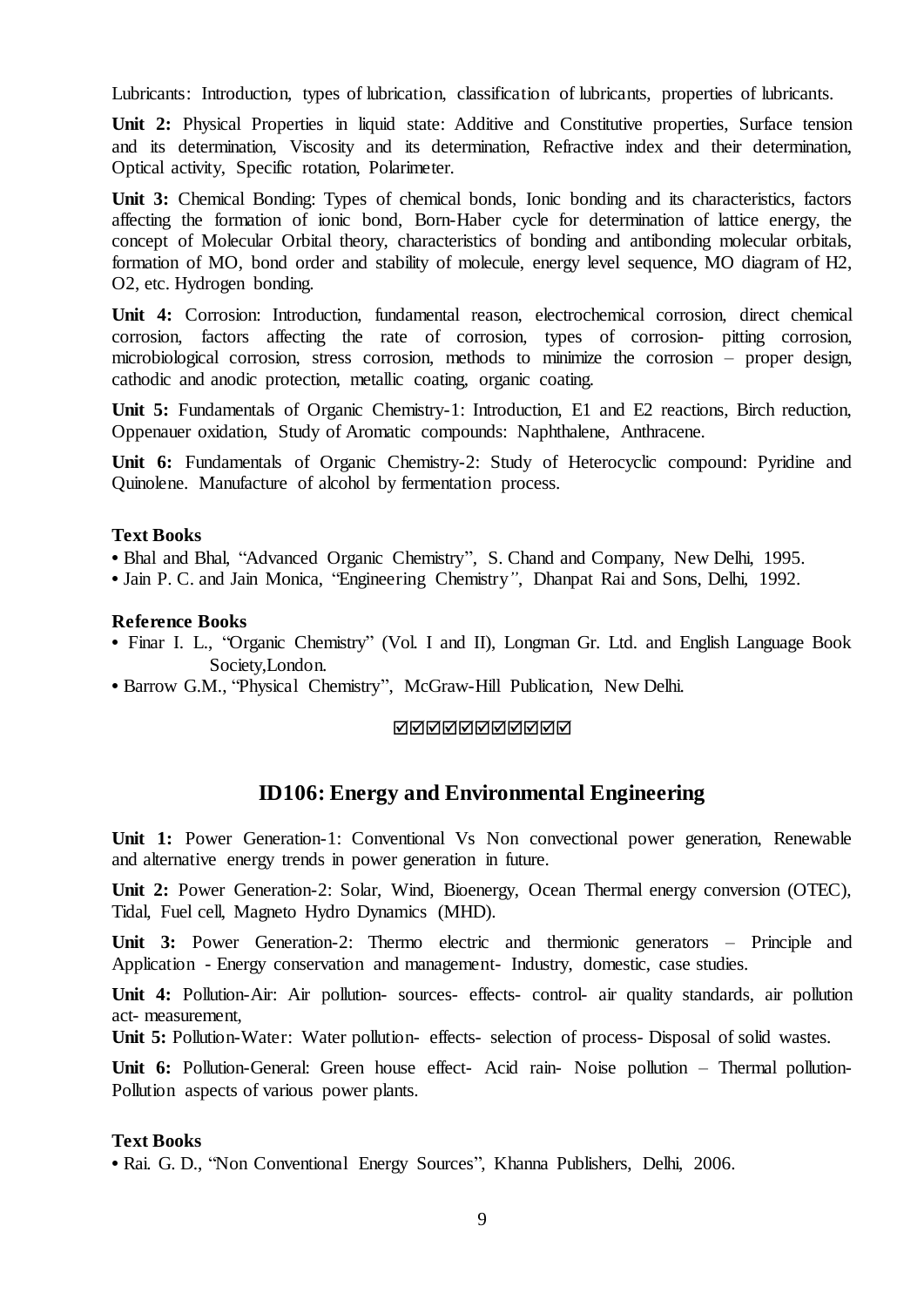**•** Gilbert M. Masters, "Introduction to Environmental Engineering and Science", 2nd Edition, Prentice Hall, 2003.

# **Reference Books**

- **•** Rao S., Parulekar B.B., "Energy Technology-Non conventional, Renewable and Conventional", Khanna Publishers, Delhi, 2005.
- **•** Glynn Henry J., Gary W. Heinke, "Environmental Science and Engineering", Pearson Education, Inc, 2004.

## **NANANANANAN**

# **ME106/ME206: Basic Mechanical Engineering**

**Unit 1:** Introduction to Mechanical Engineering: Thermal Engineering, Design Engineering, Manufacturing Engineering.

Unit 2: Introduction to Laws of Thermodynamics with simple examples pertaining to respective branches, IC Engines: Classification, Applications, 2 Stroke and 4 Stroke systems in IC Engines.

**Unit 3**: Automobiles: Transmission systems, Suspension system, Power Plant: Types of Power plant; Gas power plant, Thermal power plant, Nuclear power plant

**Unit 4**: Design Basics, Mechanisms, Factor of safety, materials and metallurgical considerations

**Unit 5**: Engineering materials, machine elements, Transmission, Fasteners, support systems

**Unit 6**: Manufacturing: Classification, introduction to Lathe machine, Drilling machine, Milling machine, metal joining, Metal forming, casting (A visit to Workshop for demonstration)

### **Reference Books**

**•** Lecture notes prepared by Department of Mechanical Engineering.

#### **NNNNNNNNNN**

# **ME107/ME207: Engineering Graphics**

**Unit 1:** Drawing standard: Drawing standard SP46: Dimensioning, Lettering, type of lines, scaling conventions.

Unit 2: Geometrical constructions: Dividing a given straight line into any number of equal parts, bisecting a given angle, drawing a regular polygon given one side, special methods of constructing a pentagon and a hexagon

**Unit 3:** Orthographic /Isometric projection: Introduction to orthographic projection, drawing orthographic views of objects from their isometric views - Orthographic projections of Points lying in four quarters, Orthographic projection of lines parallel and inclined to one or both planes. Orthographic projection of planes inclined to one or both planes. Isometric Projection and view of planes and simple solids.

**Unit 4:** Solids and sectioning: Types of solids, Projections of solids with axis perpendicular to HP, solids with axis perpendicular to VP, solids with axis inclined to one plane. Projection of spheres touching each other Sectioning of solids: section planes perpendicular to one plane and parallel or inclined to other plane.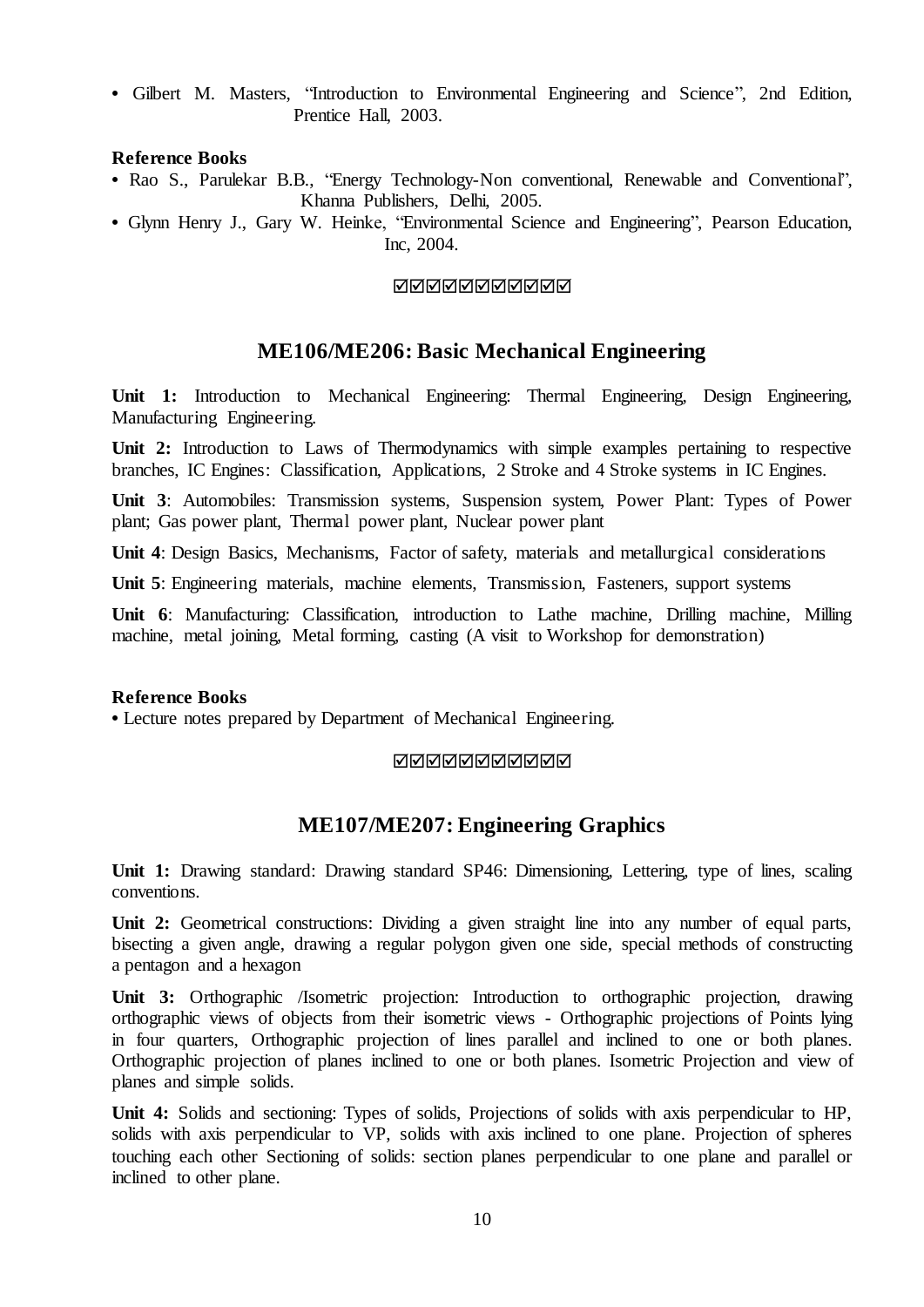**Unit 5:** Studies of surfaces: Intersection of surfaces: intersection of cylinder and cylinder, intersection of cylinder and cone, intersection of prisms.

Development of surfaces: Development of cylindrical and conical surfaces Development of prisms.

**Unit 5:** Computer Aids: Introduction to computer aided drafting: introduction to computer aided drafting package to make drawings

#### **Text Books**

**•** N.D. Bhatt, "Engineering Drawing", Charotar publishing House, 46th Edition, 2003.

**•** K.V. Nataraajan, "A text book of Engineering Graphic", Dhanalakshmi Publishers, Chennai, 2006.

#### **Reference Book**

**•** K.Venugopal and V.Prabhu Raja, "Engineering Graphics", New Age International (P) Ltd, 2008.

#### **NANANANANA**

# **CL108:Introduction to Civil Engineering**

Unit 1: Introduction to Civil Engineering: Role of Civil engineers in society, outstanding accomplishments of the profession, future trends,

Unit 2: Projects in Civil Engineering: Types of projects, stages of projects, Specifications and Scope.

**Units 3:** Structures: State of the art lectures on structures, Transportation, Water Resources, Environment, geotechnical, and GIS /GPS / RS, Introduction to geology.

**Unit 4:** Construction Materials: Properties and uses of construction materials such as stones, bricks, cement, concrete and steel.

Unit 5: Buildings: Site selection for buildings – components of building foundation – shallow and deep foundations

**Unit 6:** Brick and stone masonry – plastering – lintels, beams and columns – roofs.

#### **Reference Books**

**•** Sushil Kumar, "Building Construction", Standard Publishers, 2001

**•** Rangwals, S.C, "Building Materials*"*, Charotar Publishing house, 1996.

#### **MANANANANAN**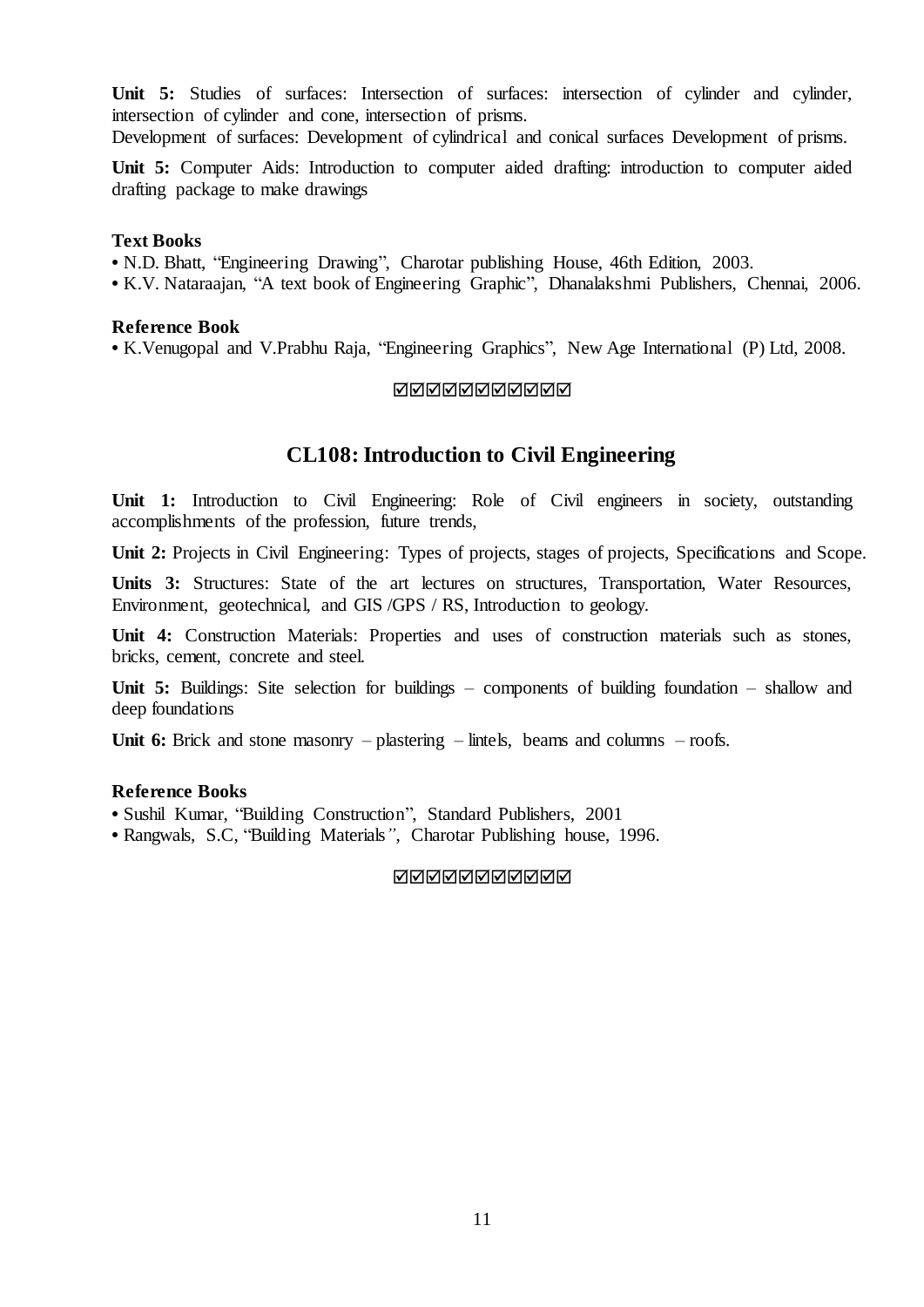# **B. Tech. (Civil) Semester – II**

# **BH201: Basic Course in Human Rights**

**Unit 1:** The Basic Concepts: Individual, group, civil society, state, equality, justice. Human Values: Humanity, virtues, compassion.

**Unit 2:** Human rights and Human Duties: Origin, civil and political rights, Contribution of American bill of rights, French revolution. Declaration of independence, Rights of citizen, Rights of working and exploited people, Fundamental rights and economic programme, India's charter of freedom.

Unit 3: Society, religion, culture, and their inter-relationship. Impact of social structure on human behavior, Roll of socialization in human values, science and technology, modernization, globalization, and dehumanization.

**Unit 4:** Social Structure and Social Problems: Social and communal conflicts and social harmony, rural poverty, unemployment, bonded labour. Migrant workers and human rights violations, human rights of mentally and physically challenged.

Unit 5: State, Individual liberty, Freedom and democracy. The changing of state with special reference to developing countries. Concept of development under development and social action, need for collective action in developing societies and methods of social action. NGOs and human rights in India: Land, Water, Forest issues.

Unit 6: Human rights in Indian constitution and law:

- i) The constitution of India: Preamble
- ii) Fundamental rights
- iii) Directive principles of state policy
- iv) Fundamental duties
- v) Some other provisions

Universal declaration of human rights and provisions of India. Constitution and law. National human rights commission and state human rights commission.

#### **Reference books**

- Shastry, T. S. N., "India and Human rights: Reflections", Concept Publishing Company India (P Ltd.), 2005
- **•** Nirmal, C.J., "Human Rights in India: Historical, Social and Political Perspectives (Law in India)", Oxford India

### **NNNNNNNNNN**

# **BH202: Engineering Mathematics - II**

**Unit 1:** Linear Algebra – Matrices: Matrix operations, cofactors, normal form of a matrix, rank, Consistency, Eigen and eigen values, Cayley –Hamilton theorem

**Unit 2:** Differential Calculus: Successive differentiation, Leibnitz's theorem, Taylor's theorem, Maclaurin's Theorem

**Unit 3:** Vector Calculus: Differentiation of vectors, Curves in space, Velocity and acceleration, Tangential and normal acceleration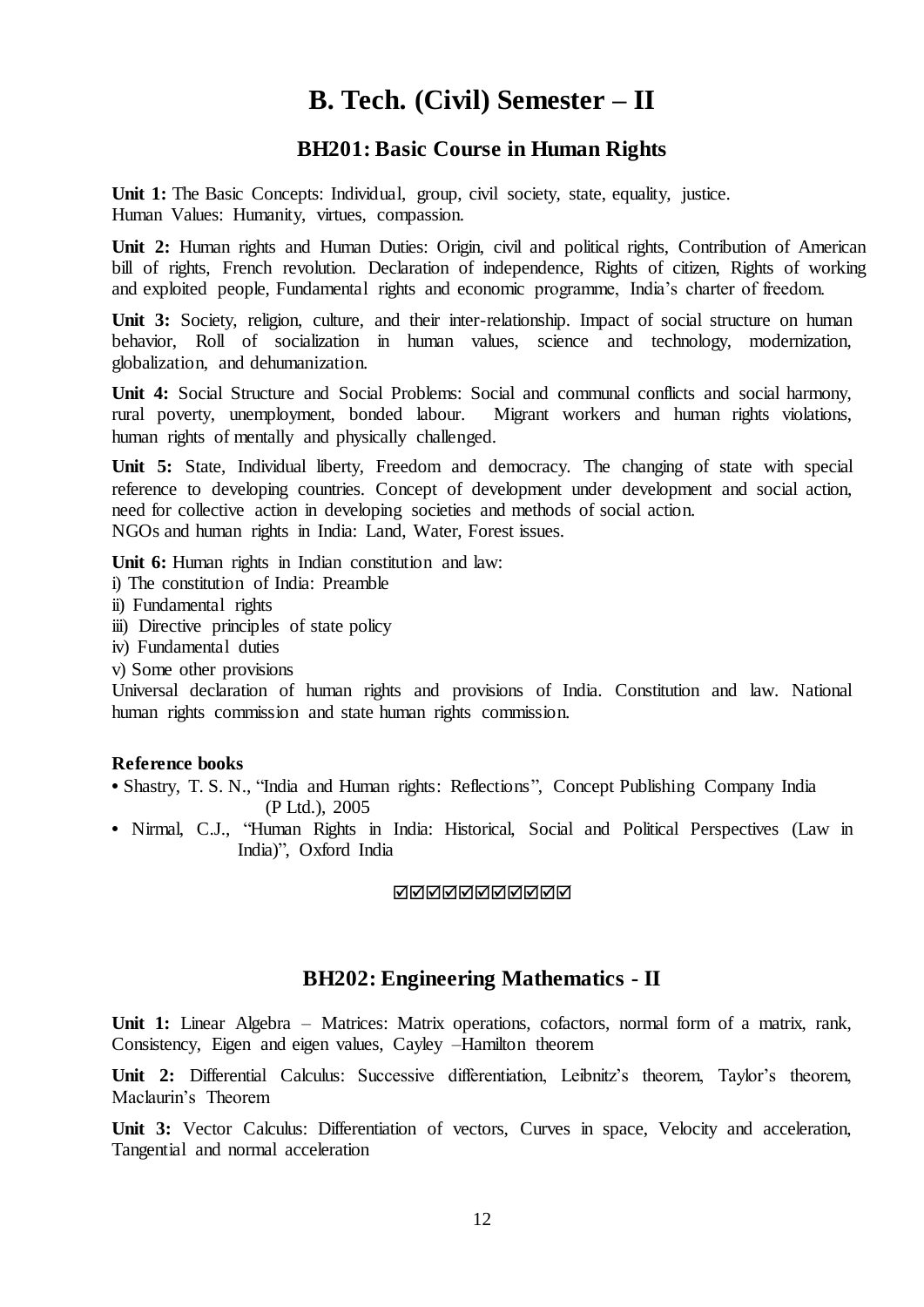**Unit 4:** Applications of Vector and Scalar point functions: Vector operator del, Del applied to the Scalar point function – Gradient, Del applied to the Vector point functions– Divergence and Curl, Del applied twice to point function, Line Integral, Surface integral, Volume integral, Divergence theorem, Green's theorem, Stoke's theorem.

**Unit 5:** Integral Calculus: Double integral, Triple integral, Application to the area, volume, surface area, Moment of Inertia, Center of gravity

**Unit 6:** Infinite Series: Positive term series – Integral test, Comparison test, D'Alembert ratio test, Cauchy's root test, Raabe's test, Log Test, Alternating Series – Leibnitz rule, absolute and conditional convergence, power series

### **Text Books**

**•** Grewal B. S., "Higher Engineering Mathematics", Khanna Publication, New Delhi.

**•** Kreyszig E., "Advanced Engineering Mathematics", Wiley Eastern Publication.

## MMMMMMMMMM

# **BH203: Engineering Physics - II**

**Unit 1:** Crystallography and X- rays: Crystalline and amorphous solids, crystal structure , Lattice point, space lattice, unit cells,lattice parameter and crystal systems, cubic system, number of atoms per unit cell, co-ordination number, atomic radius, packing density, Lattice constant. Lattice plane and Miller Indices, Interpalnner spacing for cubic system . Production and types of x-rays spectrum, x-ray diffraction, Bragg's law, Moseley's law.

**Unit 2:** Conducing Materials: Electrical conduction, free electron theory,FermiDirac statistics, band theory of solids, Resistivity of metals, Superconductivity and types- Meissner effect, High temperature superconductor, applications.

Unit 3: Semiconductor: Intrinsic and extrinsic semiconductor, conductivity of semiconductor and its temperature dependence, Fermi level, Hall effect, semiconductor devices (P-N junction diode, Transistor)

**Unit 4:** Dielectric Materials: Dielectric constant, polarization , types of polarization Internal field and claussius-Mosotti equation,types of dielectric materials , temperature and frequency effect, application.

**Unit 5:** Magnetic Materials and Advanced Materials: Magnetic dipole moment, magnetic flux density, mafnetic field strength magnetization, magnetic permeability , types of magnetic materials, domain theory, hystresis loop, hard and soft materials, Nano materials, physical properties, a ferrites and garnets and application,

**Unit 6:** Electrodynamics: Coulomb's law for distribution of charges, polarization and Gauss's law, Maxwell's equation, electromagnetic wave equation, propagation of electromagnetic waves in free – space

# **Text Books**

**•** M.N.Avadhanulu and P.G.Kshrisagar, "A text of Engineering Physics"–

**•** V.Raghavan, "Materials Science and Engineering"

### **Reference Books**

**•** E.M.Purcell, "Electricity and Magnetism"-Berkeley Physics Course Volume 2

**•** J.R.Reitz, F.J.Milford and R.W.Christy, "Foundation of electromagnetic theory" , third edition

**MANANANANAN**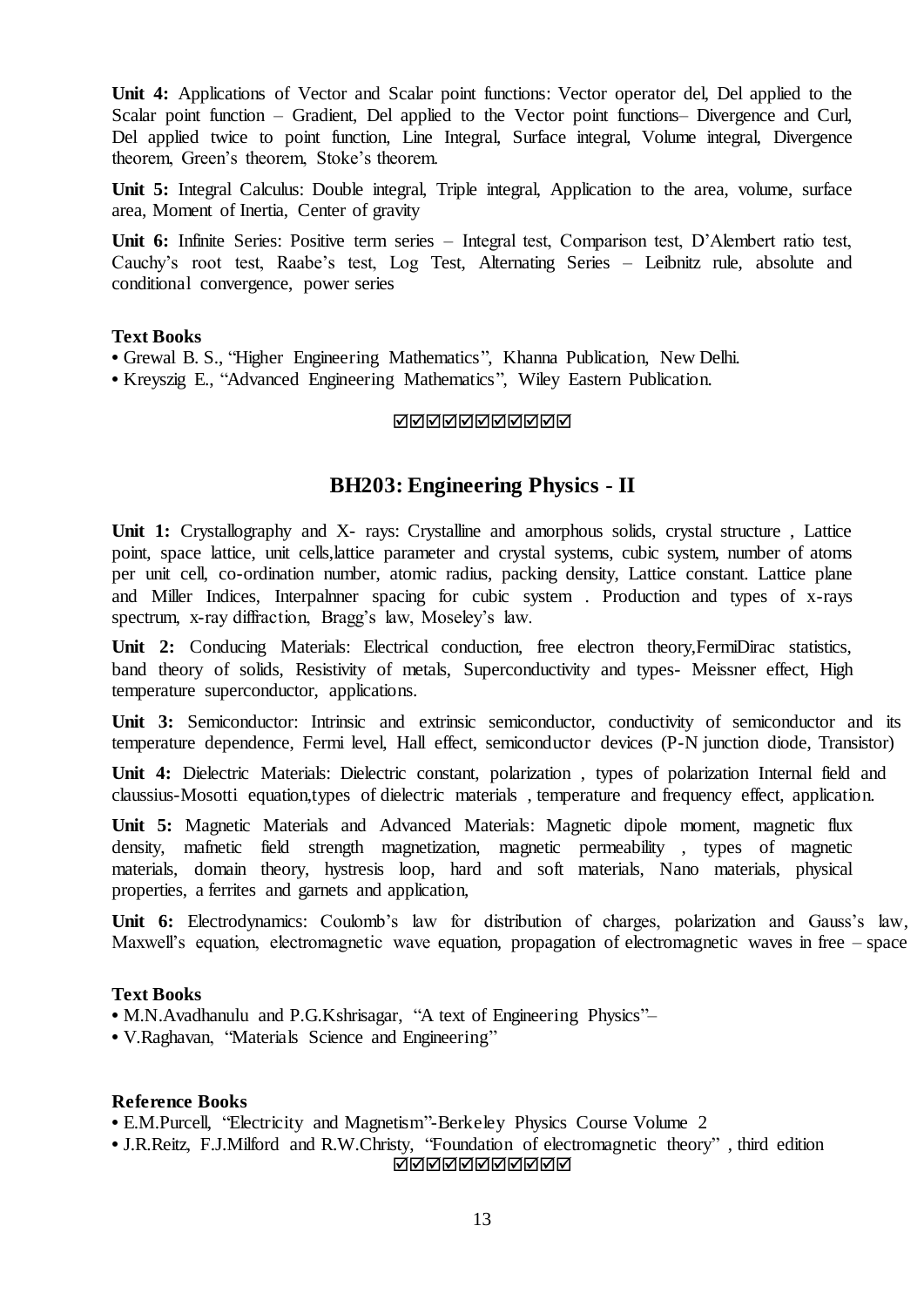# **BH204: Engineering Chemistry - II**

Unit 1: Water: Introduction, Hard and soft water, softening of water-zeolite process, ion-exchange process, hot lime-soda process, purification of water- methods to remove suspended impurities, methods to remove germs and bacteria.

**Unit 2:** Metallurgy: Introduction, occurrence of metals, Types of ores, conc. of ores- crushing and sizing, froath flotation, magnetic separation, tabling process etc. calcination, roasting, reduction by pyrolysis. Chemical reductions, Refining of metals.

**Unit 3:** Phase Rule: Phase Rule, statement & derivation, explanation of the terms- Phase, components, degrees of freedom, one component system-water & sulphur, two components alloy system.

**Unit 4:** High Polymers: Introductions, Types of polymerization-addition, condensation & copolymerisation, molecular weight determination by viscosity method & osmotic pressure method, plastic and its classification.

Unit 5: Electrochemistry –I: Introduction, conductivity-specific conductance, equivalent conductance, measurement of conductance, cell constant, factors affecting the conductance of electrolytic solution, conductometric titrations, Debye- Huckel theory of strong electrolyte, Transport number & determination of transport number by moving boundary method.

Unit 6: Electrochemistry –II: Introduction, Theory of acid-base indicator, glass electrode, Quinhydrone electrode, measurement of pH, potentiometric titration.

# **Text Books**

- P.C.Jain & M.Jain, "Engineering chemistry", Dhanpat Rai Publishing company (P) Ltd.,New Delhi,2007.
- Bhal &Tuli, Textbook of Physical chemistry,(1995), S.Chand & company,New Delhi.

### **Reference Books:**

- S.Glasstone, Physical Chemistry, McGraw-Hill Publication, New Delhi.
- Barrow G.M., Physical Chemistry, McGraw-Hill Publication, New Delhi.
- S.S.Dara, Engineering chemistry, S. Chand & company, New Delhi.

### **NNNNNNNNNN**

# **EM105/EM205: Engineering Mechanics**

**Unit 1:** Concurrent forces in a plane: Principles of Statics-Composition of forces-Equilibrium of concurrent forces in a plane-Method of projections- Equilibrium of three forces in a plane Method of Moments – Friction

Unit 2: Forces in plane: Parallel forces in a plane: Two parallel forces- General case of parallel forces in a plane-Center of parallel forces and center of gravity-Centroids of composite plane figures and curves – Distributed forces in a plane

General case of forces in a plane: Composition of forces in a plane-Equilibrium of forces in a plane

Unit 3: Forces in space: Force systems in space: Concurrent forces in space- method of projections, methods of moments-couples in space-parallel forces in space-center of parallel forces and center of gravity- general case of forces in space.

**Unit 4:** Rectilinear Translation: Kinematics of rectilinear motion-Principles of dynamics Differential equation of rectilinear motion-Motion of particle acted upon by a constant force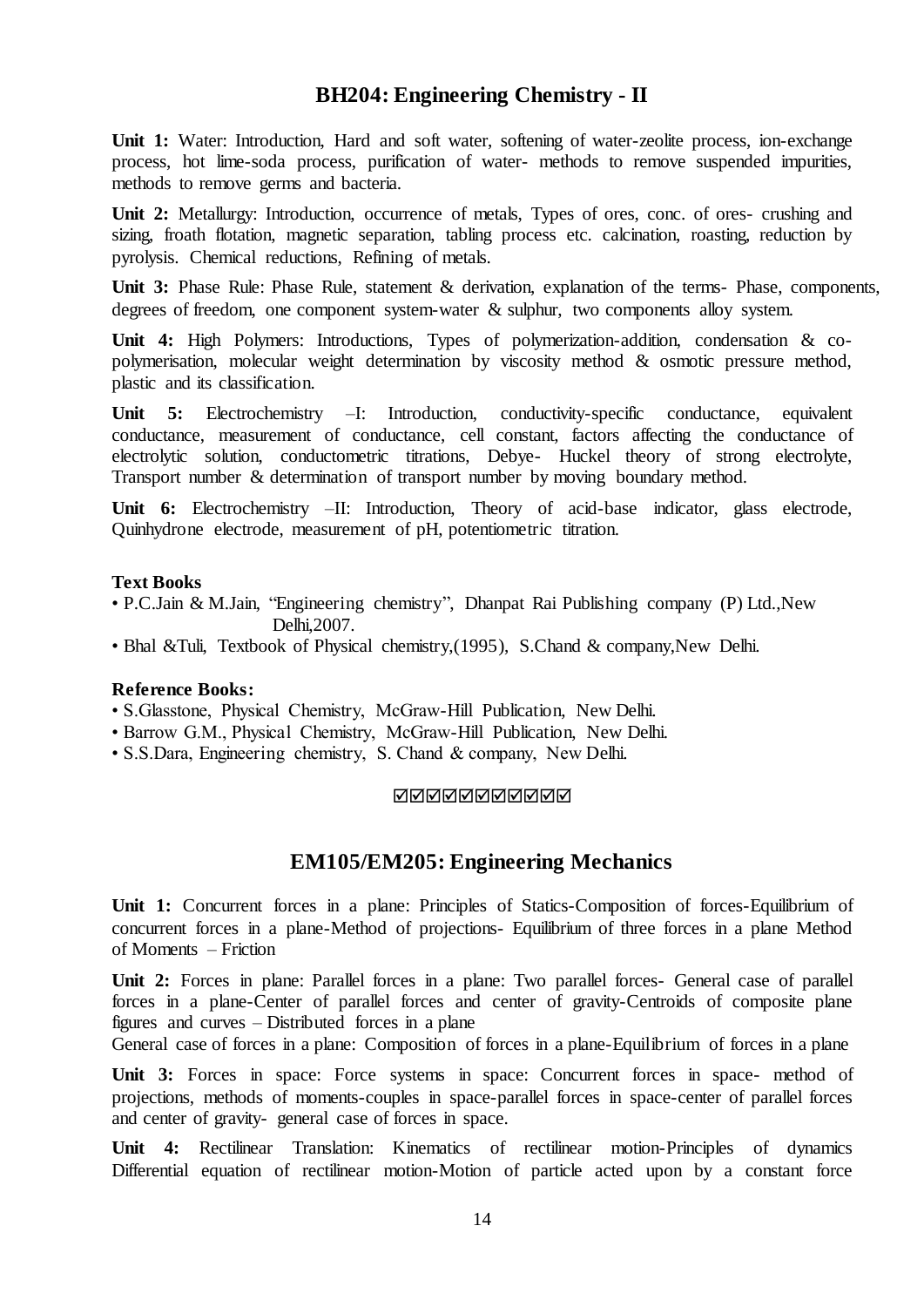D'Alembert's principle-Momentum and impulse-Work and energy- Ideal systems: conservation of energy- Impact

**Unit 5:** Curvilinear translation: kinematics of curvilinear motion- Differential equations of curvilinear motion-Motion of a projectile- D'Alembert's principle in curvilinear motion.

**Unit 6:** Rigid Body motion: Rotation of a rigid body about a fixed axis and plane motion of a rigid body.

#### **Text Books**

• Rajasekaran.S. and Sankara Subramanian.G., "Engineering Mechanics – Statics and Dynamics",

Vikas Publishing Comp, 2005

• S. Timoshenko and D.H. Young, "Engineering Mechanics", McGraw Hill, 1995.

## **Reference Books**

- Irving H.Shames, "Engineering Mechanics Statics and Dynamics*"*, Pearson Educations, Forth edition, 2003.
- Beer and Johnston, "Vector Mechanics for Engineers", *Vol.1 "Statics" and Vol.2 "Dynamics*, McGraw Hill International Edition, 1995.
- Suhas Nitsure, "Engineering Mechanics", Technical Publications, Pune, 2007.

#### MMMMMMMMMM

# **ID206: Basics of Electrical and Electronics Engineering**

**Unit 1:** DC Circuits – Direct currents and voltages, power, Kirchhoffs Laws, batteries, DC machines- Construction, principle of operation and applications.

Unit 2: AC Circuits an transformers - Alternating current and voltage, circuit elements R,L &C, Phasor Diagram, impedance, real and reactive power in single phase circuits, Single phase transformer – construction, principle of operation, Introduction to three phase systems.

**Unit 3:** AC machines – Synchronous and Induction machines - Construction, Principle of operation, and applications, introduction to brushless DC motor.

**Unit 4:** Basic Electronics – semiconductor devices – p-n junction diode, BJT, operational amplifiers -Principle of operation and applications, introduction to number systems and logic gates.

**Unit 5:** Signal measurement and processing – peak, RMS and average values, Data acquisition system- ADC, DAC – principles of operation.

### **Reference Books**

- Hughes revised by McKenzie smith with John Hilcy and keith Brown, "Electrical and Electronics technology", 8th Edition, Pearson, 2006.
- R.J.Smith, R.C.Dorf, Circuits devices and systems, 5th edition, John wiley and sons, 2001
- Malvino, A.P, Leach D.P and Gowtham Sha, "Digital Principles and Applications", 6th

Edison, Tata McGraw hill, 2007

• Vincent Del Toro, Electrical Engineering Fundamental, Prentice Hall India, 20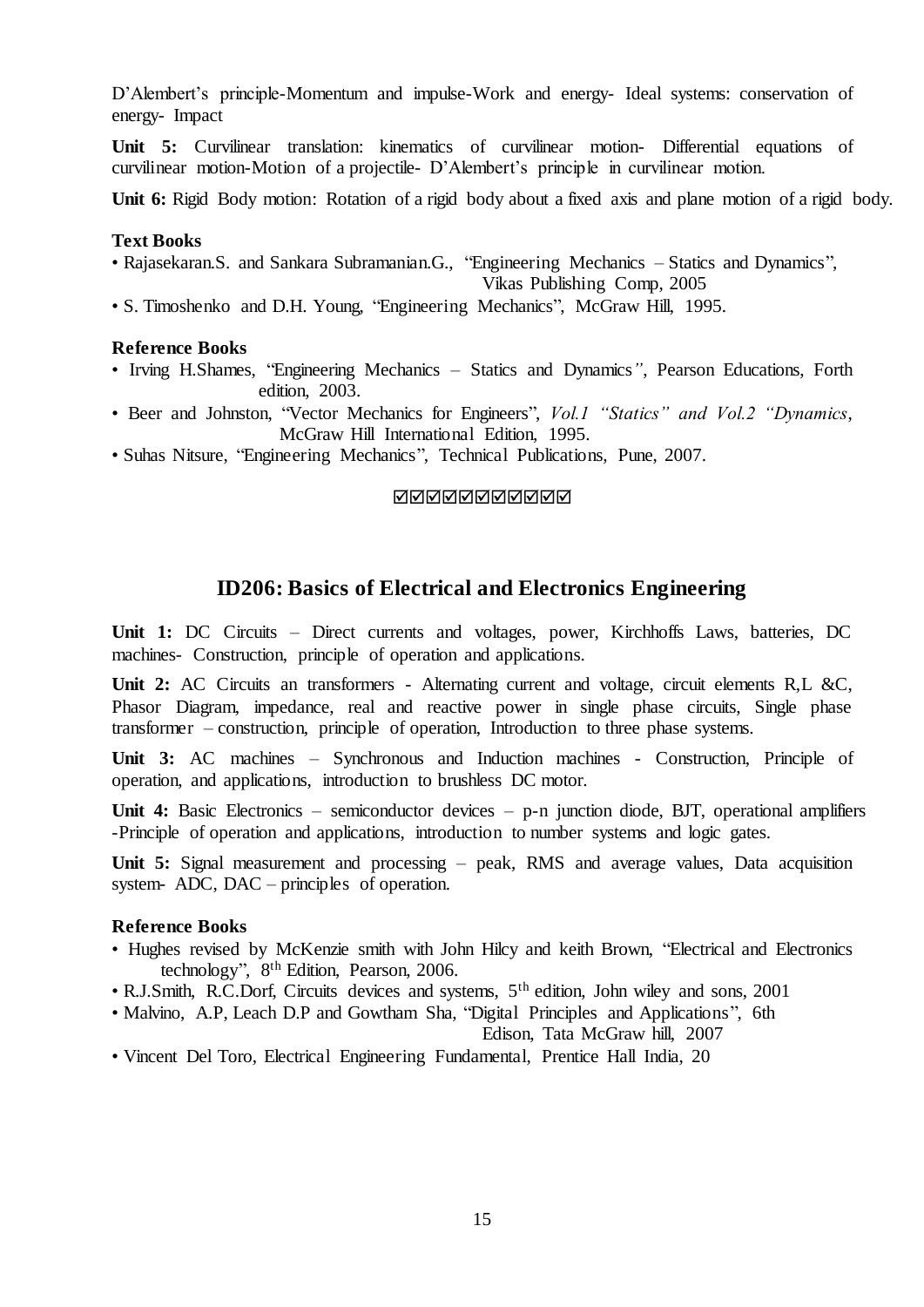# **CL208: Civil Engineering: Programming & Software**

Unit-1: Introduction: Use of computers in Civil Engineering – numeric computation and visual representation, Analytical Modelling of Physical Phenomena, Overview of commercial software for Civil Engineering applications, Overview of Programming languages and coding within dedicated commercial software.

**Unit-2:** Development of Algorithms and Flow Charts: Basic concepts of developing algorithms for encoding, Introduction to pseudo-coding with Branching and Looping, Development of algorithms and flowcharts for simple matrix operations and numerical evaluation of roots of a polynomial and numerical integration

**Unit-3:** Use of Formulae in Excel: Introduction to simple operations in Excel using scalars and matrices. Use of formulae in Excel involving a single sheet, multiple sheets and multiple files (workbooks)

**Unit-4:** Use of Macros in Excel: Introduction to macros, recording and using macros for repetitive tasks. Introduction to VBA through the recorded macros

**Unit-5:** Introduction to MATLAB: Introduction to MATLAB Programming involving scalar and vector computation and graphical representation.

**Unit-6:** Applications of Commercial Software's: Solution of simple truss and/or beam problems, Applications for text editing: MS Office or Open Office Features.

#### **Assignments**

a) Development of formulae for numerical evaluation of roots of a polynomial and numerical integration.

b) Developing macros for simple numerical techniques and civil engineering computations.

c) Graphical representation of data using Spreadsheet Charts and/or MATLAB programs

d) Document creation using text editors such as MS Word or Open Office

# **Text Books**

- Microsoft Office Excel 2007, Complete, Illustrated Series
- Balaguruswami E., "Numeriacal Methods" , Tata McGraw Edition
- Datta and Kanti Bhushan, "Matrix And Linear Algebra: Aided with Matlab" Prentice Hall India
- Xavier C., "Fortran and Numerical Methods", New Age International (P) Limited Publishers, N. Delhi
- Kanetkar Yashwant, "Let Us C", , BPB Publication
- Rudra Pratap, "Getting Started with MATLAB 5, A Quick Introduction for Scientists and Engineers", Oxford University Press, USA

### **Reference Book**

- Gottfried Byron S., "Programming with C", Schuam's Outline Series, Tata McGraw Hill Company
- Ganju, T. N., "Matrix Structural Analysis Using Spreadsheets", TATA Mcgraw Hill Publishing Company Limited, N. Delhi
- McGuire, W., Gallagher, R. H., and Ziemian, R.D., "Matrix Structural Analysis", Edition, Wiley,

New York,

• Program help documentation of commercial softwares

#### **MANANANAN**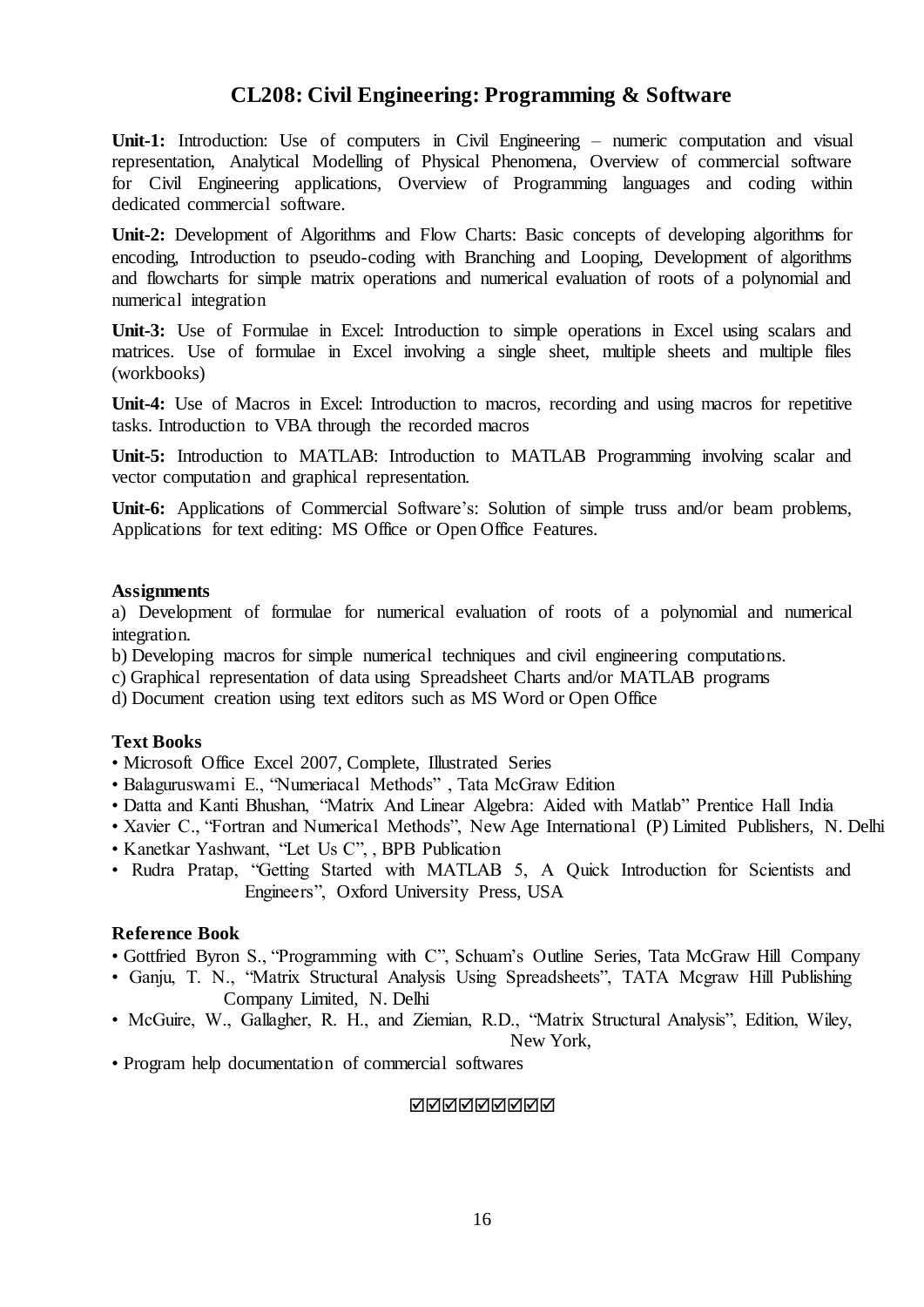# **B. Tech. (Civil) Semester – III**

# **BH 301: Mathematics – III**

**Unit 1:**Infinite Series: Series of Number, Improper Integrals, Cauchy Criterion, Test of Convergence, Absolute and Conditional Convergence, Series of Functions, Uniform Convergence, Power Series, Radius of Convergence..

**Unit 2:** Fourier Series: Fourier Series, Half-Range Expansions, Approximation by Trigonometric Polynomials, Fourier Integrals.

**Unit 3:** Partial Differential Equations: First and Second Order Liner Partial Differential Equations with Variable Coefficients, Wave Equation and Heat Equation in One and Two Dimensions, Laplace Equation in Two and Three Dimensions (Cartesian Co-Ordinates Only), Transforms Techniques in Ordinary Differential Equations and Partial Differential Equations.

**Unit 4:** Power Series Methods for Solution of Ordinary Differential Equations: Legendre Equations and Legendre Polynomials, Bessel Functions of First and Second Kind, Orthogonality, Strum-Liouville Problems.

**Unit 5:** Laplace Transform: Laplace Transforms of Various Functions.

**Unit 6:** Inverse Transforms, Shifting on the S and T Axes, Convolutions, Partial Fractions.

#### **Text Books**

- Wartikar J.N. and Wartikar P.N., "Engineering Mathematics Vol. I and Vol.II", Pune Vidyarthi Griha Prakashan, Pune,1992
- Grewal B.S., "Higher Engineering Mathematics", Khanna Publication, New Delhi, 2003

## **Reference Books**

• Kreyszig E., "Advanced Engineering Mathematics*",* Wiley Eastern, Sixth Edition, 1986

• Peter V, O'Neil, "Advanced Engineering Mathematics", Thomson Publication, 2002

## **NNNNNNNNNN**

# **CV 302: Solid Mechanics**

**Unit 1:** Simple Stress: Analysis of internal forces, simple stress, shearing stress, bearing stress, thin walled pressure vessels.

Simple Strains: Stress strain diagram, Hooke's law: axial and shearing deformations, Possion's ratio: biaxial and triaxial deformations, statically indeterminate members, thermal stresses.

**Unit 2:** Torsion - Introduction and assumptions, derivation of torsion formulae, torsion of circular shafts, stresses and deformation in determinate solid/hollow homogeneous/composite shafts.

**Unit 3:** Combined Stresses: Combined axial and flexural loads, Kern of a section; load applied off the axes of symmetry, variation of stress with inclination of element, relationship between modulus of rigidity and modulus of elasticity, variation of stress at a point: Analytical derivation, Mohr's circle, absolute maximum shearing stress, Application of Mohr's circle to combined loadings (Principal Stresses), State of Simple Shear, Transformations of strain components, strain rosette.

**Unit 4:** Axial Force, Shear Force and Moment in Beams : concept of unbalanced forces at a transverse section, axial forces, shear forces and moment – interaction of these, relations among load shear and moment, introduction to moving loads.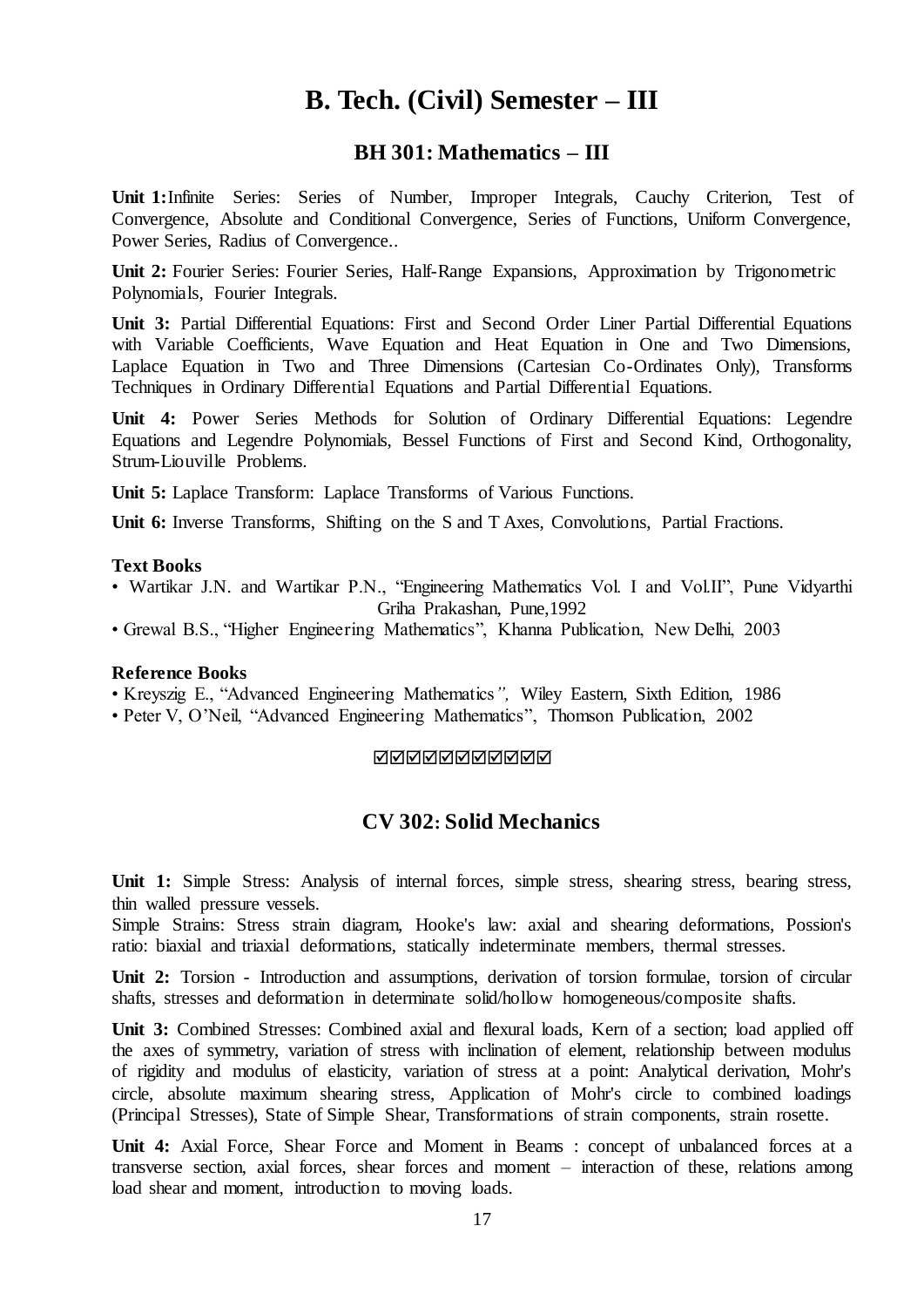Stresses in Beams: Derivation of flexural formula, economic sections, floor framing, unsymmetrical beams, Analysis of flexure action derivation of formula for horizontal shearing stress, design for flexure and shear.

**Unit 5:** Beam Deflections: Calculations of deflection for determinate beams by double integration, Theorem of area moment method, moment diagram by parts, conjugate beam method, Deflection by method of superposition, introduction to energy methods

Unit 6: Columns and Struts: Concept of short and long columns, formulae by Euler and Rankine, Limitation of Euler's Formula, equivalent length, eccentrically loaded short compression members.

Unit 7: Theories of Failure: Concept of failure in strength and failure in deformation, Statement and application of Maximum Principal Stress Theory, Maximum Principal Strain Theory, Maximum Strain Energy Theory, Maximum Shear Stress Theory, Maximum Shear Strain Theory

#### **Text Books**

• F.L. Singer and Pytle, "Strength of Materials", Harper Collins Publishers.

• S.B. Junnarkar, "Mechanics of Structures", Charotor Publishers, Anand.

### **Reference Books**

• E.P. Popov, "Introduction to Mechanics of Solids", Prentice-Hall, Second Edition 2005. • S.H. Crandall, N.C. Dahl, and T.J. Lardner, "An Introduction to the Mechanics of Solids", Tata McGraw Hill, 1978.

### MMMMMMMMMM

# **CV 303: Hydraulic Engineering - I**

**Unit 1:** Fundamental Concepts: Definition of fluids, Fluid properties-density, specific weight, specific volume, specific gravity, viscosity, compressibility, surface tension, capillarity, vapor pressure, Types of fluids - Newtonian and non-Newtonian fluid, Continuum, Measurement of Fluid Pressure.

**Unit 2:** Fluid Statics: Forces on fluid elements, Fundamental equation, Manometers, Hydrostatic thrust on submerged surfaces, Buoyancy, Stability of unconstrained bodies, Fluids in rigid body motion.

**Unit 3:** Fluid Kinematics: Types of flow, Momentum equation, Euler's equation, Bernoulli's equation, Velocity potential and stream function

**Unit 4:** Laminar flow: Fully developed laminar flow between infinite parallel plates; Both plates stationary, upper plate moving with constant speed, fully developed laminar flow in pipe.

Turbulent flow: Shear stress distribution and turbulent velocity profiles in fully developed pipe flow, Velocity distribution and Shear stresses in turbulent flow, Prandtl mixing length theory, Nikuradse's Experiment, Calculation of head loss, Introduction to Moody's Chart, Nomograms and other pipe diagrams.

**Unit 5:** Dimensional analysis and similitude: Nature of dimensional analysis, Buckingham pi theorem, Dimensionless groups and their physical significance, flow similarity and model studies.

Unit 6: Flow measurement: Direct methods, Restriction flow meters, Linear flow meters, Traversing methods, Measurements in open channel flow.

Flow through pipes: Pipe discharging from a reservoir, pipe connecting two reservoirs in series and parallel, Siphon, Transmission of power through nozzle, Water hammer in pipes- Rigid and Elastic Water Column Theory. Surge Tanks - Function, location and Uses.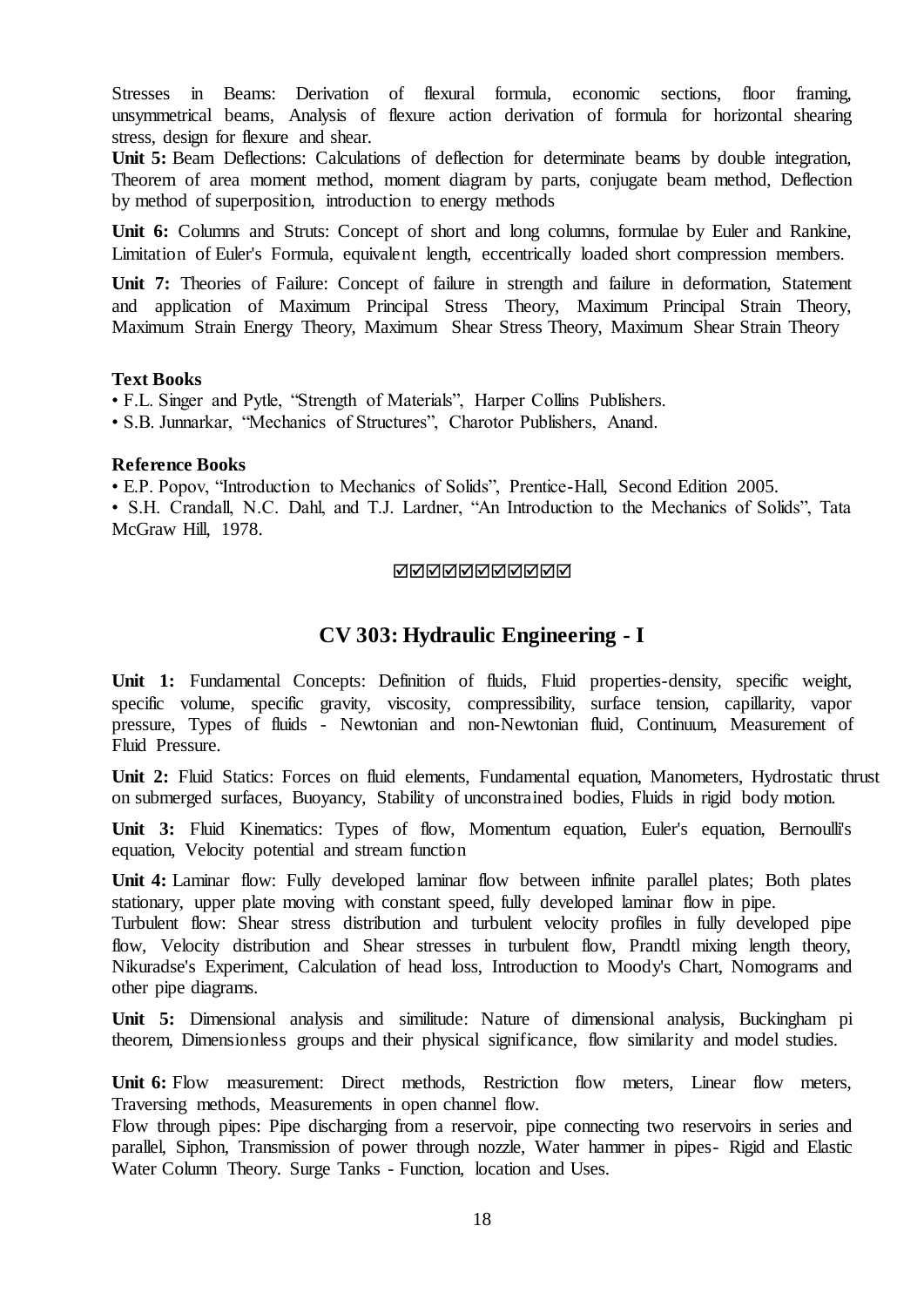### **Text Books**

- Robert W. Fox and Alan T. Mc-Donald, "Introduction to Fluid Mechanics", John Wiley and Sons, Fifth Edition
- Modi and Seth, "Fluid Mechanics and Hydraulic Machinery"*,* Standard Book House, Tenth Edition , 1991
- Kumar K. L., "Fluid Mechanics"
- Bansal R. K., "Fluid Mechanics"

#### **Reference Books**

• V.L. Streeter, K.W. Bedford and E.B.Wylie, "Fluid Dynamics", New York, McGraw-Hill, Ninth

Edition, 1998

• S.K. Som and G. Biswas, "Introduction to Fluid Mechanics and Fluid Machines", Tata McGraw-Hill, Second Edition, 2003

MMMMMMMMMM

# **CV 304: Surveying - I**

**Unit 1:** Chain Surveying: Definition - Principles - Classification - Fields and office work - Scales - Conventional signs – Survey instruments, their care and adjustment - Ranging and chaining - Reciprocal ranging - Setting perpendiculars - well-conditioned triangles - Traversing - Plotting - Enlarging and Reducing figures.

**Unit 2:** Compass Surveying:Prismatic compass - Surveyor's compass - Bearing - Systems and conversions - Local attraction – Magnetic declination - Dip - Traversing - adjustment of errors

**Unit 3:** Plane Table Surveying:Plane table instruments and accessories – Merits and demerits - Methods - Radiation - Intersection - Resection - Traversing

Unit 4: Leveling and Applications: Level line - Horizontal line - Levels and Staves - Sprit level -Sensitiveness - Bench marks - Temporary and permanent adjustments - Fly and Check leveling - Booking - reduction - Curvature and Refraction – reciprocal leveling - Longitudinal and cross sections - Plotting - Contouring - Methods - Characteristics and uses of contours - Plotting - Earth work volume - Capacity of reservoirs. Planimeter-Types, Theory, concept of zero circle, Study of Digital Planimeter, Computation of Areas and Volumes

Unit 5: Theodolite Surveying: Theodolite - Vernier and microptic - Description and uses temporary and permanent adjustments of vernier transit - Horizontal angles - Vertical angles - Heights and Distances - Traversing - Closing error and distribution - Gales's tables - Omitted measurements

**Unit 6:** Engineering Surveys: Reconnaissance, Preliminary and location surveys for engineering projects - Layout - Setting out works – Route Surveys for highways, railways and waterways – Introduction to curve ranging, Mine Surveying - Instruments - Tunnels - Correlation of underground and surface surveys - Shafts

## **Text Books**

- Kanetkar T.P. Kulkarni S. V., "Surveying and Leveling", Vols. I, II and III, Vidyarthi Gruh Prakashan, Pune
- Punmia B.C., "Surveying", Vols. I , II and III, Laxmi Publications

#### **Reference Books**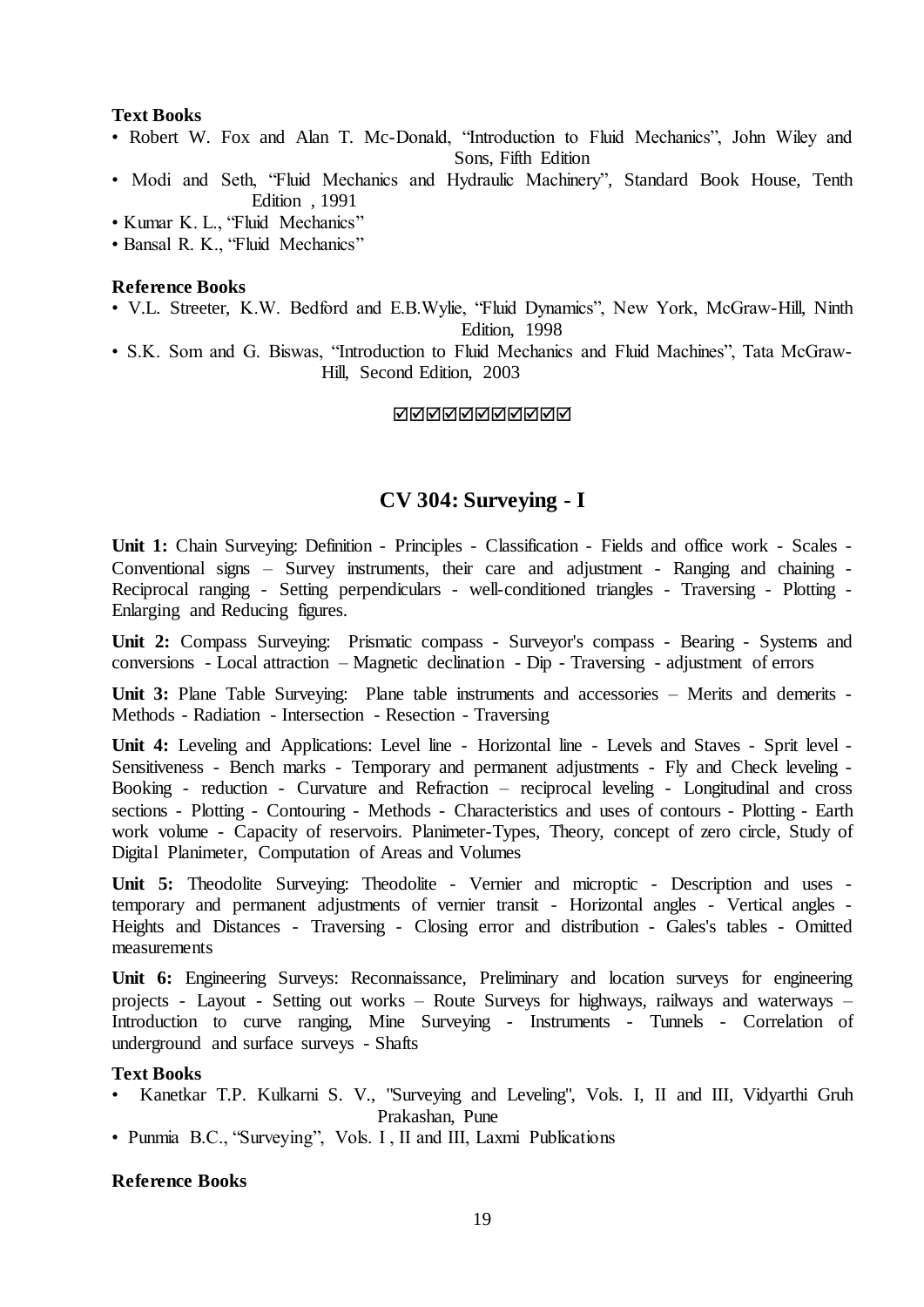- Anderson J. M. and Mikhail E. M., "Introduction to Surveying", McGraw Hill Book Company
- Clark D., "Plane and Geodetic Surveying", Vol. I and II, C.B.S. Publishers and Distributors, New Delhi, Sixth Ed.
- Bannister A. and Raymond S., "Surveying", ELBS, Sixth Edition, 1992
- Heribert Kahmen and Wolfgang Faig, "Surveying", Walter de Gruyter, 1995

#### **NNNNNNNNNN**

# **CV 305: Building Construction**

**Unit 1:** Introduction: Basic requirements of a building as a whole: strength and stability, Dimensional stability, comfort and convenience, Building components in substructure and superstructure, basic requirements of constituents such as Foundations, Plinth, Walls, Columns, Beams, Roofs, Steps and Stairs, Floors, Doors, Windows, Sills, Lintels, Weather Sheds, and Utility Fixtures.

Unit 2: Foundations: Excavations, Sub soil Drainage, Bearing capacity of soils, Foundation Types

Unit 3: Masonry Construction: Stone masonry - Random Rubble, Un-coursed Rubble, Coursed Rubble & Ashlar Brickwork & Brick Bonds - English, Flemish, Principles to be observed during construction Composite masonry, various partition walls, Brick, Aluminum & Timber, Solid concrete blocks, hollow concrete blocks and light weight blocks (Siporex), soil stabilized blocks, Fly Ash Blocks, Cement Concrete Walls

**Unit 4:** Arches: Arches and their stability consideration, technical terms in arches, types of arches, methods of construction, Lintel: Necessity, Materials: wood, stone, brick, steel, R.C.C. and reinforced brick lintels, Beams: Types according to material, layout such as primary and secondary, Continuous Beams, Formwork for RCC Elements: Function, Requirements

**Unit 5:** Means of Lateral Communication

Doors and Windows: Doors – Classification, Types: Paneled Door, Flush Door, Aluminum Doors, Steel, Doors, Glazed Doors, fixtures and fastening.

Windows - Classification, T.W. Glazed Windows, Aluminum Glazed Windows, Steel Windows, fixtures and fastening, Laying out of Passages

**Unit 6:** Means of Vertical Communication

Stairs: Terminology, Requirements of a Good Stair, Various Types, Uses and Limitations. Ramps: Requirements and types, Planning Aspects for Physically Handicapped Persons. Elevators: Types and their Use.

Unit 7: Flooring: Types, Factors for Selections of Floorings, Flooring in Ground and Upper floors, Various types of Tiled Flooring, Concrete Flooring (Tremix Flooring)

**Unit 8:** Roofs and Roof Coverings: Terms used. Roof and their selection, pitched roofs and their types, Timber Trusses (King Post and Queen Post), Steel Trusses types and their suitability, roof coverings and their selection.

**Unit 9:** Prefabrication: Principles - Advantages and Disadvantages, Types of Prefabricates, Standardization, Basic, Nominal and Actual Dimensions, Tolerances, Joints Production, Transportation and Erection

# **Text Books**

- Punmia B.C., Jain A. K., "Building Construction", Laxmi Publications Pvt. Ltd., New Delhi,
- Arora S. P. and Bindra S. P., "A Text Book of Building Construction", Dhanpat Rai Publications
- Sushil Kumar, "Building Construction" Standard Publishers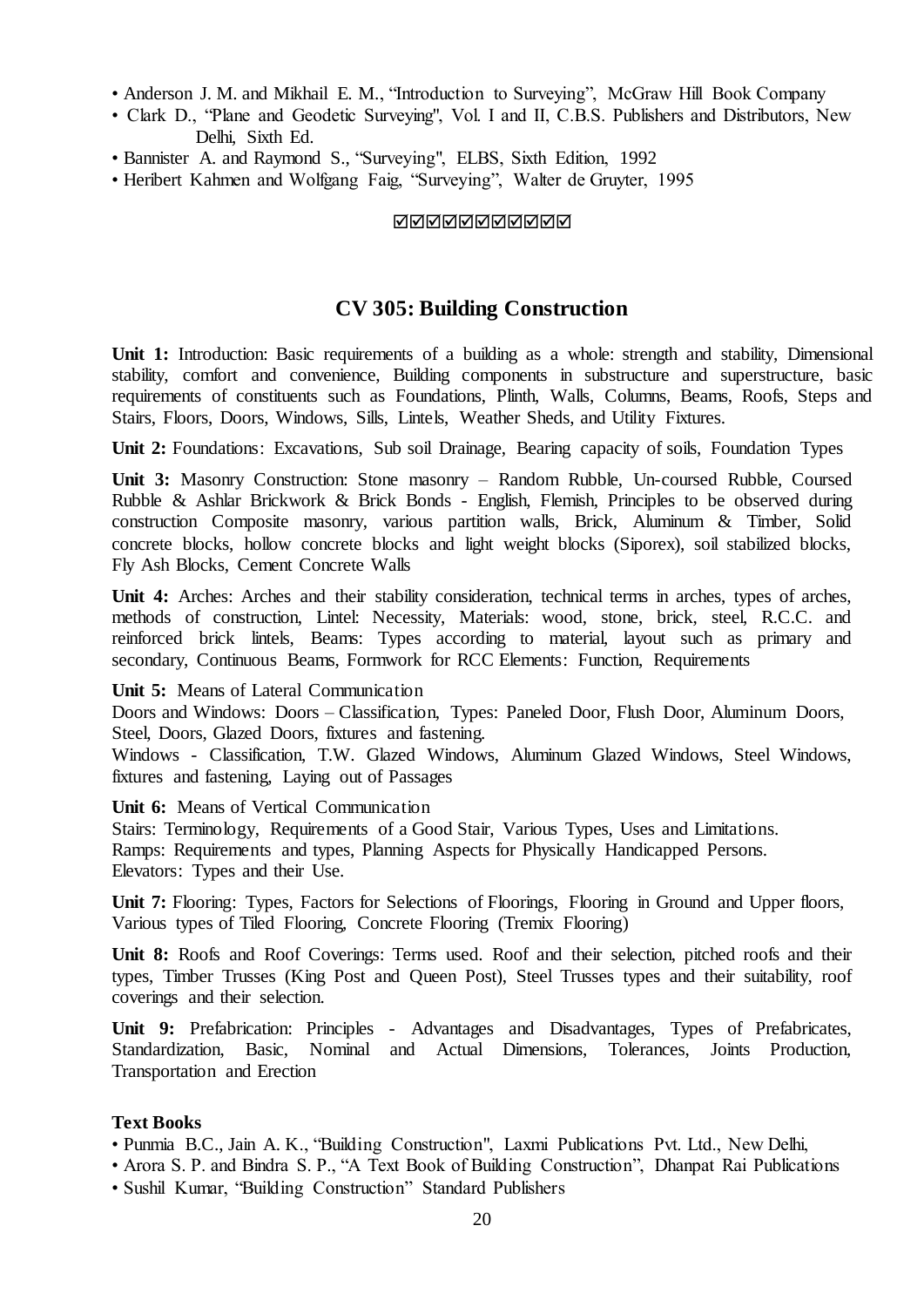# **Reference Books**

- NBC 2005, National Building Code of India, Parts III, IV, VII and IX, B.I.S. New Delhi
- Chudley.R., "Construction Technology", Vol.1, 2, 3 and 4 ELBS Publisher
- SP 7- National Building Code Group 1 to 5, B.I.S. New Delhi
- I.S. 962 1989 Code for Practice for Architectural and Building Drawings, B.I.S. New Delhi
- Sikka V. B., "A Course in Civil Engineering Drawing", S. K. Kataria and Sons

## **NNNNNNNNNN**

# **CV 306:Engineering Geology**

**Unit 1:** Introduction and Physical Geology: Definition, Scope and subdivisions, applications of Geology in Civil Engineering, Major features of the Earth's structure, Geological work of river: features of erosion, deposition and transportation, Civil Engineering Significance, Geological work of wind: Processes and features of erosion, deposition and transportation, Civil Engineering Significance.

Volcano: Central and Fissure types, Products of volcano.

Mountain: Types, examples

Unit 2: Mineralogy and Petrology:

Mineralogy: Physical properties of mineral, Classification of minerals.

Petrology: Definition, rock cycle.

Igneous rocks: Origin, Textures and Structures, Classification, Concordant and Disconcordant Intrusions, Civil Engineering significance

Secondary rocks: Formation, Classification

Residual deposits: Soil, Laterite and Bauxite and their importance

Sedimentary deposits: Formation, Textures, Classification and Structures, Civil Engineering significance, Chemical and organic deposits.

Metamorphic rocks: Agents and Types of Metamorphism, Stress and antistress minerals, Structures, Products of metamorphism

**Unit 3:** Structural Geology: Outcrop, Strike and Dip, Unconformity-Types, Outliers and Inliers, Overlap Fold and Fault: Parameters, Classification, Causes, Civil Engineering significance Joint: Types, Civil Engineering considerations

**Unit 4:** Building Stones: Properties of rocks, Requirement of good building stone, Building stones of India

Groundwater: Sources of groundwater, water table, Zones of groundwater, Porosity and permeability

Unit 5: Geology of Dams and Reservoirs, Tunnels and Bridges: Preliminary geological survey, Influence of geological conditions on location, alignment, Design and Type of a dam, geological considerations in site selection for dams, Site improvement techniques, dams on carbonate rocks, sedimentary rocks, folded strata and deccan traps, favorable and unfavorable geological conditions for reservoir site

Tunnels and Bridges: Influence of geological conditions on tunneling, difficulties during tunneling, tunnel lining, tunneling in folded strata, sedimentary rocks and deccan traps, dependence of types of bridges on geological conditions.

**Unit 6:** Preliminary Geological Investigations: Steps in geological investigations, engineering consideration of structural features Exploratory drilling: Observations, Preservation of cores, Core logging, Core recovery Graphical representation of core log, Limitation of exploratory drilling method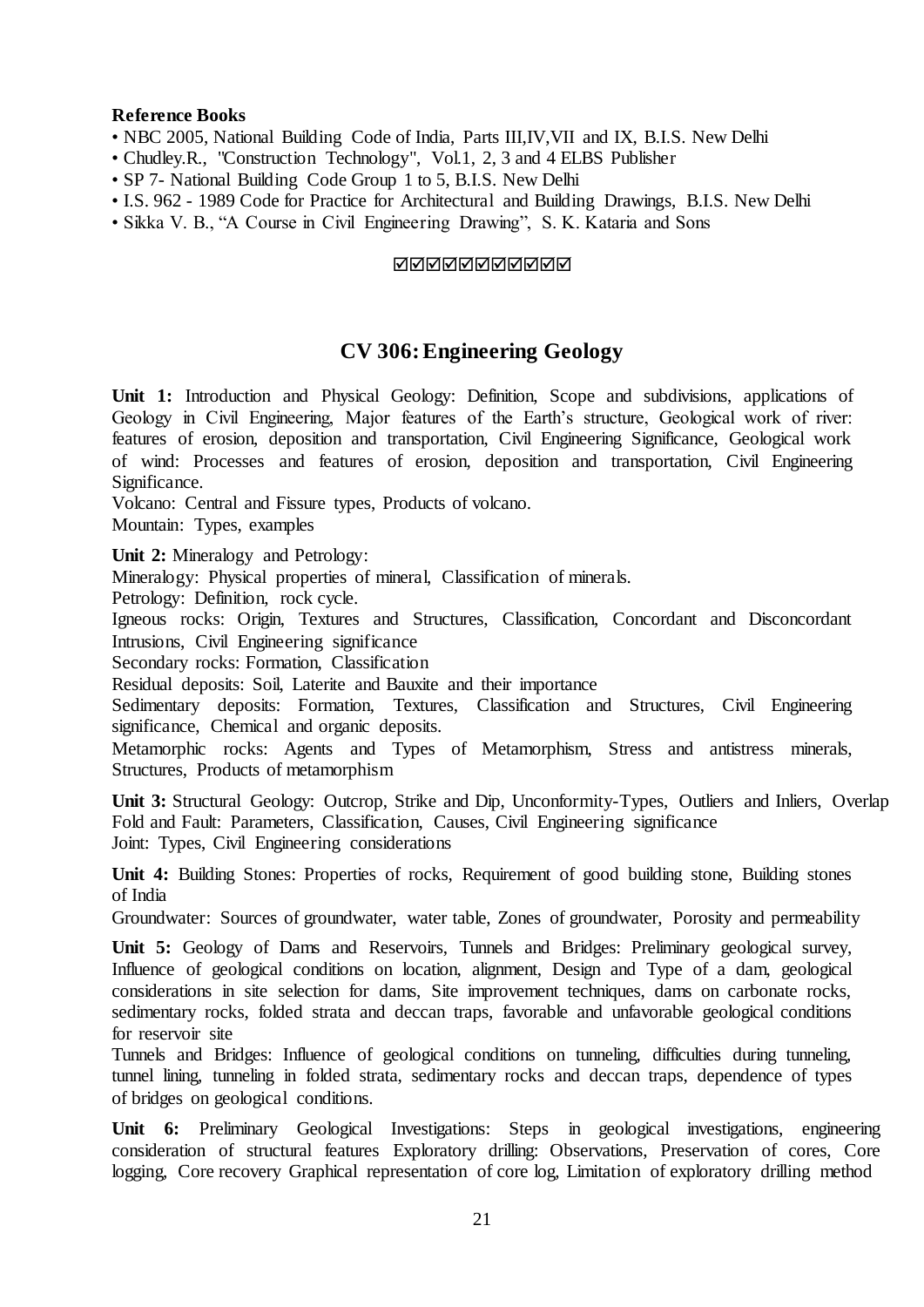# **Text Books**

- Prabin Singh, "Engineering and General Geology", S. K. Katariya and sons, Delhi
- P. K. Mukerjee, "A Text Book of Geology", The World Press Pvt. Ltd., Calcutta
- K.V.G.K. Gokhale and D. M. Rao , "Experiments in Engineering Geology", TMN, New-Delhi
- R. B. Gupte, "A Text Book of Engineering Geology", Pune Vidyarthi Griha Prakashan, Pune

## **Reference Books**

- G. W. Tyrrell, "Principles of Petrology", B. I. Publication Pvt. Ltd., New Delhi
- A. Holmes, "Principles of Physical Geology", ELBS Chapman & Hall,London
- M. P. Billings, "Structural Geology", Prentice Hall of India Private Ltd., New Delhi
- R. F. Legget, "Geology Hand book in Civil Engineering", Mc-GrawHill, New York
- D. P. Krynine & W. R. Judd, "Principles of Engineering Geology and Geotechnics", CBS Publishers & Distributors, New Delhi
- L. W. Farmer, "Engineering Properties of Rocks", Champman & Hall, London
- Dr. D. V. Reddy, "Engineering Geology for Civil Engineering", Oxfard & IBH Publishing Co. Pvt. Ltd., New Delhi.
- B. S. SathyaNarayanswami, "Engineering Geology", Dhanpat Rai & Co.(P) Ltd, Delhi
- Tood D. K., "Groundwater Hydrology", John Wiley & Son, New York
- Engineering Geology Laboratory Manual
- H. H. Read, "Rultey's Elements of Mineralogy", CBS Publishers & Distributors, Delhi.

### MMMMMMMMMM

# CV 307: **Building Construction - Drawings Lab**

- 1) Sketch Book shall consist of free hand proportional sketches for the items to be drawn on drawing sheets as mentioned below.
- 2) Drawing to scale on a half imperial drawing sheet covering following aspects
- a) Lettering, Symbols, Types of lines and dimensioning as per IS 962
- b) Foundations: Isolated, Combined Footings, Under Reamed Piles, Rafts
- c) Types of Stone Masonry: Elevation and Sectional Drawings
- d) Types of Brick masonry: Elevation and Sectional Drawings
- e) Types of Doors: Elevation and Sectional Drawings
- f) Types of Windows: Elevation and Sectional Drawings
- g) Types of Stairs: Plan and Sectional Drawings
- h) Timber Trusses: King Post and Queen Post
- i) Typical plan for a single room and sectional views

### **NNNNNNNNNN**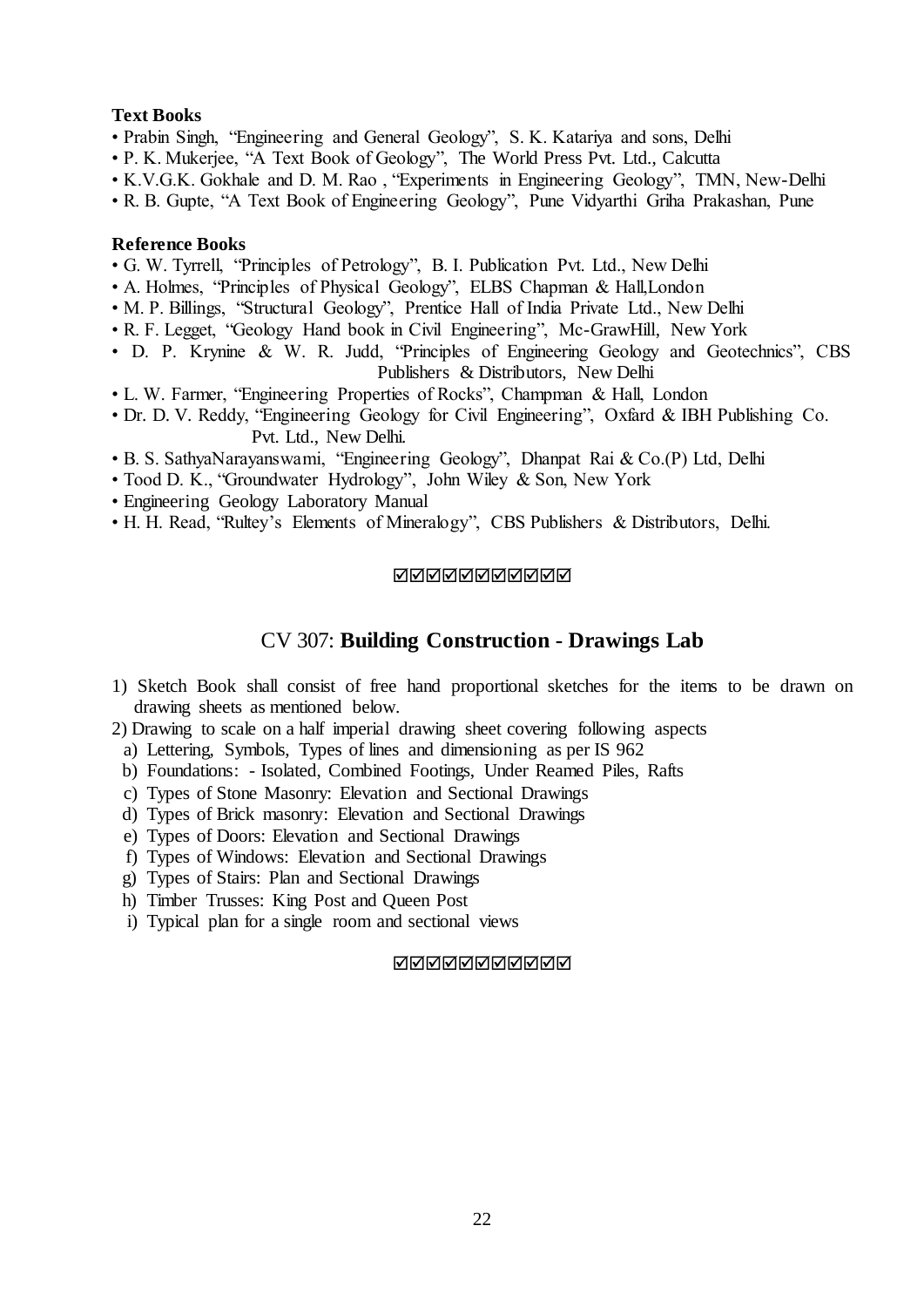# **B. Tech. (Civil) Semester – IV**

# **CV401: Hydraulic Engineering II**

Unit 1: Uniform Flow in Open Channel: Introduction, Difference between pipe flow and open channel flow. Types of open channels, Types of flows in open channel, Geometric elements, Velocity distribution, Measurement of velocity-(Pitot lube, current meter) Weir & Spillway : Sharp, broad & round crested weirs, calibration of weir, time of emptying tank with weir, Profile of Ogee spillway, Flow below gates.

**Unit 2:** Steady & Uniform Flow: Chezy's & Manning's formula, Roughosity coefficient, Uniform Flow computations, Hydraulically efficient section ( Rectangular, Triangular, Trapezoidal )

Unit 3: Depth Energy Relationship in Open Channel Flow: Specific energy: definition & diagram, Critical, Sub-critical, Super-critical flow, Specific force, Specific discharge- (definition & diagram),

**Unit 4:** Varied Flow: Gradually (G.V.F.): Definition, Classification of channel Slopes, Dynamic equation of G.V.F. (Assumption and derivation), Classification of G.V.F. profiles-examples, Direct step method of Computation of G.V.F. profiles

Rapidly varied flow (R.V.F.): Definition, examples, Hydraulic jump- Phenomenon, relation of conjugate depths, Parameters, Uses, Types of Hydraulic jump.

Unit 5: Impact of Jet: Impulse momentum principle, Impact of jet on Vanes-flat, curved (stationary and moving), Inlet & outlet velocity triangles, Series of flat, curved vanes mounted on wheel.

**Unit 6:** Hydraulic Machines: Turbines: Importance of hydro-power, Classification of turbines, description, Typical dimensions and working principle of Pelton, Francis & Kaplan turbine (Detailed design need not to be dealt with), Unit quantities, Specific speed, Performance Characteristics, Selection of type of turbine, description & function of Draft tube, Thoma's cavitation number.

Pumps: Classification, Component parts, Working of centrifugal pump, Performance Characteristics, Selection of pump, Common pump troubles & remedies, Introduction to different types of pumps such as reciprocating, multi-stage, Jet, Air lift, Submersible pump.

# **Text Books**

- Modi, Seth, "Fluid Mechanics Hydraulic & Hydraulic Mechanics" Standard Book House,
- Bansal R.K., "Fluid Mechanics", Luxmi Publications
- R. J. Garde, "Fluid Mechanics through Problems", New Age Publications
- Jain A. K., "Fluid Mechanics", Khanna Publications, Delhi
- Kumar K. L., "Fuid Mechanics", Eurasia Publication House, Delhi
- Rangaraju, "Open Channel flow", Tata McGraw-Hill Pub. Co., Delhi
- Subramanyam K., "Fluid Mechanics through Problems" Tata McGraw-Hill Pub. Co., Delhi
- Subramanyam K., "Flow in Open Channel", Tata McGraw-Hill Pub. Co., Delhi

# **Reference Books**

- Streeter, "Fluid Mechanics" McGraw-Hill International Book Co., Auckland
- Shames, "Mechanics of Fluids", Mc Graw Hill
- Chaw V. T., "Flow in Open Channel", McGraw-Hill International Book Co., Auckland
- Hughes & Brighton, "Fluid Mechanics", Tata Mc Graw Hill.

### **MANANANANAN**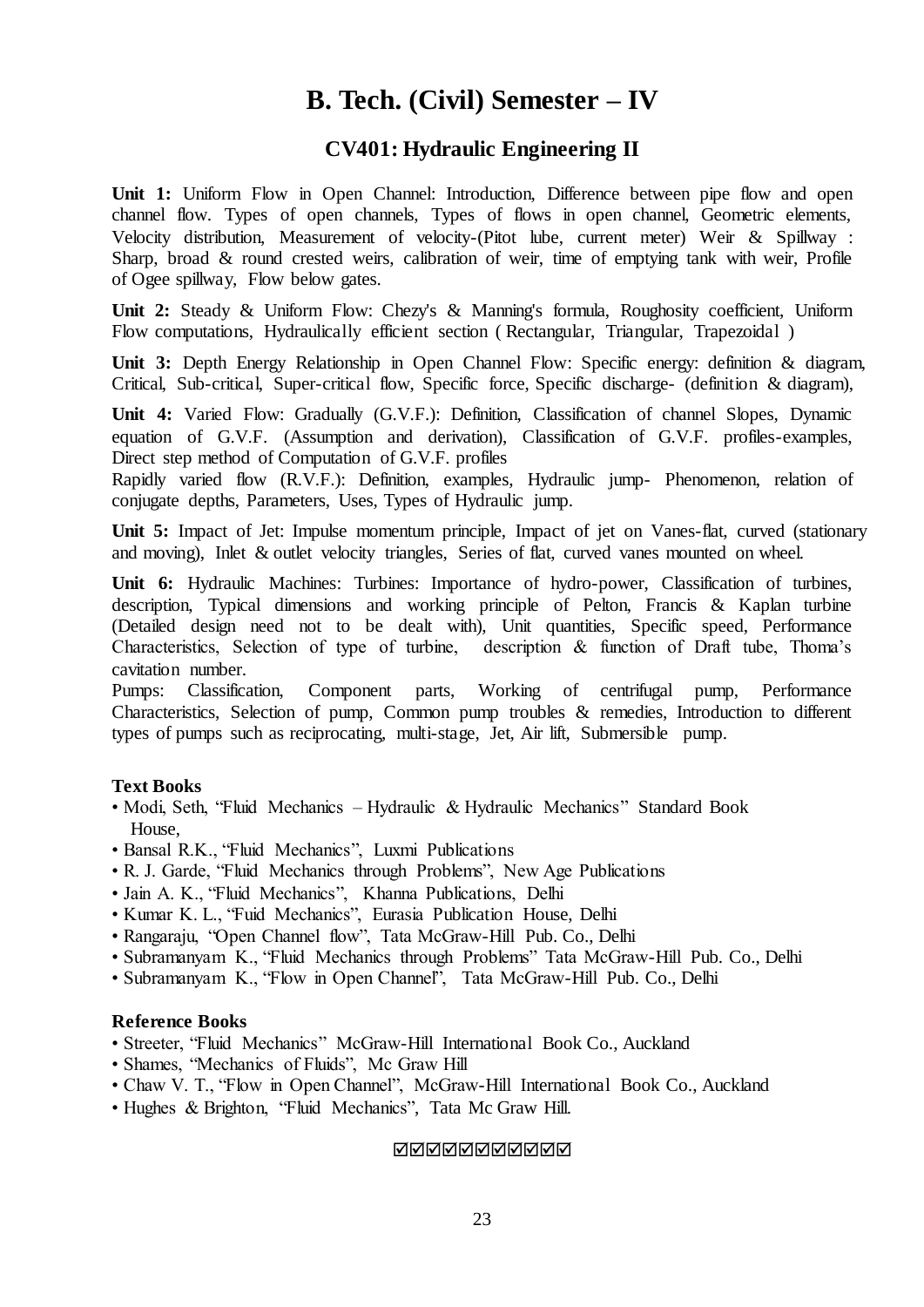# **CV402: Structural Mechanics**

**Unit 1:** Introduction: Different Structural Systems, Concept of Analysis, Basic Assumptions, Indeterminacy, Choice of Unknowns, Castigliano's Theorems.

Energy Principles: Strain energy and strain energy density - Strain energy in traction, shear, flexure and torsion - Castigliano's and Engessor's energy theorems - Principle of virtual work application of energy theorems for computing deflections in beams and trusses - Maxwell's reciprocal theorem - Williot Mohr diagrams.

**Unit 2:** Method of Consistent Deformation:

Indeterminate Beams: Analysis of indeterminate beams: Propped Cantilever and Fixed Beams - Fixed end moments and Reactions for standard cases of loading – slopes and deflections in fixed beams - Continuous beams - Theorem of three moments - Analysis of continuous beams - S.F. and B.M. diagrams for continuous beams, Settlement Effects.

Frames up to Three Degree of Indeterminacy: Analysis of Pin Jointed Trusses, Externally and Internally Redundant Trusses, Effects of Settlement and pre-strains.

**Unit 3:** Slope deflection method: analysis of continuous beams, analysis of rigid frames, frames with sloping legs, gabled frames, frames without sway and with sway, settlement effects. Moment distribution method: Analysis of beams and frames. Kani's method: Analysis of beams and simple frames.

**Unit 4:** Cables, Suspension Bridges and Arches: Analysis of forces in cables, suspension bridges with three hinged and two hinged stiffening girders, theory of arches, Eddy's theorem, Circular, parabolic and geometric arches, concept of radial shear force and axial thrust, analysis of three hinged and two hinged arches, Effect of yielding of supports, rib shortening and temperature changes, tied arches. ILD for 3 hinged arches and suspension bridges.

**Unit 5:** Moving Loads and Influence Lines: Introduction to moving loads, concept of equivalent UDL, absolute maximum bending moment and shear force, concept of influence lines, influence lines for reaction, shear force, bending and deflection of determinate beams, Influence line diagram (ILD) for forces in determinate frames and trusses, analysis for different types of moving loads, single concentrated load, several concentrated loads, uniformly distributed load shorter and longer than span, Application of Muller Breslau Principle for determinate structures.

Unit 6: Thin Cylinders: Thin cylinders subjected to internal fluid pressure, wire wound thin cylinders. Thin cylindrical shells, circumferential and hoop stresses, longitudinal stresses, Maximum shear stress.

### **Text Books**

- Reddy C. S., "Basic Structural Analysis", Tata McGraw Hill.
- Vazirani and Ratwani, "Theory of Structures", Standard Publishers
- Khurmi R.S., "Theory of Structures",
- Punmia B.C., "Structural Analysis", Luxmi Publications.
- Wang C.K., "Statically Indeterminate Structures", Mc Graw Hill

#### **Reference Books**

- Norris C. H. and Wilbur J. B., "Elementary Structural Analysis", Mc Graw Hill
- Timoshenko and Young, "Theory of structures", Mc Graw Hill
- Kinney J. S., "Indeterminate Structural Analysis", Oxford and IBH.
- Hibbler R. C., "Structural Analysis", Pearson Publications.
- Schodek, "Structures", Pearson Education.

**NANANANANAN**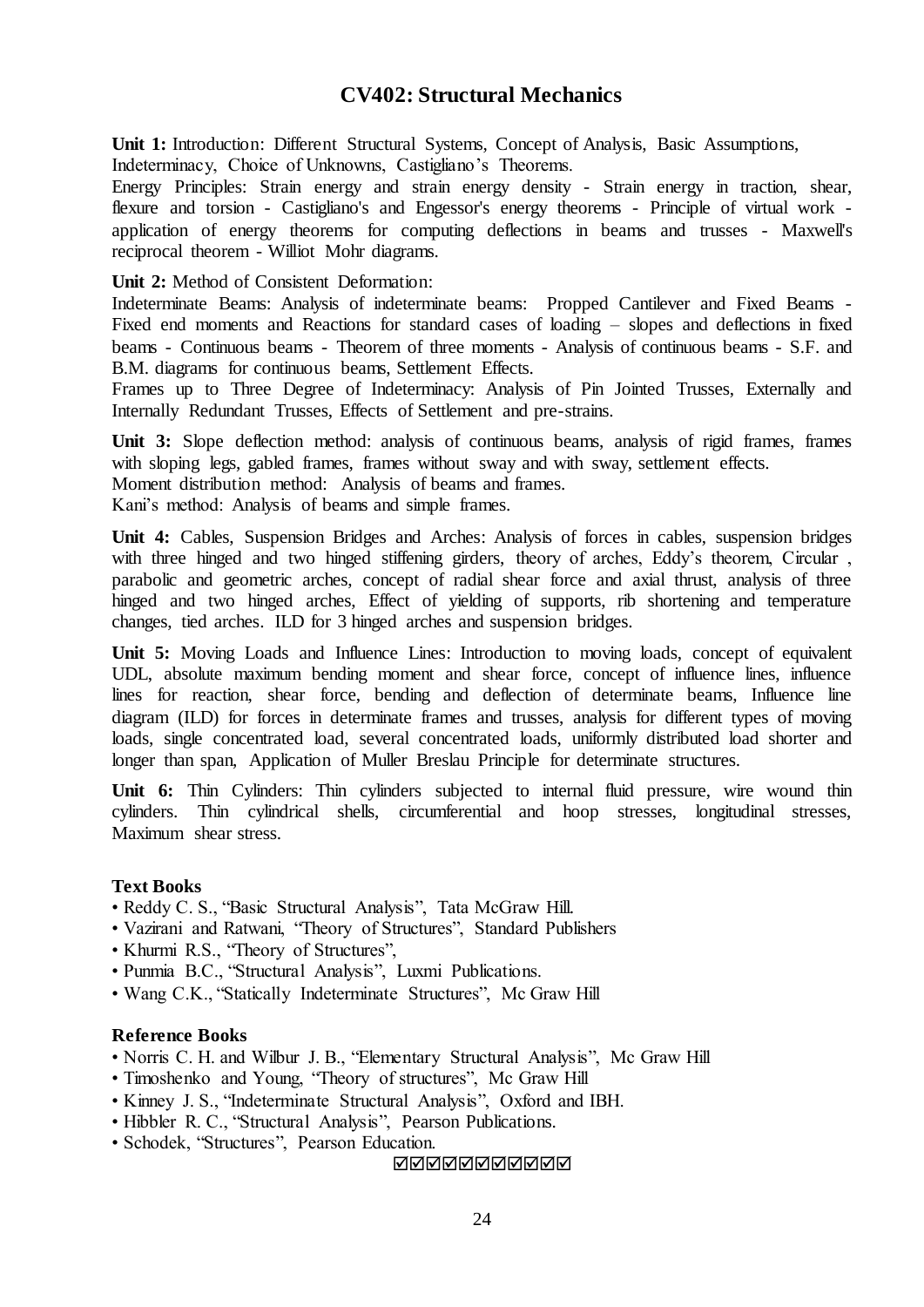# **CV403: Surveying – II**

Unit 1: Tacheometry: Significance & Systems, Principle, constants. Basic Formulae and Field Work Stadia method, Auto reduction Tachometer, Tangential system.

EDM: Importance, Principles of Electronic Distance measuring instruments, Classification of EDM's based on carrier waves used. Study and use of Total Station

Unit 2: Triangulation: Principle & Classification, system, Selection of station, Base line Measurement, correction and use of subtense bar, signals, satellite station, reduction to center, spherical excess, angular observations, trilateration.

Triangulation Adjustments: Theory of errors, laws of weights, concept of most probable value

**Unit 3:** Field Astronomy: Terms, co-ordinate systems, determination of latitude and true bearing by observation on the sun and pole star

Unit 4: Curves: Horizontal and vertical curves - Simple Curves - setting with chain and tapes, tangential angles by theodolite, double theodolite - Compound and reverse curves - Transistion curves - Functions and requirements - Setting out by offsets and angles - Vertical curves – Sight distance requirements

Unit 5: Photogrammetry: Terms, Types, vertical photographs, scale, ground coordinates, relief displacement, Flight planning Photomaps and Mosaics, Stereoscopy and photo interpretation.

Unit 6: Remote sensing: Introduction, Classification and principles, electromagnetic energy and its interaction with matter, Idealized systems, sensors, platforms, and application in civil engineering. G.P.S & G.I.S. as surveying techniques  $-$  Overview, uses and applications

#### **Text Books**

• Bannister A. and Raymond S., J.N. Wartikar and P.N. Wartikar, "Surveying", ELBS, Sixth

Edition, 1992

- Heribert Kahmen and Wolfgang Faig, "Surveying ", Walter de Gruyter, 1995.
- Kanetkar T.P., "Surveying and Leveling", Vols. I, II and III, Vidyarthi Gruh Prakashan, Pune.
- Punmia B.C., "Surveying", Vols. I , II and III, Laxmi Publications

### **Reference Books**

- James M. Anderson and Edward M. Mikhail, "Introduction to Surveying", McGraw Hill
- Clark D., "Plane and Geodetic Surveying", Vol. I and II, C.B.S. Publishers and Distributors, New Delhi, Sixth Edition.
- Agor, "Advanced Surveying", Khanna Publications,Delhi.
- Arora K. L., "Surveying", Vol.1 & 2
- Basak, "Surveying and Levelling"
- S. K. Duggal, "Surveying", Vol 1 & 2, Tata Mcgraw Hill Publications, New Delhi.
- S. Gopi, R. Satikumar and N. Madhu, "Advanced Surveying", Pearson Education
- Chandra A. M., "Higher Surveying", New Age International Publication.

#### **NNNNNNNNNN**

# **CV404: Water Resources Engineering – I**

**Unit 1:** Introduction, Definition, Scope, Necessity, Advantages, Types of Irrigation Systems, Development of irrigation in India,

Unit 2: Water Requirement of Crops, Soil moisture, Consumptive Use, Irrigation frequency, Irrigation Methods, Crops Season, Crop Pattern in relation weather, Important crops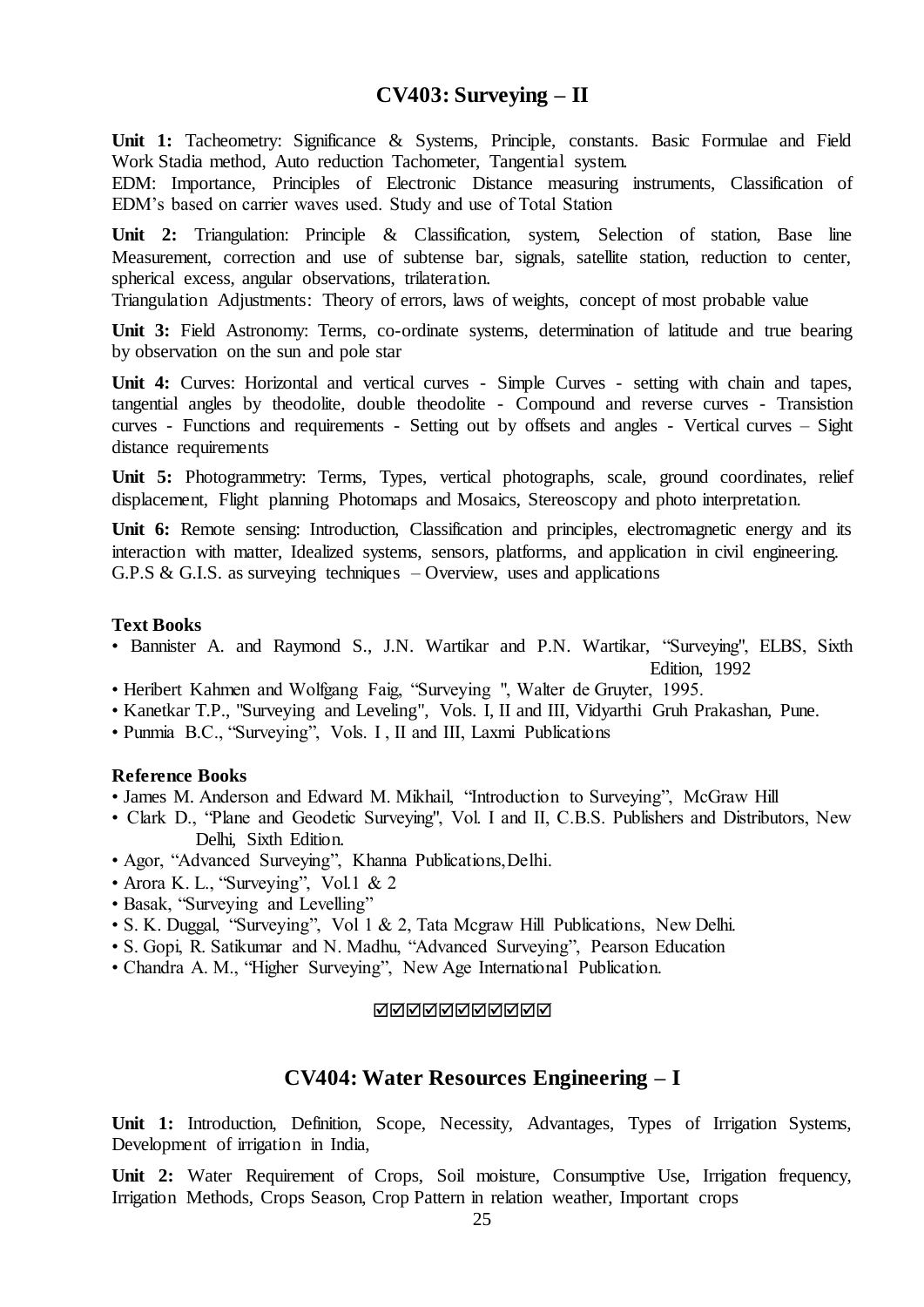**Unit 3:** Canal Irrigation, Classification, Parts of a canal system, Route Surveys, Commanded areas, Assessment of water requirement, Channel losses, Kennedy's Theory, Lacey's Theory, Longitudinal section, Schedule of area statistics and channel dimension cross- section of irrigation channel, Water-Logging, Effects, Causes and Anti-water logging measure, Sections of lined channel. Drainage of Water logged land,

**Unit 4:** Irrigation Outlets, Definition, Requirements, Classification, Selection, Regulation and Control of Canal System: Regulation, Measurement of discharge, Assessment of canal Revenue, Efficient Management of irrigation water

**Unit 5:** Hydrology, Definition, Hydrologic cycle, Application to Engineering Problem, Measurement of rainfall, Peak flow, Flood Frequency, Catchment Area Formulae, Flood hydrograph, Rainfall Analysis, Infiltration, Run off, Unit Hydrograph and its determination, Estimation of Runoff

**Unit 6:** Wells and Tube Wells, Introduction, Specific yield, Deep and shallow wells, Comparative advantage of well and canal irrigation, Duty of well water, Types of Tube wells, Boring methods.

# **Text Books**

- Varshney R. S., Gupta & Gupta, "Theory and Design of Irrigation Structures", Vol. I & II.
- Punamia B. C. Pandey B. B. and Lal, "Irrigation and Water Power Engineering", Standard Publishers, New Delhi
- Garg S. K. , "Irrigation Engineering" Khanna Publications, New Delhi
- Priyani, "Irrigation and Water Power", Charotar Publishing House, Anand
- Bharat Singh, "Irrigation", NEW CHAND & Brothers, Roorkee
- Subramanya K., "Engineering Hydrology", Tata Mc-Graw Hill Company Limited, N. Delhi

## **References**

- U. S. B. R., "Design of Small Dam",OXFORD & IBH, Publishing Company
- Justinn, "Engineering for Dam" Vol. I, II, III, Creager and Hinds
- Leliavsky "Design of Hydraulic Structures" Vol. I & II,
- C B I & P "River Behaviour, Management and Training"
- Circular of Government of Maharashtra, 18 February 1995, "Design of Canals"

#### **NNNNNNNNNN**

# **CV405:Hydraulic Engineering Laboratory**

Practical Work consists of at least four performances from (A), and three each from (B) and (c), lists below and detailed reporting in form of journal. Practical examination shall be based on above.

#### **Group (A):**

- a) Measurement of discharge Calibration of measuring tank, measurement of pressure (Piezometer, manometers, Pressure gauges) Use of hook or point gauge.
- b) At least three experiments from the following.
	- 1) Verification of Bernoulli's Theorem
	- 2) Determination of metacentric height.
	- 3) Calibration of an orifice / mouthpiece / venturimeter / orificemeter
	- 4) Study of factors affecting coefficient of friction for pipe flow (at least for two different materials and two different diameters)
	- 5) Determination of loss of head due to Pipe Fittings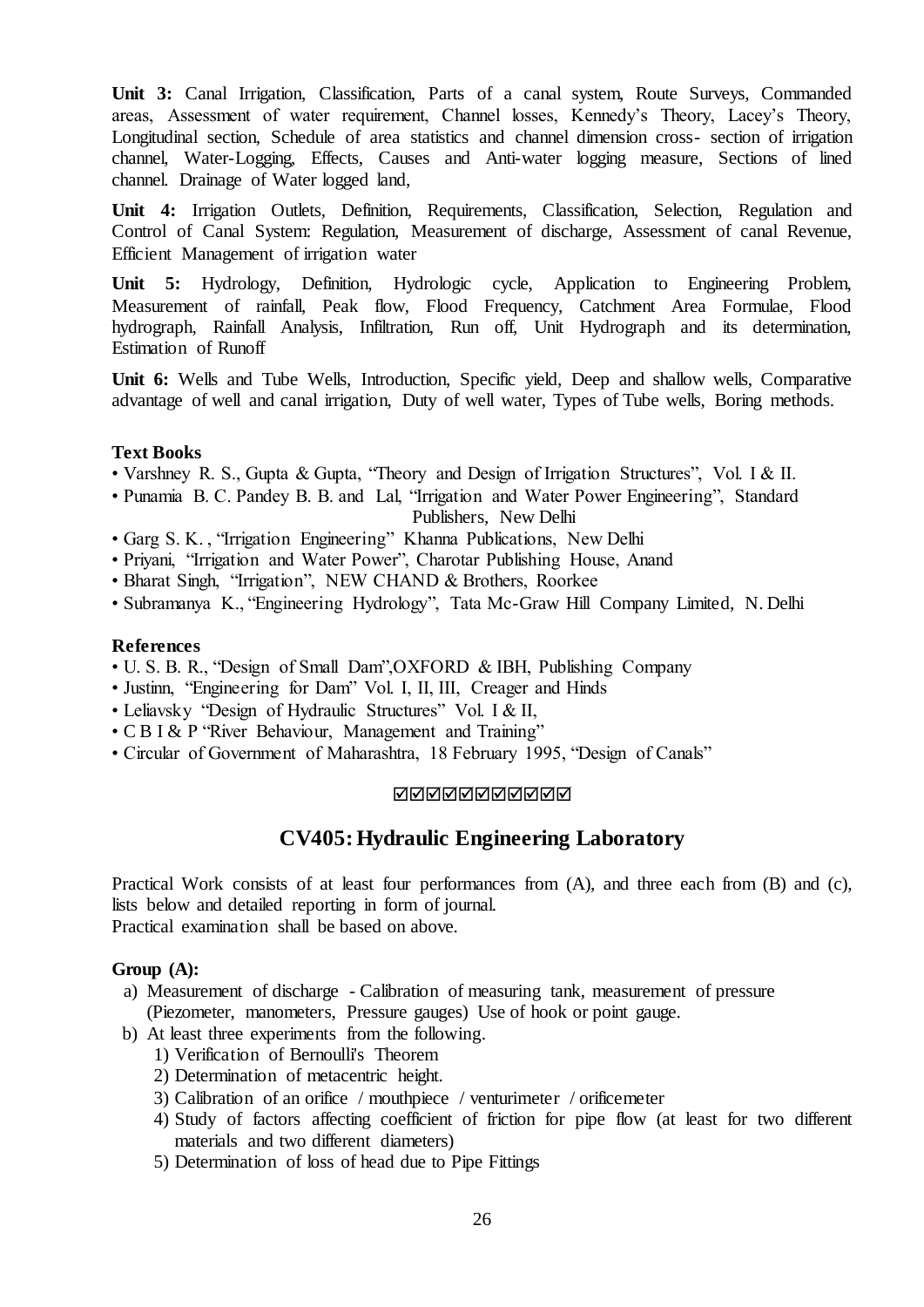# **Group (B)**

- 1) Calibration of V notch / Rectangular notch.
- 2) Calibration of Ogee Weir.
- 3) Study of hydraulic jump
	- a) Verification of sequent depths,
	- b) Determination of loss in jump.
	- c) Study of parameters with respect to Froud Number: i) Y2/Y1; ii) Length; iii) Energy loss
- 4) Study of flow below gates Discharge v/s head relation, Equation of flow, Determination of contraction in fluid in downstream of gate.
- 5) Velocity distribution in open channel in transverse direction of flow.

# **Group (C)**

- 1) Impact of jet.
- 2) Study of Turbines (Demonstration).
- 3) Tests on Centrifugal Pump.
- 4) Study of Charts for Selection of Pumps

Use of computer programs such as MS Excel is desirable for post-processing of results.

# MMMMMMMMMM

# **CV406: Solid Mechanics Lab**

Practical Work consists of performance of at least seven experiments from the list below Detailed report shall constitute the term-work.

## **List of Experiments:**

- 1. Tension test on ferrous and non-ferrous alloys (mild steel / cast iron /aluminum etc.)
- 2. Compression test on mild steel, aluminum, concrete, and wood
- 3. Shear test on mild steel and aluminum (single and double shear tests)
- 4. Torsion test on mild steel and cast iron solid bars and pipes
- 5. Flexure test on timber and cast iron beams
- 6. Deflection test on mild steel and wooden beam specimens
- 7. Graphical solution method for principal stress problems
- 8. Impact test on mild steel, brass, Aluminum, and cast iron specimens
- 9. Experimental on thermal stresses
- 10. Strain measurement involving strain gauges / rosettes

Assignment involving computer programming for simple problems of stress, strain computations.

# **NNNNNNNNNN**

# **CV407: Surveying Lab – I**

Practical Work consists of at least ten performances among the list below and detailed reporting in form of field book, journal and drawing sheets. Practical examination shall be based on above practical course.

- 1) Use of Dumpy Level, Auto Level and Tilting Level.
- 2) Reciprocal Levelling.
- 3) Sensitivity of Bubble Tube using Dumpy Level.
- 4) Illustration of Permanent adjustment of Dumpy Level.
- 5) Evaluation of constant of Planimeter.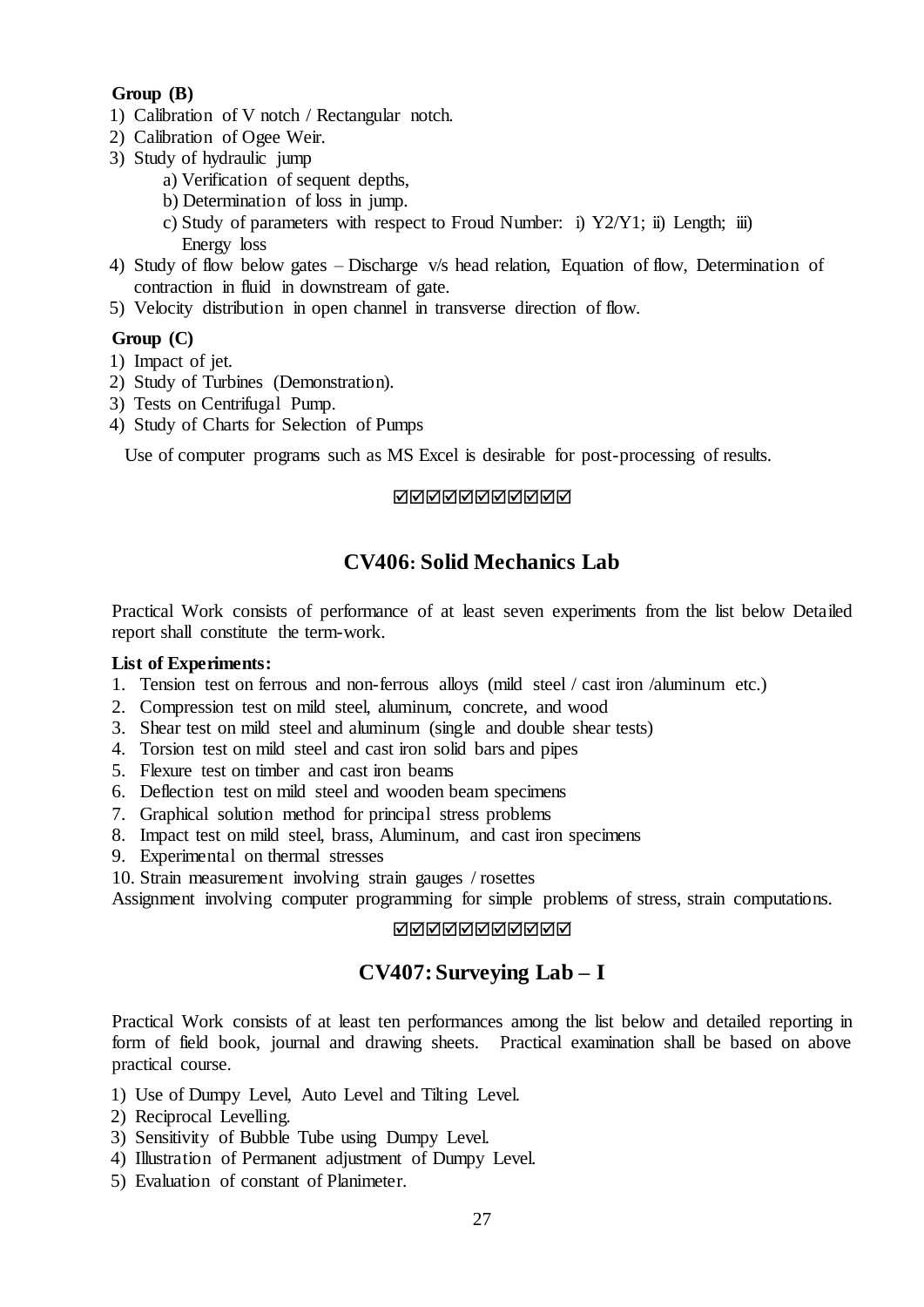- 6) Use of Digital Planimeter for measurement of areas.
- 7) Study of Theodolite.
- 8) Measurement of Horizontal Angle by Various Methods
- 9) Measurement of Magnetic Bearing and Vertical Angle by Theodolite
- 10) Study and use of Minor Instruments
- 11) Methods of Plane Table Survey
- 12) Two Point and Three Point Problems

### <u>NNNNNNNNNN</u>

# **Elective I**

# **CV408: Engineering Management**

**Unit 1**: Evolution of Management Thought: Scientific, Human Behaviour, System approach Introduction to elements of systems – input, output, process restriction, feedback, Contingency Approach, Contributions by Taylor, Frank and Lillion, Gilbreth, Henry Fayol, Elton Mayo, McGregor (Theory X and Theory Y), H.L.Gantt, Maslow.

**Unit 2:** Functions of Management: Planning – Nature and Purpose of Planning, Strategies and Policies. Management by Objectives. Formal and informal organization. Centralization. Policies, Management by Objectives, Formal and informal organization, Centralization, Decentralization, Line, Line and Staff, Functional organization, Principles of site layout. Leading and directing, controlling and coordination (Brief introduction only) Communication process, Motivation

Unit 3: Importance of Decision Making, steps in decision making, analysis of decision, decision under certainty, uncertainty and decision under risk, criterion of optimism and regret, sensitivity of criteria and decision under conflict, expected monitory value, decision tree, Theory of games (dominance pure and mixed strategy).

**Unit 4:** Operations Research: Linear Programming, Simple L-P model, Simplex method - Duality, Sensitivity analysis. Application of Linear Programming in Transportation and Assignment models

**Unit 5:** Simulation Studies: Monte-Carlo simulation, Queuing or Waiting Line Theory (simple problems), Dynamic programming, Introduction to Emerging Optimization Techniques

**Unit 6:** Material Management: Purchasing principles, stores, coding system function, Responsibilities, record and accounting. Inventory control – An introduction, inventory cost, EOQ analysis, ABC analysis, safety stocks.

### **Text Books**

- Deshpande S. H., "Operation Research"
- Deshpande A. S., "A Text book of Management"
- Gopal Krishnan, "Material Management", Sdueshan
- Taha, "Operation Research"
- Banga and Sharma, "Engineering Managnment"

# **References**

- Stoner, "Engineering Management"
- Davar, "Principles of Management"
- Koontz, Dounell and Weigrick, "Essentials of Management"
- Kast and Rosinweig, "Management and Organization", Tata McGraw Hill Publication.
- Wagner, "Operation Research", Wikey Easter Ltd., New Delhi
- Zhamb L.C., "Quantitative Techniques in Management", Vol. I,
- Miller and Stars, "Executive Decisions & Operation Research", Prentice Hall of India

**NNNNNNNNNN**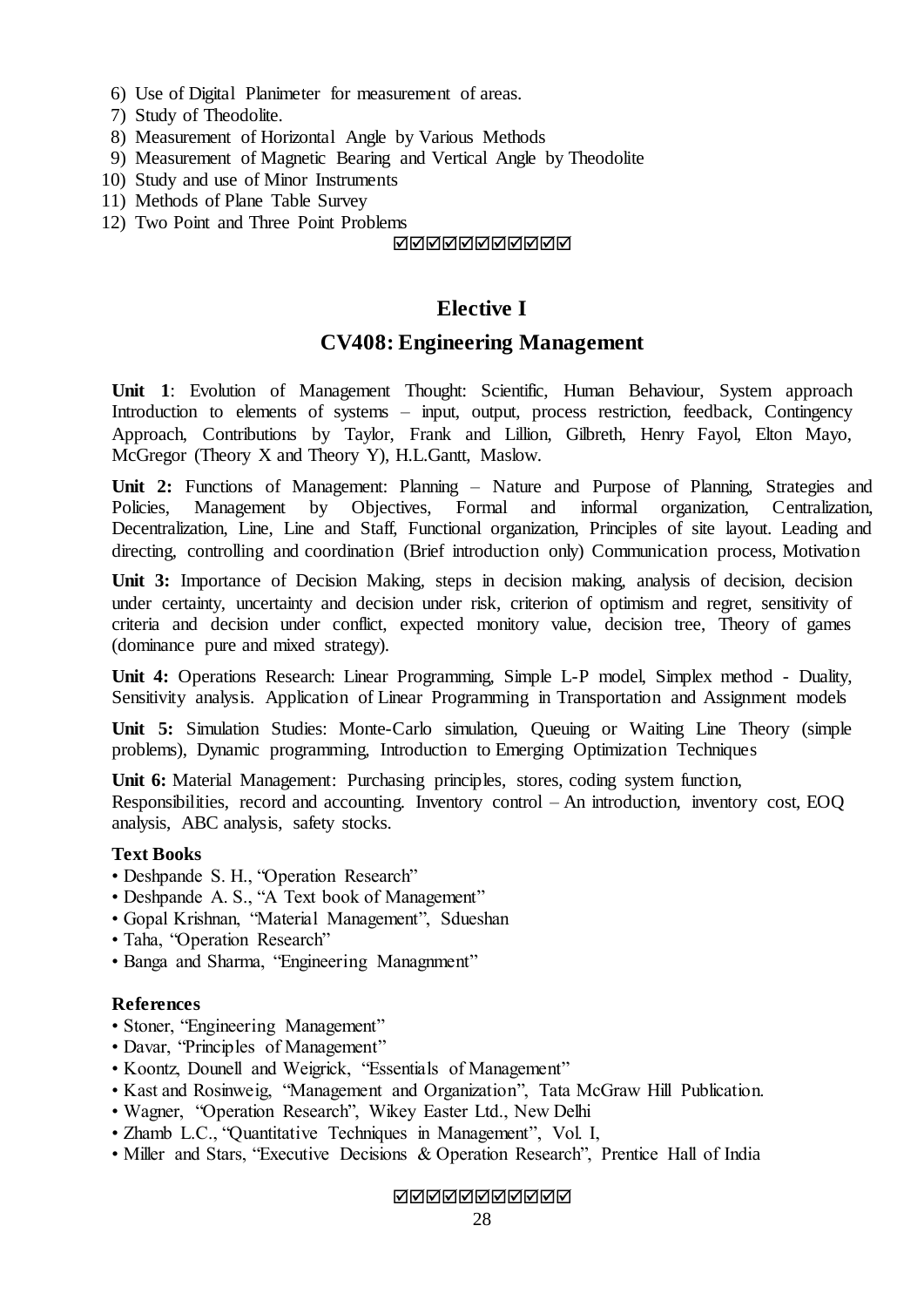# **B. Tech. (Civil) Semester – V**

# **CV501: Design of Steel Structures**

**Unit 1**: Introduction**,** Advantages & Disadvantages of steel structures, permissible stresses, factor of safety, Methods of design, Types of connections, various types of standard rolled sections, Types of loads and load combinations.

Unit 2: Design of Welded & Bolted Connections, Types of welds, failure of welded joints, Throat thickness, permissible stresses, analysis of axially & eccentrically loaded connections (subjected to bending & torsion), Type of bolts, bolt, nut & washer assembly, stresses in bolts and design.

**Unit 3:** Axially Loaded Members: Tension Members: Common sections, net effective area, Load carrying capacity, connection using weld / bolts. Design of tension splice

Compression Members: Common sections used, effective length and slenderness ratio, permissible stresses, Load carrying capacity, connection using weld / bolt

Unit 4: Beams: Laterally supported & unsupported beams, design of simple beam, built up beams using flange plates. Curtailment of flange plates, web buckling  $\&$  web crippling.

Secondary and main beam arrangement, beam to beam connections

Gantry Girder: Forces acting on a gantry girder, commonly used sections, design of gantry girder as laterally unsupported beam, connection details

Roof Trusses: Components of an industrial shed, Types of trusses, load calculations and combinations, design of purlins, design of truss members, Design of hinge & roller supports

Unit 5: Columns: Simple and built up section, lacing, battening, column subjected to axial force and bending moment, column splices.

Column Bases: Slab base, Gusseted base and moment resisting bases, Design of anchor bolts

**Unit 6:** Introduction to Plastic Analysis: Plastic moment, moment curvature relationship, plastic hinges, theorems of plastic analysis, mechanisms, application of virtual work method to beams.

**Note:** Use of IS 800, IS 875, IS: Handbook No.1 for Steel Section and Steel Table is permitted for theory examination.

# **Text Books**

• S. K. Duggal, "Design of Steel Structures", Tata Mc Graw Hill Pub. Co. Ltd., New Delhi

- Ram Chandra, "Design of Steel Structures", Vol. I & Vol. II, Standard Book House, New Delhi
- Dayaratnam P., "Design of Steel Structures", Wheeler Publishing, New Delhi

### **Reference Books**

• Arya A. S. and Ajamani J.L., "Design of Steel Structures", Nemchand and Brothers, Roorkee

- Vazirani & Ratwani, "Design of Steel Structures", Standard Book House, New Delhi
- Publications of Bureau of Indian Standards, New Delhi, relevant to the syllabus
- Gaylord E.H. and Gaylord C.N., "Design of Steel Structures" Mc Graw Hill, New York
- Lothers J.E., "Design in Structural Steel" Vol.-I, Prentice Hall New Jersy
- Salmon and Johnson, "Steel Structures: Design and Behaviour", Harper and Row, New York Steel Designers Manual

### **NANANANANAN**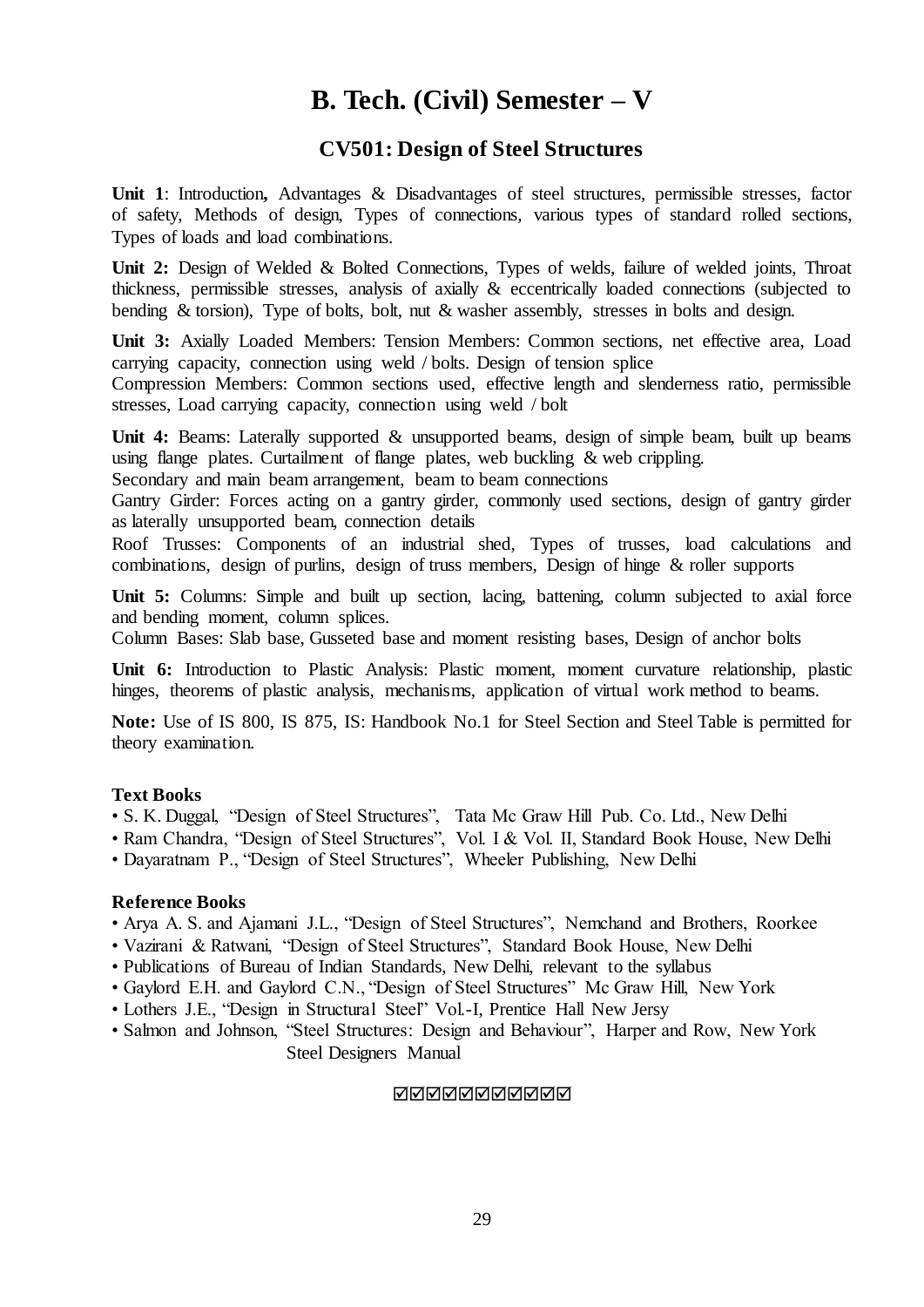# **CV502: Geotechnical Engineering**

**Unit 1:** Introduction: Definition of soil and soil engineering, Application areas of soil mechanics, Three Phase soil system, Soil moisture, Index properties of soil: Different unit weights of soil, and their determination, unit weight of solids, unit weights of soil mass viz. saturated unit weight, submerged unit weight, dry unit weight, method for determination of field density viz. sand replacement and core cutter, Specific Gravity determination methods void ratio and porosity, degree of saturation, Inter relation between weight volume state, density index.

**Unit 2: Soil Consistency**: Atterberg's limits and their significance, Soil Classification: Soil classification based on particle size and constituency, I.S. classification system of soils. Soil structure and fabric, Effective Stress Concept: Terzaghis effective stress concept, equilibrium water content, frost action

**Unit 3: Flow of Water through Soil: Permeability**: Head, gradient and potential, Darcy's law, Factors affecting permeability, Field and laboratory methods of determining permeability, Seepage pressure, quick sand condition, Derivation of Laplace equation, Flow net, it's characteristics, it's application, construction of flow net, piping phenomenon

**Unit 4: Shear Strength:** Concept of shear, Coulomb's theory and failure envelope, Principle stress, stress analysis (Total stress approach and effective stress approach), representation of stresses on Mohr's circle for different types of soil such as cohesive and cohesionless, saturated and partly saturated soil etc, Application of shear stress parameters in the field, Different types of shear tests: Unconsolidated undrained, Consolidated undrained and consolidated drained choice of the type of test, box shear test, triaxial compression test with pore pressure and volume change measurement, unconfined compression test, vane shear test.

**Unit 5: Compaction:** Theory of compaction, factors influencing compaction, compacted density, Laboratory Standard and modified compaction test. Method and measurement of field compaction, Field compaction control

**Unit 6: Compressibility and Consolidation:** Compressibility: Definition, compressibility of laterally confined soil, compression of sand and clay, e-p and e-log p curve, compression index. Consolidation: Terzaghi's theory of one dimensional consolidation, consolidation test, determination of coefficient of consolidation, degree of consolidation, relevance of one dimensional consolidation to field condition, time factor

### **Text Books**

- Kasamalkar B. J., "Geotechnical Engineering", Pune Vidyarthi Griha Prakashan Pune
- Murthy V.N.S., "Soil Mechanics & Foundation Engineering", U.B.S. Pub. and Distri. N. Delhi
- Punmia B.S., "Soil Mechanics & Foundation Engineering", Laxmi Publications
- Arora K. R., "Soil Mechanics"

### **Reference Books**

- Alam Singh, "Text book of soil mechanics in theory and practice", Asian Pub. House, Mumbai
- Taylor D.W., "Fundamentals of Soil mechanics",
- Terzaghi and Peak "Soil mechanics" John Willey and Sons, New-York
- Scott R. F., "Principal of soil mechanics",
- Lambe T.W, "Soil Testing" by.Willey Eastern Ltd., New Delhi

### **MANANANANAN**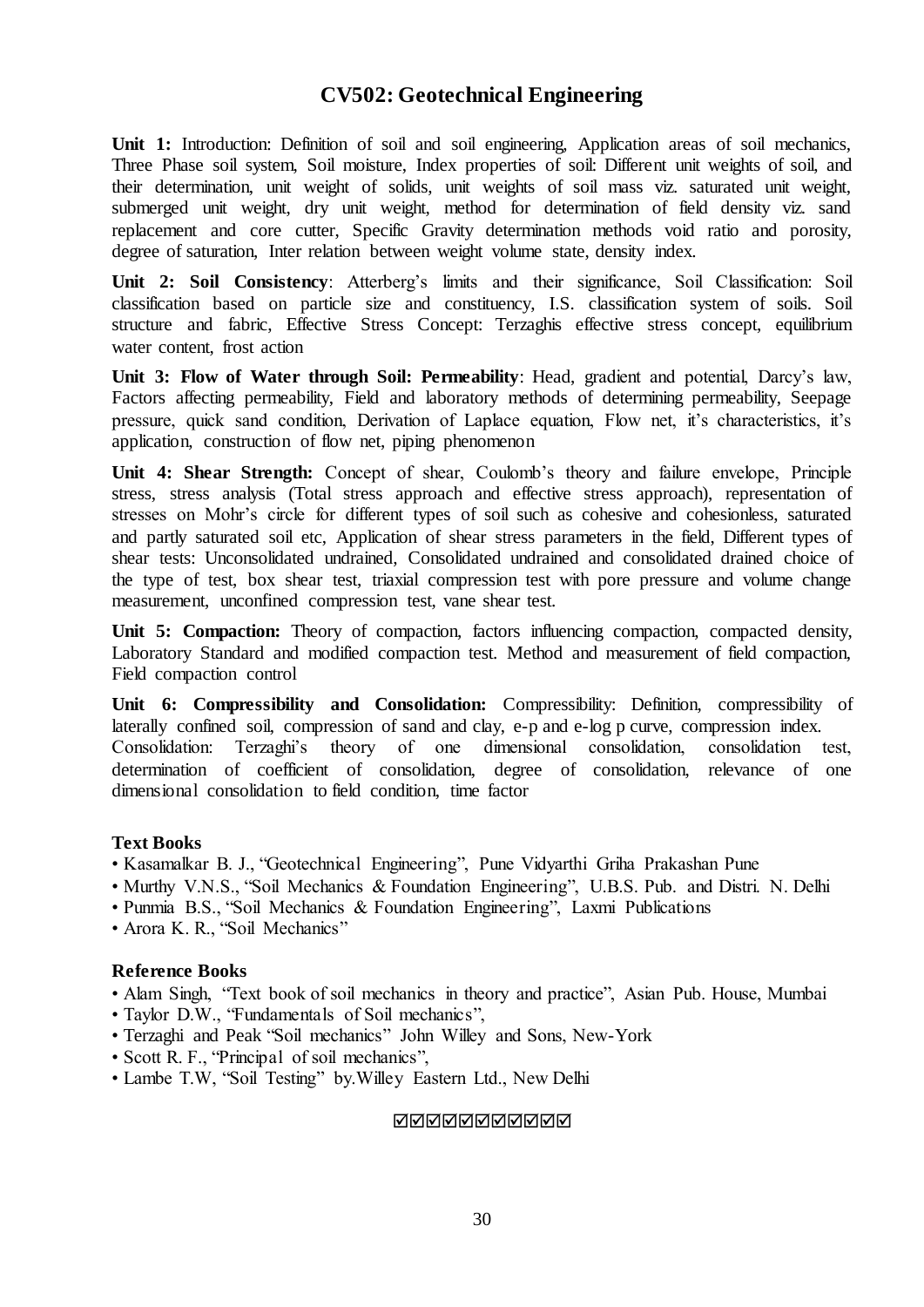# **CV503: Environmental Engineering-I**

Unit 1: Environment and its components, Importance of Water, Role of Environmental Engineer, Hydrologic Cycle, Sources of Water, Factors considered in selection of source of water for treatment plant, Alternative Sources: Rain, Surface and Ground Water, Assessment of Yield and Development of Source

**Unit 2:** Water Demand: Design Flow, Design Period, Design Population, Factors affecting Water Consumption, Variation in Demand, Design Capacity for Water Supply Components Quality of Water: Physical, Chemical, Biological Characteristics, Indian standards, Quality Tests

**Unit 3:** Conveyance of Raw Water: Canals and Pipelines, Hydraulics of Conduits, Laying and jointing of pipelines, testing of pipe lines, Designing of rising main, Type of Valves, Types of Pumps, Intake structure, Types of Intake Structures.

**Unit 4:** Treatment of Water: Necessity of Water Treatment Processes,

Types of Treatments: Aeration: Necessity, Methods, Removal of taste and odour, Design of aeration fountain

Sedimentation: Suspended Solids, Settling Velocity, Types of Sedimentation Tanks, Surface Loading, Detention Time, Inlet and Outlet Arrangements

Coagulation: Necessity, Coagulant Dosage, Choice of Coagulants, Optimum pH

Rapid Mixing: Necessity, Gravitational, Mechanical, Pneumatic Devices

Slow Mixing and Flocculation: Design of Flocculation Chamber, Mean Velocity Gradient, Design of Clari-Flocculator, Plate Settler and Tube Settler

Filtration: Theory of Filtration, Filter Materials, Types of Filters, Components, Working and Cleaning of Filters,

Disinfection: Theory of Disinfection, Factors affecting, Efficiency of Disinfection, Types of disinfectants, Break Point Chlorination, Bleaching Powder Estimation

Water Softening Methods: Lime-soda, Ion Exchange Method, Demineralization

**Unit 5: System of Water Supply**: Continuous and Intermittent System, Type of Distribution Systems, Layouts, Methods of Supply: Gravity, Pumping and Combination, Hydraulic Analysis of Distribution System

**Unit 6: Air Pollution:** Definition, Sources of Air Pollution, Types Air Pollutants, Atmospheric Stability, Mixing Heights, Plume Types and Meteorological Parameters, Effects of Air Pollution Control Measures of Air Pollution

# **Text Books**

- Rao and Rao, "Air Pollution ", Tata Mcgraw Hill Publications, New Delhi
- Garg S. K., "Water Supply Engineering", Khanna Publishers, NewDelhi

• Birdi, "Environmental Engineering"

### **Reference Books**

- Peavy and Rowe, "Environmental Engineering", McGraw Hill Publications
- Stern, "Environmental Engineering", Vol. I to IV, McGraw Hill Publications
- Sharma and Kaur, "Environmental Chemistry", Goyal Publisher
- Government Of India Publication, "Water Supply and Treatment Manual"
- Fair and Geyr, "Environmental Engineering", McGraw Hill Publications
- Steel and McGhee, "Environmental Engineering", McGraw Hill Publications
- Viessman and Hammer, "Water Supply & Pollution Control", Harper Collins Collage Publishers

**NANANANANAN**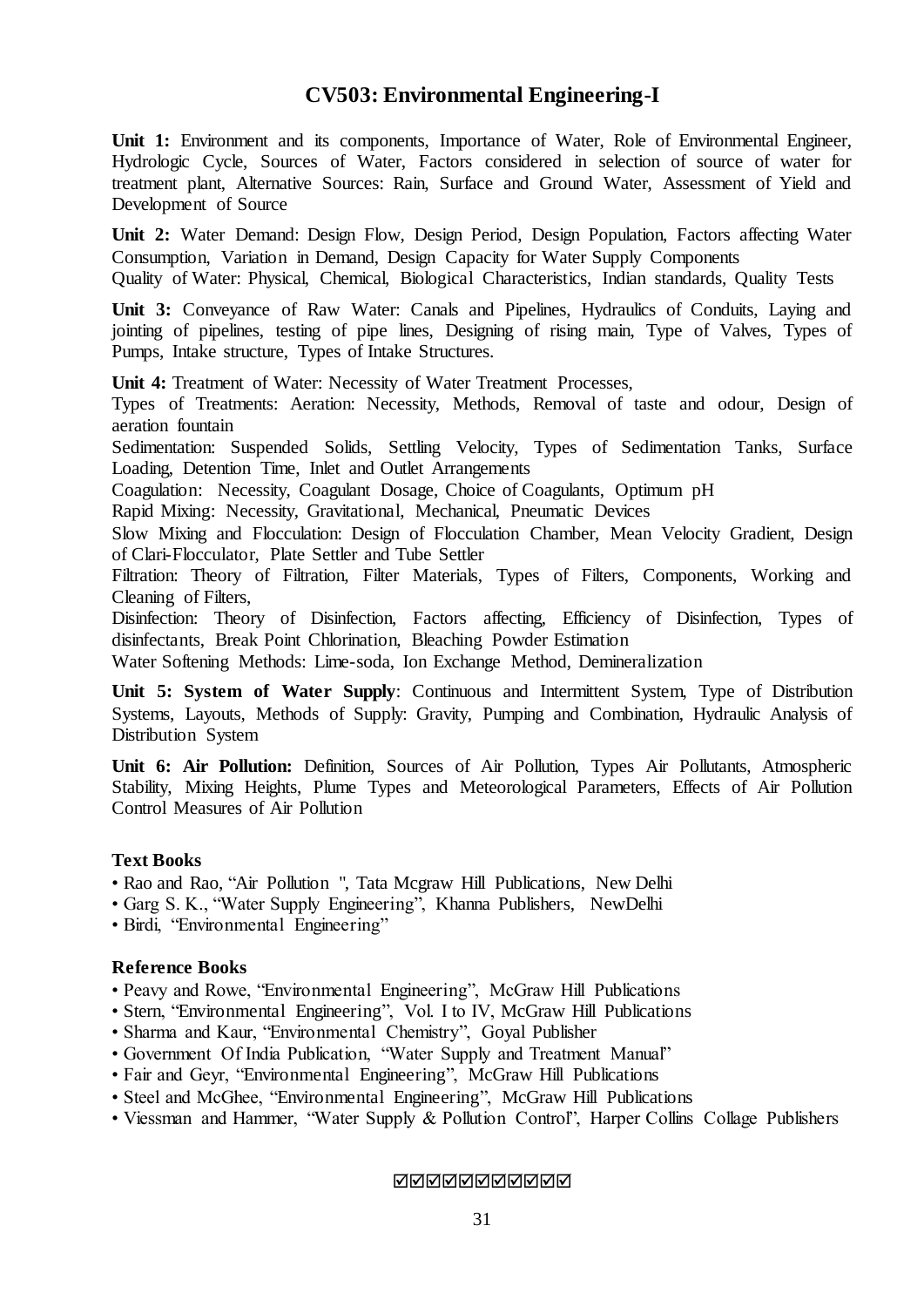# **CV504: Water Resources Engineering - II**

Unit 1: Planning of Reservoirs: Storage Calculations, Control Levels, Silting of Reservoirs, Losses in Reservoirs, Dams – Necessity, Types, Site Selection Considerations, Selection of Type of Dam,

**Unit 2:** Gravity Dams – Estimation of Loading, Design Criteria, Theoretical and Practical Profile, Stability Calculations, Galleries, Joints, Earth Dams: Components and their Functions, Design Criterion, Application of Slip Circle Method, Seepage Considerations, Inverted Filters, Downstream Drainage, Construction Aspects of Earthen Dam

**Unit 3:** Arch Dams – Types based on geometry, Estimation of Loading

**Unit 4:** Spillway, Necessity and Different Types, Selection Criterion, Elementary Hydraulic Design, Energy Dissipation Measures, Gates For Spillways, Outlets in Dams: Types and Energy Dissipation though Outlet Transition

Unit 5: Weirs on Permeable Foundations: Theories of Seepage, Bligh's Creep Theory, Khosla's Theory, Piping and Undercutting, Canals: Types, Alignment, Kennedy's and Lacey's Silt Theories, Canal Losses, Typical Canal Sections, Canal Lining : Necessity and Types, Canal Structures: Cross Drainage Works and Canal Regulatory Works

**Unit 6:** River and River Training Works: Types of Rivers, Meandering Phenomenon, Types of River Training Works, River Navigation, Water Logging and Drainage: Causes, Effects, Preventive and Curative Measures,

### **Text Books**

- Garg S. K., "Irrigation Engineering", Khanna Publishers, N. Delhi
- Punmia, B. C., "Irrigation and Water Power Engineering", Standard Publishers
- Varshhey and Gupta, "Irrigation Engineering Vol. I",

#### **Reference Books**

- Priyani, "Irrigation and Water Power", Charoter Publication House, Anand
- Circular of Government of Maharashtra, 18 February 1995, "Design of Canals"
- Justinn, "Engineering for Dam Vol. I, II, III", Creager and Hinds
- Leliavsky, "Design of Hydraulic Structures Vol. I & II",
- U. S. B. R., "Design of Small Dam",OXFORD & IBH, Publishing Company
- Leliavsky "Design of Hydraulic Structures" Vol. I & II,
- C B I & P "River Behaviour, Management and Training"
- Circular of Government of Maharashtra, 18 February 1995, "Design of Canals"

**NNNNNNNNNN** 

# **CV505:Geotechnical Engineering Laboratory**

Term work shall consist of detailed report of performance of at least seven experiments from the following mentioned list of experiments.

- 1) Specific gravity determination of coarse and fine grained soil
- 2) Particle size distribution-Mechanical sieve analysis, wet sieve analysis
- 3) Determination of Attergerg's consistency limit
- 4) Permeability- Determination of coefficient of permeability
- 5) Field density determination
- 6) Direct shear box test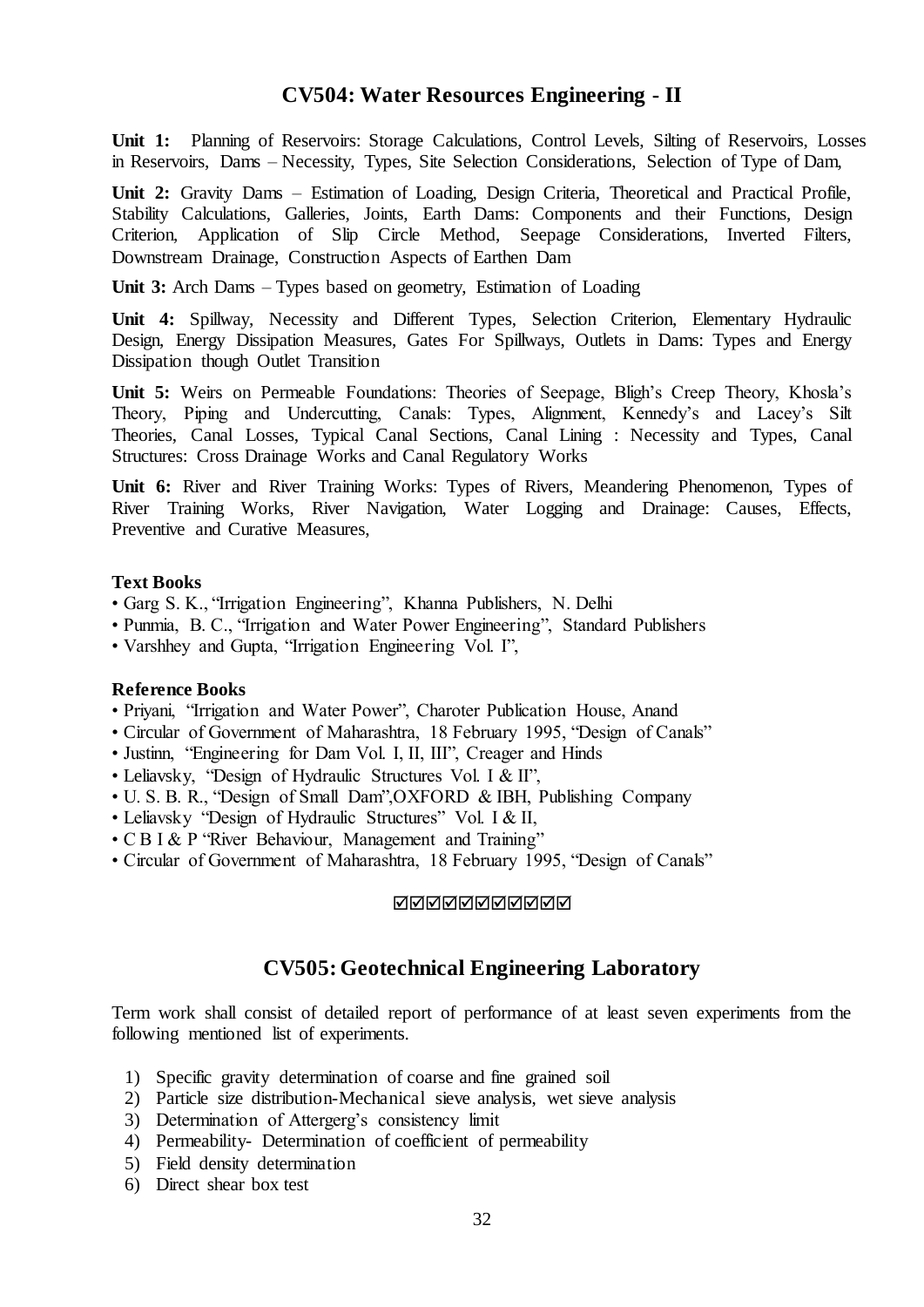- 7) Procter compaction test
- 8) Tri-axial test
- 9) Unconfined compression test
- 10) One dimensional consolidation test

# **MANANANANAN**

# **CV506: Environmental Engineering Laboratory I**

Practical Work consists of performance of at least six experiments from the List (A) below.

# **A) Determination of**

- 1) pH and Alkalinity 2) Hardness
- 
- 
- 3) Chlorides 4) Chlorine demand and residual chlorine 5) Turbidity and optimum dose of alum 6) MPN
- 5) Turbidity and optimum dose of alum
- 7) Sulphates 8) Fluorides and Iron
- 

# **B) Site visit to Water Treatment Plant.**

A report based on the visit to water treatment plant shall be submitted.

## MMMMMMMMMM

# **CV507: Surveying Lab - II**

Practical Work consists of performing field practical from the list below and detailed reporting in form of journal. Practical examination shall be based on above.

- 1. Tacheometry
- a) Determination of tachometric constants, b) Determination of grade of a line.
- 2. Use of subtense bar for distance measurement.
- 3. Setting out of curves
- a) Simple circular curves, b) Transition curves
- 4. Study of topo sheets
- 5. Observation of Aerial Photographs under Stereoscope
- 6. Traversing by Total Station.

**Projects:** 1) Road Project 2) Radial Contouring. 1) Block Contouring Project 2) Theodolite Traversing Project to be deleted while editing CB Syllabus

### **NNANNANNAN**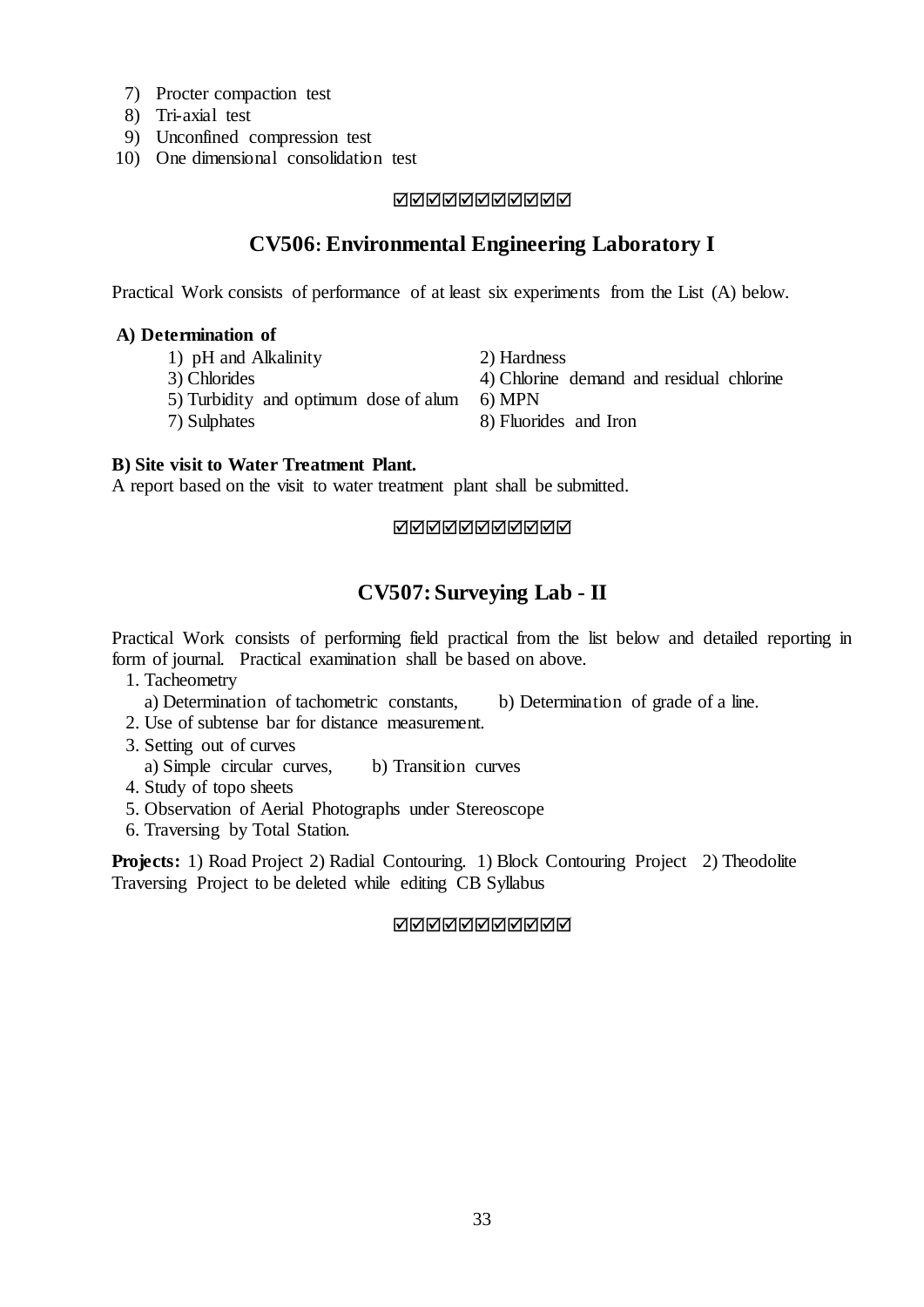# **Elective II**

# **CV 509: Rock Mechanics**

**Unit 1**: Introduction, Development of Rock Mechanics, Applications of Rock Mechanics

**Unit 2:** Rock sampling, Determination of Density, Porosity, Water Absorption, Uni-axial Compressive Strength, Tensile Strength, Shear Strength, Flexural Strength, Swelling and Slake Durability, Permeability and Point Load Strength, Tri-axial Compressive Test. Factors affecting Strength and Deformation of Rocks, In-situ Determination of Strength, Geophysical Methods

**Unit 3:** Classification, Rock Mass Classification, Rock Quality Designation, Rock Structure Rating, Geo-mechanics and NGI Classification Systems

**Unit 4:** Methods of Improving Rock Properties, Rock Reinforcement & Rock Bolting

**Unit 5:** Stability of Rock Slopes, Modes of Failure, Methods of Analysis, Prevention and Control of Rock Slope Failure, Monitoring and Maintenance

**Unit 6:** Foundations on Rocks, Shallow Foundations, Pile and Well Foundations, Basement Excavation, Foundation Construction, Allowable Bearing Pressure

Tunnels: Rock Stresses and Deformations, Rock Support Interaction, Design of Tunnel Lining

# **Text Books**

• Vulukuri and Lama, "Hand Book on Mechanical Properties of Rocks", Vol. I to IV

- Central Board of Irrigation and Power , "Manual on Rock Mechanics"
- Varma B. P., "Rock Mechanics for Engineers", Khanna Publications
- Stag and Zienkiewec, "Rock Mechanics in Engineering Practice", John Wiley and Sons, India

## **Reference Books**

- Goodman R. E., "Introduction to Rock Mechanics", John Wiley and Sons, India
- Obert and Duvall, "Rock Mechanics and Hydraulic Structures", John Wiley and Sons, India
- Winterkorn and Fang, "Foundation Engineering Hand Book"
- Relevant Indian Standards

# <u>NNNNNNNNNN</u>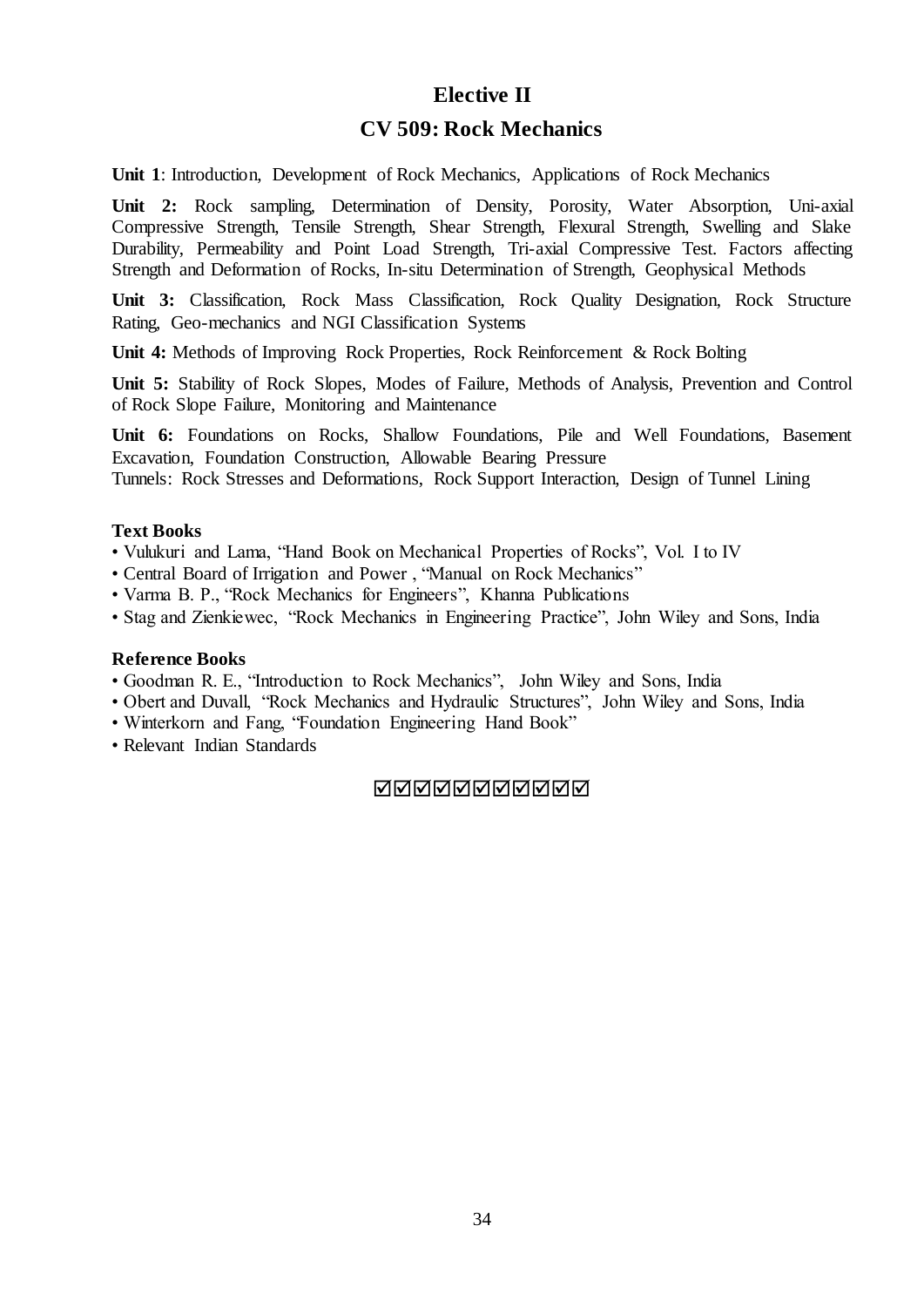# **B. Tech. (Civil) Semester – VI**

# **CV 601: Design of Concrete Structures - I**

**Unit 1:** Introduction to Design Philosophies, Stress Strain behaviour of Materials, Permissible stresses, Comparison of Different Philosophies of Design, Estimation of Loads

# **Working Stress Method**

**Unit 2:** Analysis and Design of Singly and Doubly Reinforced Beams

**Unit 3:** Analysis and Design of Axially and Eccentrically Loaded Columns, Isolated Column Footings, One Way and Two Way Rectangular Slabs, Staircases

# **Limit State Method**

**Unit 4:** Introduction to Limit State Approach, Types and Classification of Limit States, Characteristics Strength and Characteristics Load, Load Factor, Partial Safety Factors.

**Unit 5:** Limit State of Collapse (Flexure): Analysis and Design of Singly and Doubly Reinforced Rectangular Beam Sections, Flanged (L and T) Beams

**Unit 6:** Limit States of Collapse (Shear and Bond): Shear Failure, Types of Shear Reinforcement, Design of Shear Reinforcement, Bond – Types, Factors Affecting, Resistance, Check for Development Length

### **Text Books**

- IS: 456-2000, Bureau of Indian Standards, New Delhi
- Karve & Shah, "Limit State Theory & Design", Structures Publications, Pune
- Jain A.K., "Reinforced Concrete Design (Limit State)", Nemchand Brothers, Roorkee
- Sinha & Roy, "Fundamentals of Reinforced",
- Sinha S.N., "Reinforced Concrete Design, Vol. I", Tata Mc-Graw Hill
- Sinha S.N., "Reinforced Concrete Design, Vol. II", Tata Mc-Graw Hill
- Varghese P.C., "Limit State Design of Reinforced Concrete", Prentice Hall of India, New Delhi

#### **Reference Books**

- Punmia B.C., "Reinforced Concrete Design, Vol. I", Laxmi Publications
- Punmia B.C., "Reinforced Concrete Design, Vol. II", Laxmi Publications
- Relevant Publications by Bureau of Indian Standards, New Delhi

#### **NNNNNNNNNN**

# **CV 602: Transportation Engineering - I**

**Unit 1:** Introduction: Importance of various modes of transportation, Highway Engineering.

**Unit 2:** Developments in Road Construction, Highway Planning, Alignment and Surveys, Geometric Design,

**Unit 3:**Construction of Pavements, Construction and Maintenance of Drainage, Road Aboriculture. Highway Materials: Soil – relevant properties. Aggregates – strength, hardness, toughness, soundness, durability, shape, specific gravity, water absorption. Bituminous materials – Bitumen, Tar, Asphalt – various properties, Marshall stability test.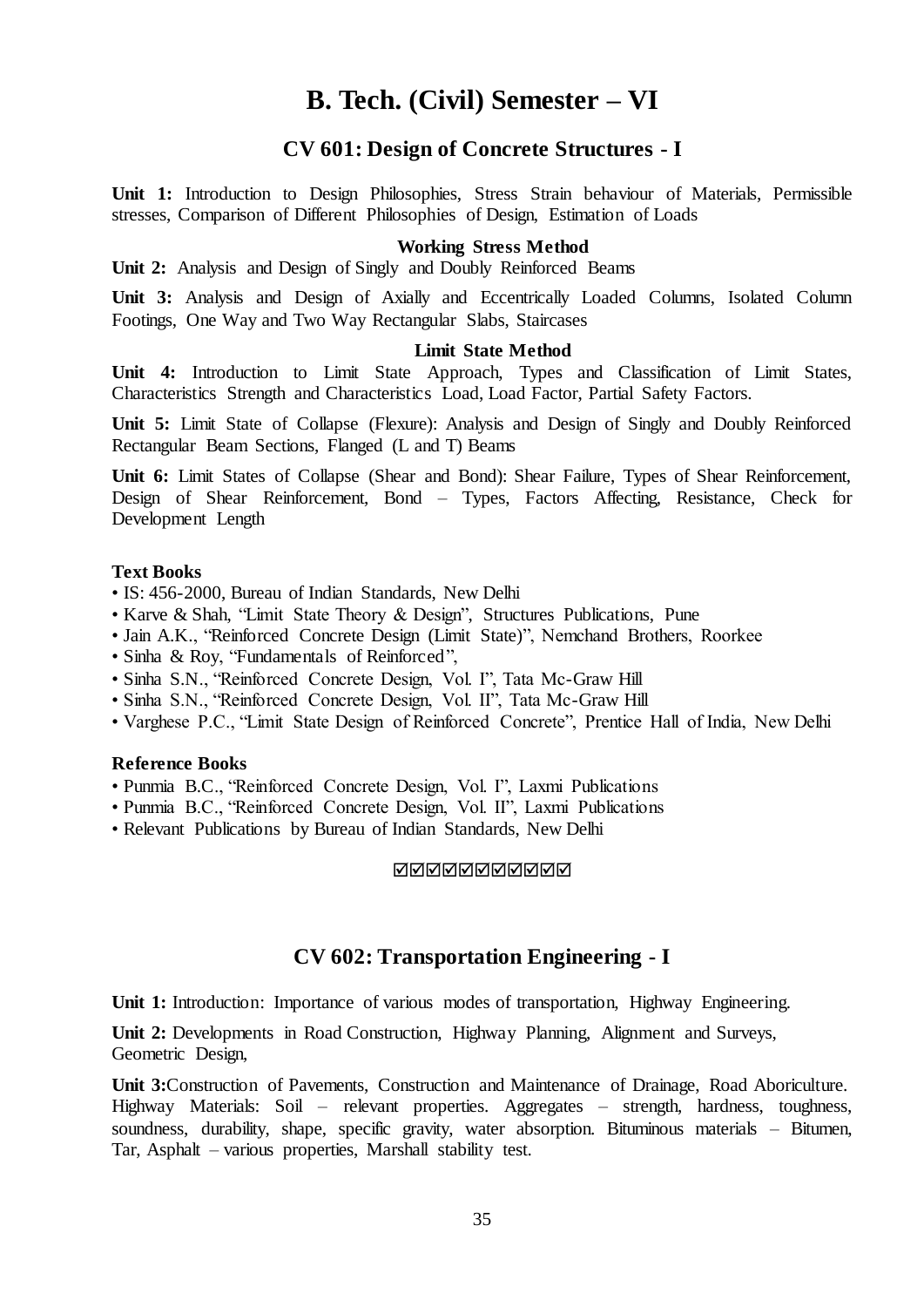**Unit 4:** Traffic Engineering: Traffic Characteristics, Speed, Journey Time and Delays, Vehicle Volume Counts, Origin and Destination, Analysis and Interpretation of Survey Data, Traffic Operations, Design and Signals and Rotary intersections, Parking Space Design, Lighting, Planning and Administration,

Pavement Design: Basic Principles, Methods for different Types of Pavements.

Road Accidents and Safety: Classification, Causes and Control Measures, Aspects of Safety in Usage of Roads.

## **Unit 5: Other modes of Transport**

Introduction to Railways, Airways, Waterways, Pipeline Transportation, Classification, Requirements, Comparative Studies,

**Unit 6: Brides, Tunnels, Docks and Harbors** Introduction, Types, Necessity, Economic and Alignment Studies

# **Text Books**

- Khanna and Justo, "Highway Engineering", Nemchand & Bros., Roorkee
- Khanna S.K., "Highway Engineering",
- Arora N. L., "Transportation Engineering"
- Brindra and Arora, "Highway Engineering", Standard Publishers

# **References**

- Garber, N.J. and Hoel, L.A., "Traffic and Highway Engineering", West Publishing Company, New York.
- Jones, J.H., "Geometric Design of Modern Highways', E & FN SPON Ltd., London.
- Khistry, C.J.,"Transportation Engineering –An Introduction', Prentice Hall of India Ltd.,

### MMMMMMMMMM

# **CV 603: Foundation Engineering**

Unit 1: Introduction, General requirements to be satisfied for satisfactory performance of foundations, Soil exploration: Necessity, Planning, Exploration Methods, Soil Sampling Disturbed and undisturbed, Rock Drilling and Sampling, Core Barrels, Core Boxes, Core Recovery, Field Tests for Bearing Capacity evaluation, Test Procedure & Limitations

**Unit 2:** Theoretical Bearing Capacity Analysis - Failure Modes, Terzaghi's Analysis, I.S. Code Method of Bearing Capacity Evaluation, Effect of Water Table, Eccentricity of load, Safe Bearing Capacity and Allowable Bearing Pressure, Settlement Analysis: Immediate Settlement - Consolidation Settlement, Differential Settlement, Tolerable Settlement, Angular distortion

Unit 3: Foundation Construction in Difficult Soils - Guidelines for Weak And Compressible Soils, Expansive soil, Collapsible Soils and Corrosive Soils, Ground Improvement Methods

**Unit 4:** Shallow Foundations: Assumptions & Limitations of Rigid Design Analysis, Design of Isolated, Combined, Strap Footing (Rigid analysis), Raft Foundation (Elastic Analysis)

**Unit 5:** Deep foundations: Pile Foundation: Classification, Single Pile Capacity, Negative skin Friction, Under Reamed Piles, Group Action of Piles, Caissons Foundations: Box, Pneumatic, Open Caissons, Forces, Grip Length, Well Sinking, Practical Difficulties And Remedial Measures Sheet Piles: Classification, Design of Cantilever Sheet Pile in Cohesionless and Cohesive soils. Design of Anchored Sheet Pile by Free Earth Support Method, Cellular Cofferdams: Types, Cell Fill Stability Considerations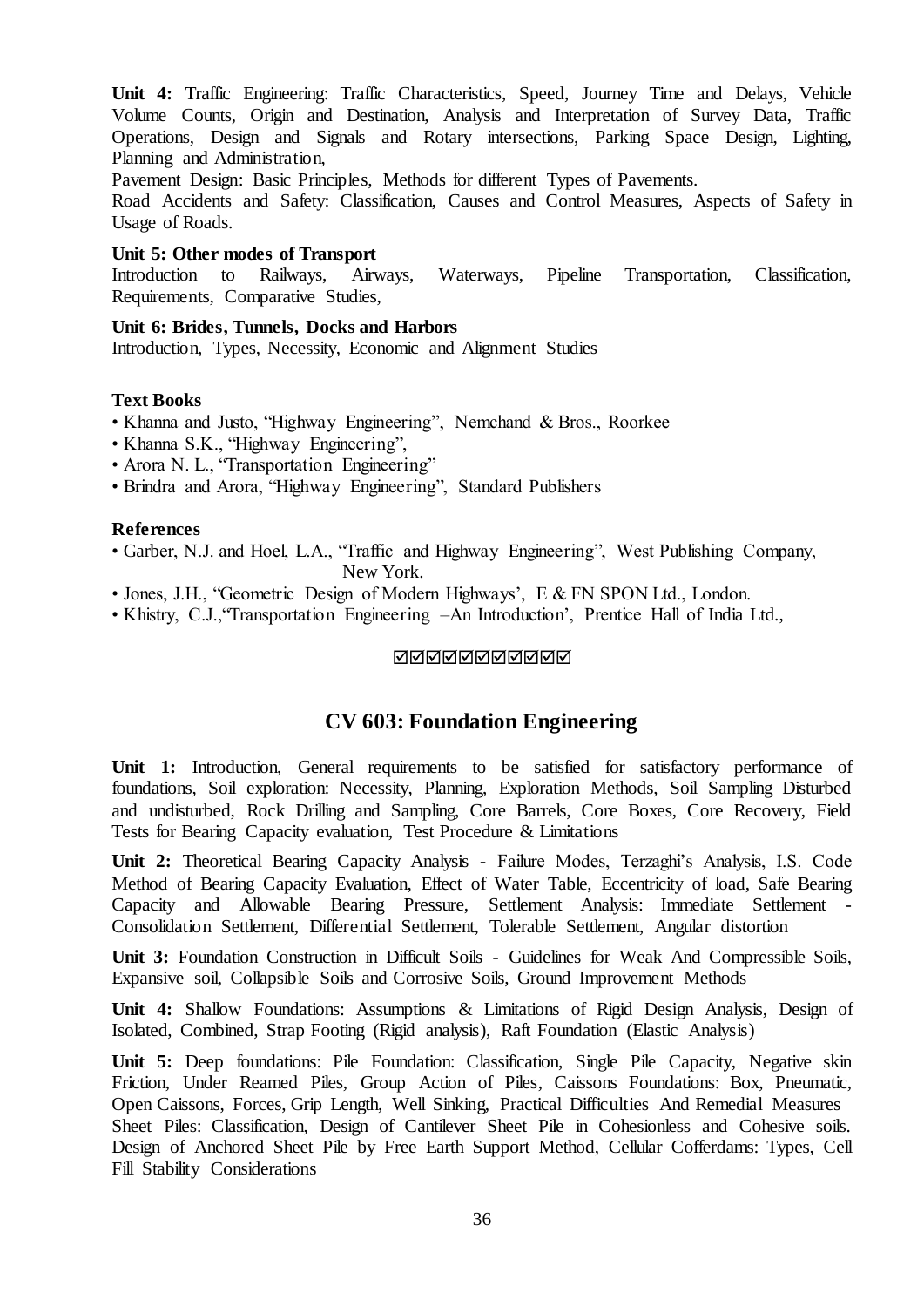**Unit 6:** Slope Stability: Stability of Finite Slopes- Slip Circle Method, Semi Graphical And Graphical Methods, Friction Circle Method, Stability Number Concept and its use

# **Text Books**

- Kasamalkar B.J., "Foundation Engineering"
- Murthy V.N.S., "Soil Mechanics And Foundation Engineering"
- Arora K.R., "Soil Mechanics And Foundation Engineering"
- Punmia B.C., "Soil Mechanics And Foundation Engineering"
- Nayak N.V., "Foundation Design Manual", Dhanpat Rai And Sons
- Brahma S.P., "Foundation Engineering"
- Braja Das, "Principles of Geotechnical Engineering".
- Bowles J.E., "Foundation analysis & Design"

# **References**

- Teng W.C., "Foundation Design",
- Tomilson M.J., "Foundation Design & Construction",
- Lee, "Sheet Piles"
- Relevant Publications by Bureau of Indian St. Andards, New Delhi

# MMMMMMMMMM

# **CV 604: Concrete Technology**

**Unit 1:** Materials for Concrete: Cement –Manufacturing Process, Physical Properties, Hydration of Cement, Chemical Compounds in Cement, Types of Cement, Aggregates: Physical Properties, Bulking of Sand, Mechanical Properties, Water: Specifications of Water to be used For Concrete.

**Unit 2:** Properties of Fresh Concrete -Types of Batching, Mixing, Transportation, Placing Including Pumping and Compaction Techniques for Good Quality Concrete, Workability Segregation and Bleeding, Curing of Concrete, Methods of Measuring Workability, Temperature Effects on Fresh Concrete.

**Unit 3:** Admixtures In Concrete: Types, Plasticizers and Super-plasicizers and their Effects On Workability, Air Entraining Agents, Accelerators, Retarders, Pozzolanic Admixtures, Bonding Admixtures, Damp-Proofing Admixtures, Construction Chemicals

**Unit 4**: Desired Properties of Concrete, Strength, Durability & Im-permeability, Characteristic Strength, Compressive, Tensile and Flexure Of Concrete, Tests On Concrete, Modulus of Elasticity, Effect Of W/C Ratio and admixtures on Strength, Concrete Mixes For Different Strength, High Strength and High Performance Concrete

**Unit 5:** Creep and Shrinkage of Concrete, Significance, Types of Shrinkage and Their

Control, Factors Affecting Creep. Durability of Concrete: Minimum & Maximum Cement Content, Strength & Durability Relationship, Exposure to Different Conditions, Factors Contributing to Cracks in Concrete, Sulphate Attack, Alkali Aggregate Reaction, Chloride Attack, Corrosion of Steel (Chloride Induced).

**Unit 6:** Objectives, Design Mix Concrete, Nominal Mix Concrete, Factors Governing Mix Design, Methods Of Expressing Proportions, Trial Mixes, Acceptance Criteria, Types of Concrete, Factors Causing Variations, Field Control, Statistical Quality Control, Quality Measurement in Concrete Construction., Non-destructive Testing of Concrete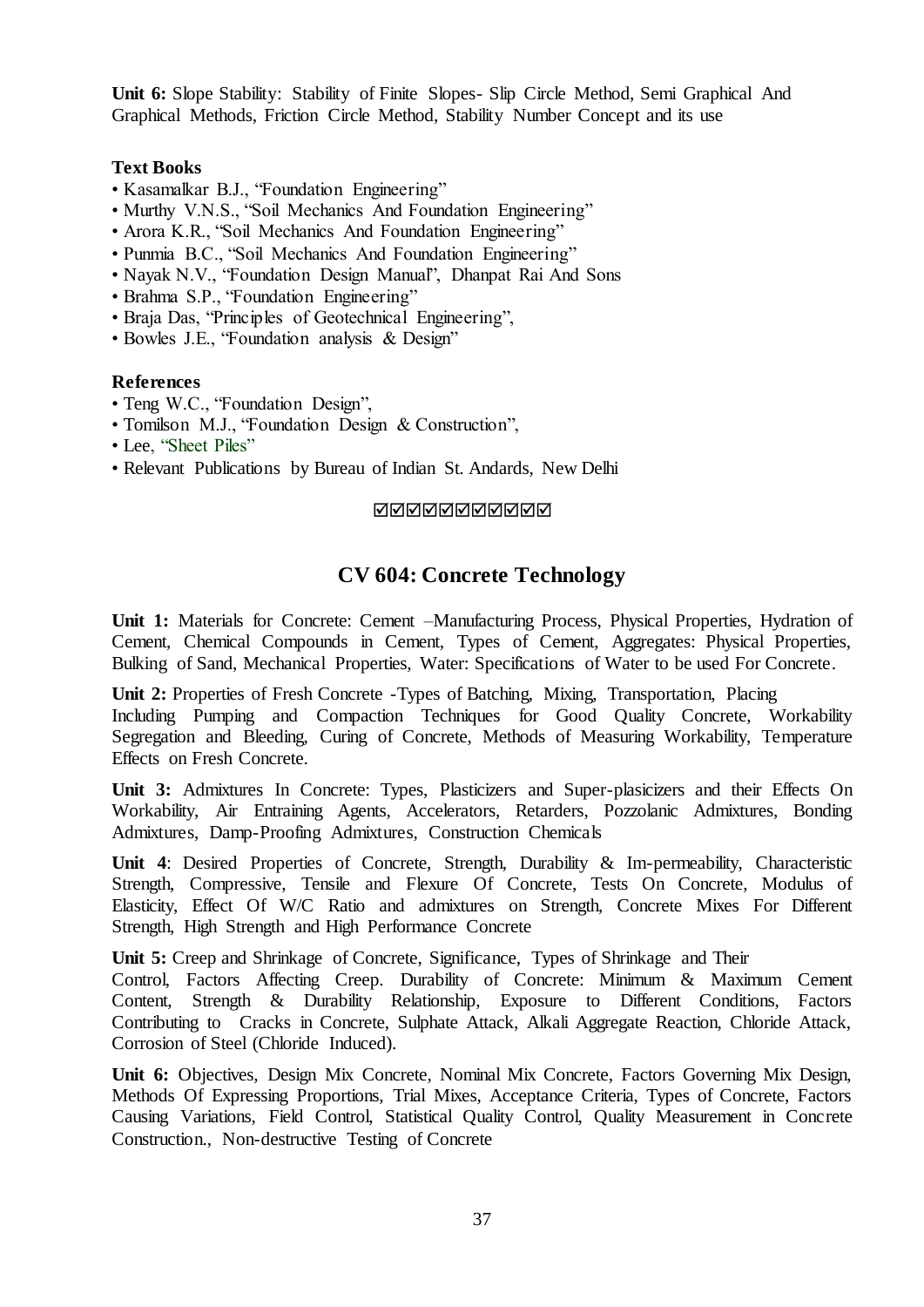# **Text Books**

- Gambhir M. L. "Concrete Technology"
- Shetty M. S. "Concrete Technology"
- Krishnaswamy, "Concrete Technology"

## **Reference Books**

- Orchard, "Concrete Technology",
- Neville A. M., "Concrete Technology",
- Relevant Publications by Bureau of Indian Standards, New Delhi

# **NNNNNNNNNN**

# **CV 605: Concrete Technology Laboratory**

Term work shall consist of performing minimum five experimental sets from the list below.

- 1) Testing of Cement: Consistency, Fineness, Setting Time, Specific Gravity,
- 2) Soundness and Strength Test for Cement
- 3) Testing of Aggregates: Specific Gravity, Sieve Analysis, Bulking of Fine Aggregate, Flakiness Index, Elongation Index and Percentage Elongation
- 4) Placement Tests on Concrete: Workability Tests: Slump, Compaction,
- 5) Strength Tests on Concrete: Compression, Flexure, Split & Tensile Test
- 5) Effects of Admixture: Accelerator, Retarder, Super Plasticizer
- 6) Exercise and verification of Concrete Mix Design
- 7) Non-destructive Testing for Concrete

### **NANANANANA**

# **CV 606: Structural Design and Drawing of Steel Structures**

Term work shall consist of detailed analytical report for structural design and drawing of any one of the following steel structures:

1) Industrial Shed: Roof Truss with Necessary Bracing System, Purlins, Column and Column Bases

- 2) Industrial Shed: With Portal or Gable Frames of Solid or Open Web Sections with Necessary Bracing System, Purlins, Column and Column Bases
- 3) Industrial Shed: Gantry Girder, Roof and Gantry Columns, with Necessary Bracing System, Purlins, Column and Column Bases
- 4) Foot Bridge: Analysis using Influence lines for Main Truss, Cross Beams, Raker, Joint Details
- 5) Plate Girder: Analysis and Design of Rivetted or Welded Plate Girder.
- 6) Elevated Water Tank: Analysis and Design of Staging and Tank Body.

### **MANANANANAN**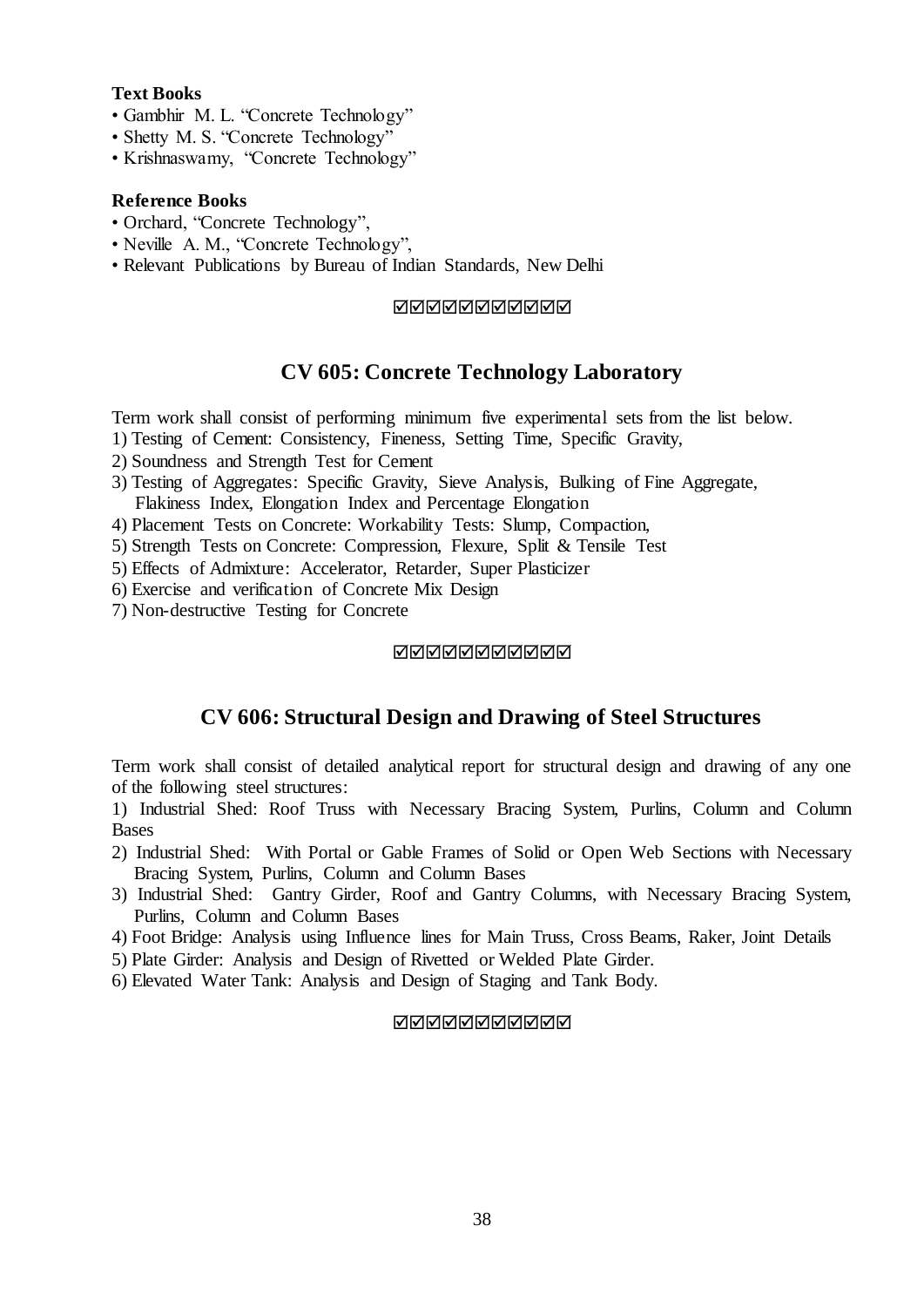# **CV607: Building Planning Design and Drawing Laboratory**

Term work shall consist of detailed report of in form of set of drawings mentioned below. In practice sessions, free-hand sketching in drawing book shall be insisted.

- 1) Imperial size sheets based on actual measurement of existing residential building consisting of plan, elevation, section passing through staircase, Site plan. Area statement & brief specifications.
- 2) Planning & design of a building (Minimum  $G+1$ ): Full set of drawings for:
	- 1) Municipal Submission drawing
	- 2) Foundation / Center Line Drawing
	- 3) Furniture layout plan
	- 4) Electrification plan
	- 5) Water supply & drainage plan
	- 6) Project report giving details of Drainage System, Water Supply System, Water Tank, Septic Tank Design of terrace Drainage System

#### MMMMMMMMMM

# **CV 608: Industrial Training**

Students are expected to undergo industrial training for at least four weeks at factory / construction site / design offices or in combination of these. Training session shall be guided and certified by qualified engineer / architect / contractor in civil engineering. A neat detailed report on activities carried out during training is expected. Students should undergo training in Summer Vacation after Semester VI and appear at examination in Semester VII.

#### **NNNNNNNNNN**

# **Elective III**

# **CV612:Building Planning and Design**

#### **Planning of Buildings**

**Unit 1:** Site Selection Criteria: Principles of Building Planning, Significance Sun Diagram, Wind Diagram, Orientation, Factors affecting, Criteria under Indian condition.

**Unit 2:** Building Planning Byelaws & regulations as per SP-7, National Building code of India group 1 to 5, Planning of Residential Building: Bungalows, Row Bungalows, Apartments and Twin Bungalows, Procedure of Building Permission, significance of commencement, plinth completion or occupancy certificate.

**Unit 3:** Traditional Constructions, Low cost Housing-Materials & Methods (Conceptual introduction only), Maintenance, Repairs, Rehabilitation, Structural Audit of Buildings (Conceptual introduction only)

## **Building Services**

**Unit 4:** Plumbing Systems, Various Materials for system like PVC, GI, AC, CI, HDPE, and Stoneware, Various types of traps, Fittings, Chambers, Need of Septic Tank, Concept of Plumbing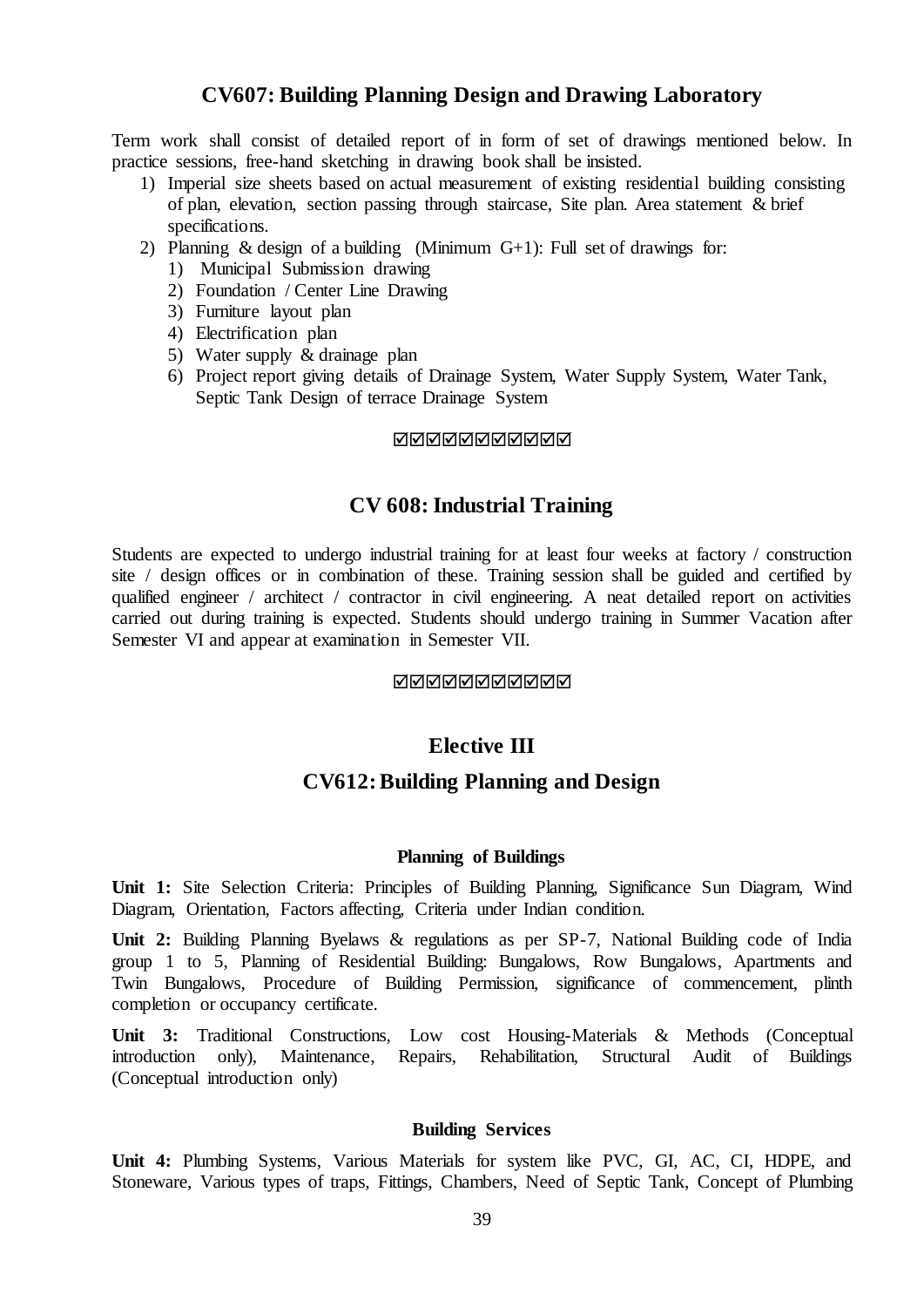& Drainage plan, Introduction to rainwater harvesting. Concept of rain water Gutters. Rainwater outlet & Down Tank Systems.

Electrification: Concealed & Open Wiring, Requirements & Location of various points, Concept of earthing.

Fire resistance in building: Fire protection precautions, confining of fire, fire hazards, Characteristics of fire resisting materials, building materials and their resistance to fire.

**Unit 5:** Ventilation: Definition and necessity of Ventilation, functional requirement, various system & selection criteria.

Air conditioning: Purpose, Classification, Principles, Various Systems

Thermal Insulation: General concept, Principles, Materials, Methods, Computation of Heat loss & heat gain in Buildings.

Unit 6: Introduction to Acoustics: Absorption of sound, various materials, Sabine's formula, optimum reverabaration time, conditions for good acoustics.

Sound Insulation: Acceptable noise levels, Noise prevention at its source, Transmission of noise. Noise control-general considerations.

### **Reference Books:**

• Building Drawing – Shah, Kale, Patki (Tata McGraw- Hill)

- Building Design and Drawing Y. S. Sane (Allied Book Stall, Pune)
- SP 7- National Building Code Group 1 to 5- B.I.S. New Delhi
- I.S. 962 1989 Code for Practice for Architectural and Building Drawings

MMMMMMMMMM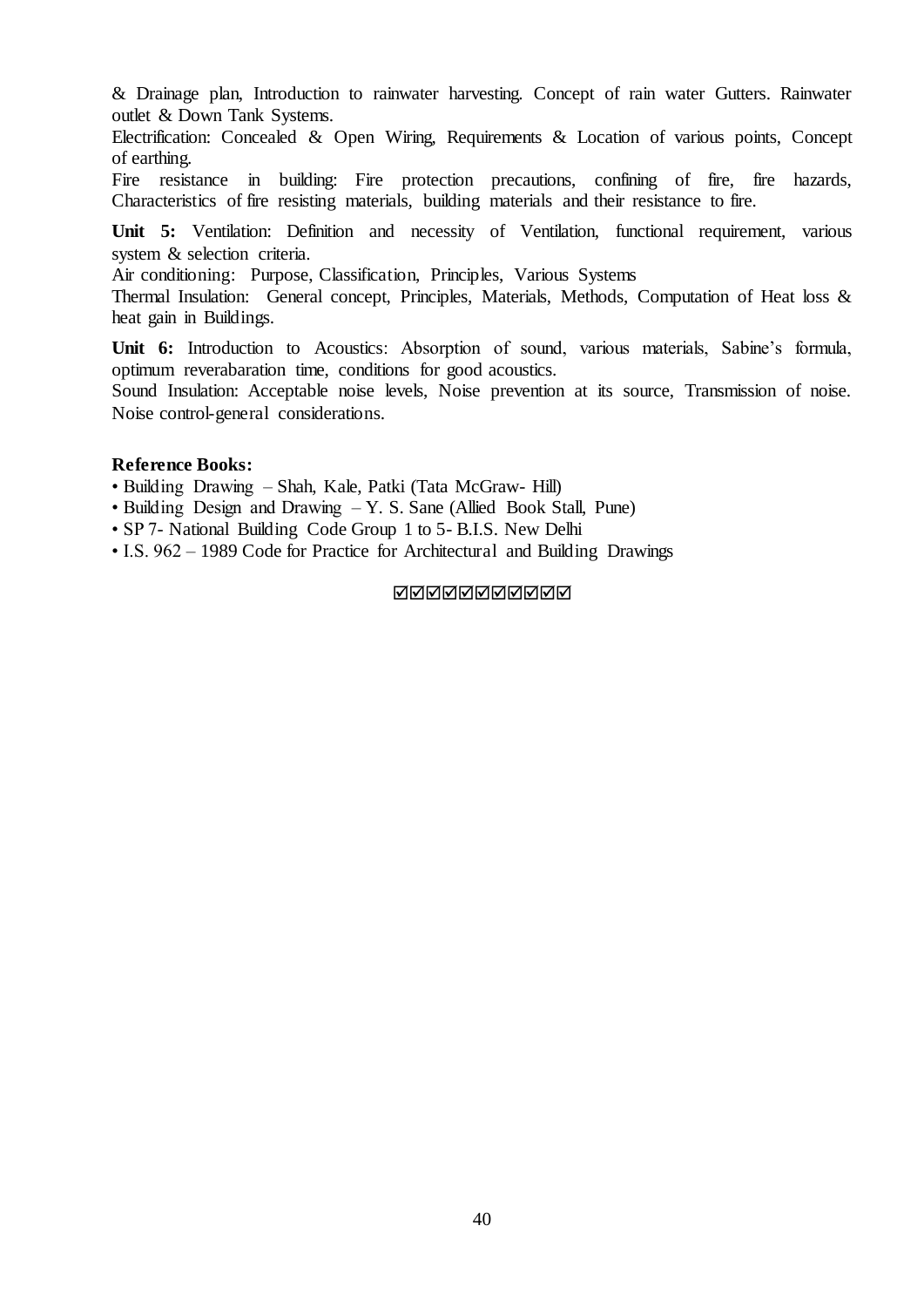# **B. Tech. (Civil) Semester – VII**

# **CV 701: Design of Concrete Structures II**

#### **Limit State Method**

**Unit 1:** Limit State of Collapse (Torsion) - Behaviour of R.C. rectangular sections subjected to torsion, Design of sections subjected to combined bending and Torsion

**Unit 2:** Analysis and Design of axially and eccentrically loaded Columns (Circular and Rectangular). Construction of Interaction diagrams for un-axial bending, concept of bi-axial bending.

#### **Prestressed Concrete**

Unit 3: Introduction to prestressed concrete, concepts, systems and methods of prestressing

**Unit 4:** Stress analysis for rectangular and symmetrical I sections, Pressure Line, Cable Profiles

Unit 5: Losses in Prestressing for Pre-tensioned & Post tensioned members.

**Unit 6:** Design of Rectangular and Symmetrical I sections, Design of End Block

#### **Text Books**

- IS: 456, IS 1343, SP16, SP24, SP34 of Recent Editions, Bureau of Indian Standards, New Delhi
- Karve & Shah, "Limit State Theory & Design", Structures Publications, Pune
- Jain A.K., "Reinforced Concrete Design (Limit State)", Nemchand Brothers, Roorkee
- Sinha S.N., "Reinforced Concrete Design, Vol. I", Tata Mc-Graw Hill
- Sinha S.N., "Reinforced Concrete Design, Vol. II", Tata Mc-Graw Hill
- Sinha & Roy, "Fundamentals of Reinforced Concrete", S. Chand & Co. New Delhi
- Sinha & Roy, "Prestressed Concrete", S. Chand & Co. New Delhi
- Krishnaraju N., "Prestressed Concrete", Tata Mc-Graw Hill

### **Reference Books**

- Punmia B.C., "Reinforced Concrete Design, Vol. I", Laxmi Publications
- Punmia B.C., "Reinforced Concrete Design, Vol. II", Laxmi Publications
- Lin T.Y., "Prestressed Concrete", John Willey & Sons New York
- Varghese P.C., "Limit State Design of Reinforced Concrete", Prentice Hall of India, New Delhi
- Relevant Publications by Bureau of Indian Standards, New Delhi

#### **NNNNNNNNNN**

# **CV 702: Transportation Engineering – II**

**Unit 1**: Railway Engineering: Permanent Way, Gauges, Rails, Sleepers, Ballast, Subgrade Formation, Fixtures and Fastenings, Geometric Design of Tracks

**Unit 2**: Points and Crossings: Standard Types, Design of Simple Turnout, Various Types of Track Junctions, Stations and Yards: Purpose, Location, Site Selection, General Layouts of Terminus and Junction, Signalling and Interlocking, Construction and Maintenance Track, Modern trends in Railways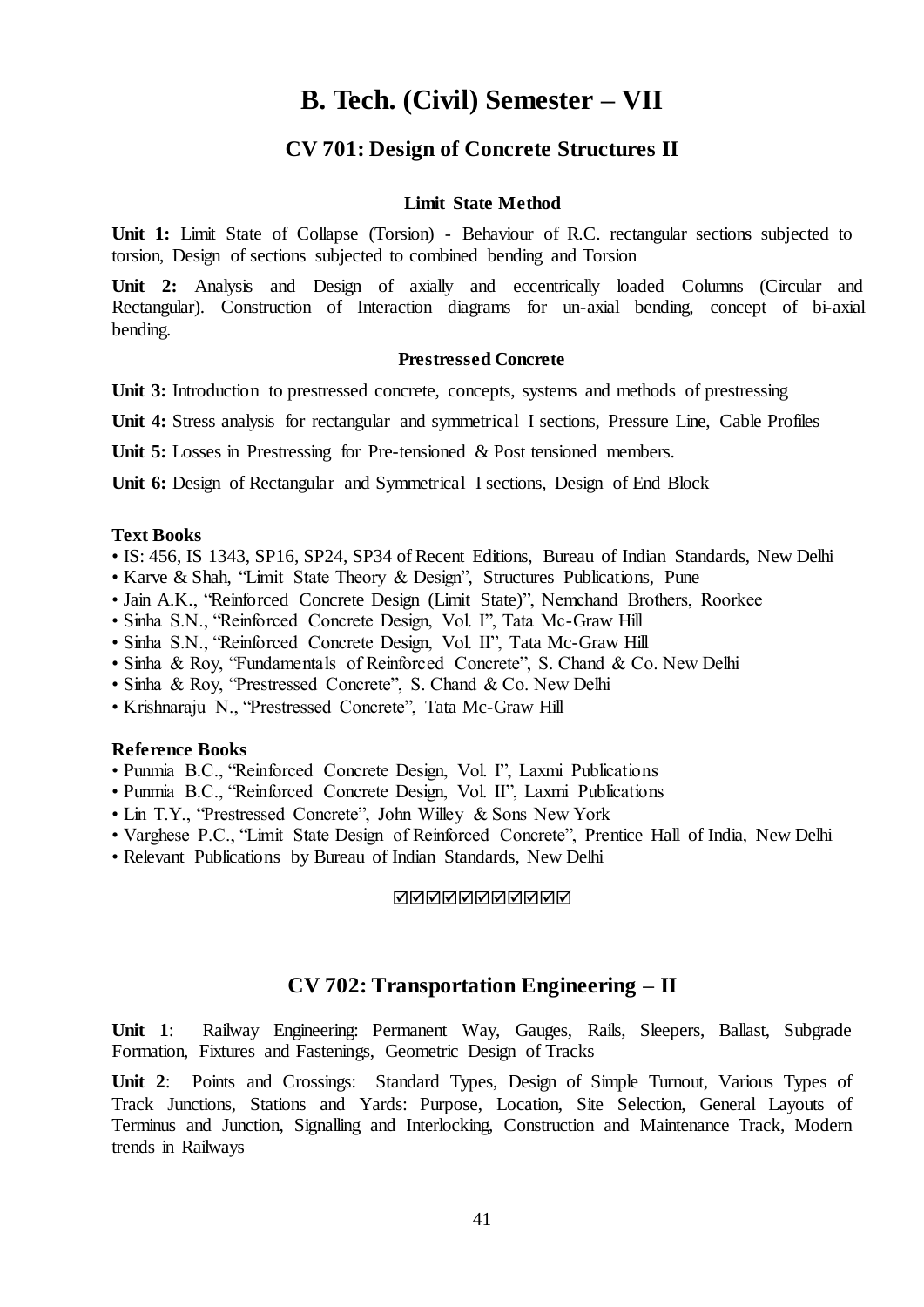**Unit 3:** Tunnel Engineering: Shape and Size of Tunnel Shafts, Pilot Tunnels, Tunnelling In Hard Rock, Tunnelling In Soft Materials, Drilling-Patterns, Blasting, Timbering Mucking, Tunnel Lining, Advances In Tunnelling Methods, Safety Measures, Ventilation, Lighting and Drainage of Tunnels

**Unit 4:** Dock and Harbour Engineering: Inland Water Transport In India, Tides Winds and Waves Erosion, Transport of Sediments, Beach Drift, Littoral Drift Sand Bars, Coast Protection, Classification of Ports and Harbours, Site Selection, Features of Break Waters, Jetties, Wharves, Piers, Facilities required, Dry Docks, Wet Docks, Lift Docks, Floating Docks, Spillways, Navigational Aids, Lighthouses, Terminal Buildings, Special Equipments, Dredging.

**Unit 5:** Bridge Engineering: Determination of Design Discharge, Linear Water Way, Economical Span, Location of Piers And Abutments, Afflux, Scour, Depth, Standard Specification For Bridges: Indian Road Congress Bridge Code, Aesthetics in Bridge Design, Bridge Foundations, Types, Components, Foundations in Special Conditions, Foundation Failures, Piers For Viaducts, Construction Aspects of Various Types of Bridges: Launching, erection and Performance of Bridges, Bridge Bearings

**Unit 6:** Airport Engineering: Planning, Airport Surveys, Site Selection, Zoning Laws, Runways, Geometric Design, Airport Capacity, Terminal Buildings, Parking Systems, Taxiways, Hangers, Airport Drainage, Air Traffic Control, Airport Lighting

# **Text Books**

- Railway Engineering K. F. Antia
- Saxena and Arora, "A Course in Railway Engineering," Dhanpat Rai & Sons Delhi
- Quinn, "Planning and Construction of Docks and Harbours",
- Oza, "Dock and Harbour Engineering", Chartor Publishing House, Anand
- Shrinivasan, Rangawala, "Dock, Harbour and Tunnel Engineering", Chartor Publishing House
- Arora N. L., "Transportation Engineering"
- Bindra S. P., "Bridge Engineering", Dhanpatrai and Sons
- Kanna and Arora, "Airport Engineering"
- Rangawala, "Airport Engineering"
- G.K.Rao, "Transportation Engineering", Tata McGraw Hill Company

# **References**

- Publications of Bureau of Indian Standards, New Delhi, Relevant To The Syllabus
- Cormick H. F., "Dock and Harbour Engineering"
- Raina, "Handbook on Bridge Design"
- Horonjeff, "Planning and Design of Airports"

### **NNNNNNNNNN**

# **CV 703: Professional Practices**

**Unit 1:** Quantity Surveying: Introduction to Estimating, Purpose, Types, Items of inclusion, Modes of measurement for different works, Administrative approval and Technical Sanction to Estimates, Specifications: Purpose General and Detailed Specifications for various items of work. Prime cost, Provisional sums and provisional quantities, taking out quantity, P.W.D. method. Recording of Measurements

**Unit 2**: Costing: Analysis of rates for various items of construction of civil engineering works. Standard schedule of rate, Price Escalation, Detailed and approximate estimates for buildings,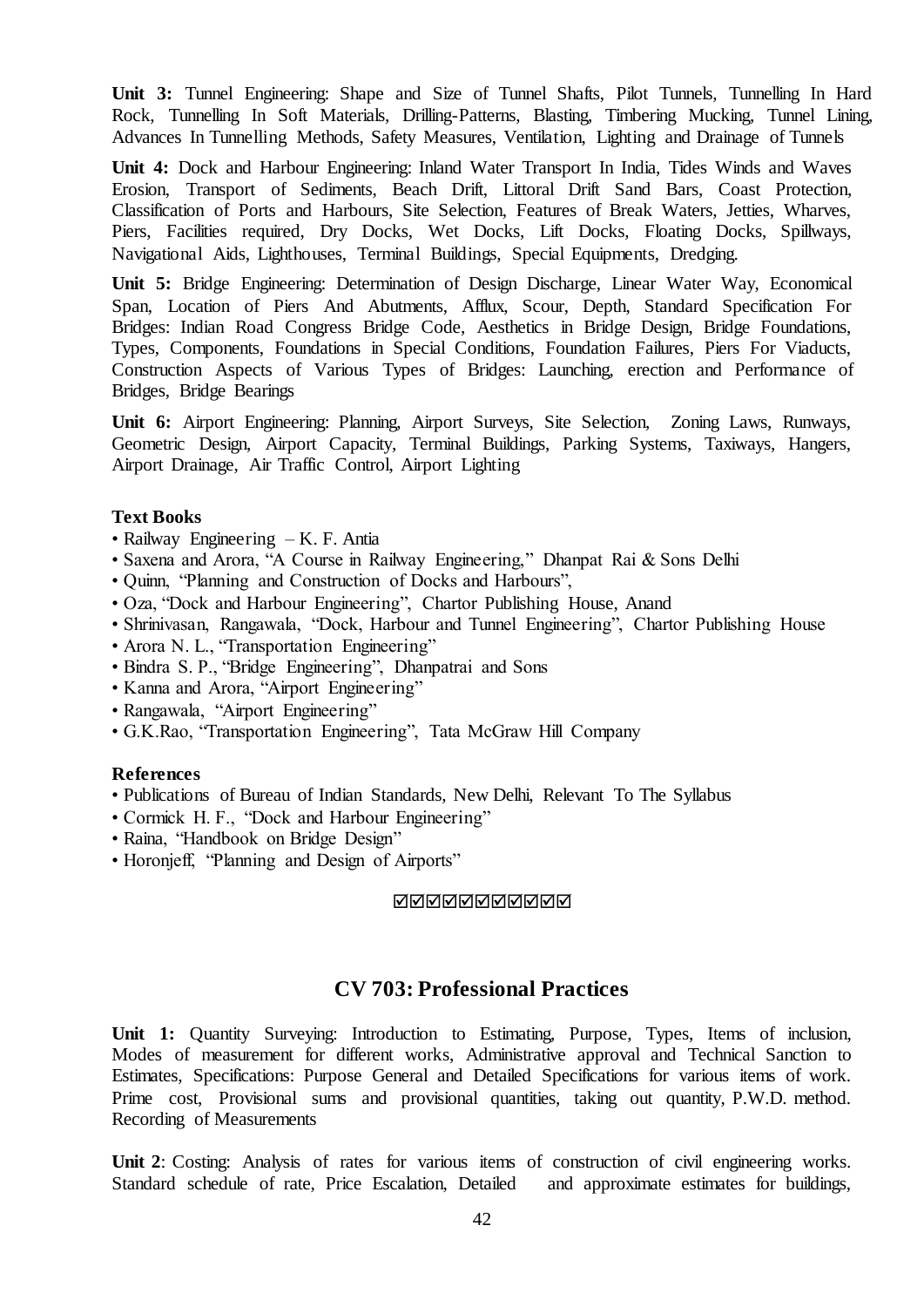R.C.C works, culverts, earthwork for canals. Roads including hill roads and other civil engineering works

Unit 3: Tendering: Types, Preparation of Tender Papers, Conditions of Contracts, Competitive bidding, Types of bids, Invitation of tenders, Scrutiny and acceptance of Tenders, Award of bidding, Types of bids, Invitation of tenders, jobs, Introduction to B.O.T. and similar other basis of execution, Introduction to Arbitration.

Unit 4: Contracts: Essentials of legally valid contract, types, forms of Contract between various agencies, Organizational set up of P.W.D. Classification of works, method of carrying out work in P.W.D. Mode of payment, Bill forms.

**Unit 5:** Valuation: Principles, Types, Price and Cost, Attributes of value, Valuer and his duties, Factors affecting the valuation of properties, Methods of Valuation, different types of lease

**Unit 6:** Valuation from yield and from life, gross yield and net yield, Sinking fund, Depreciation, different methods of calculating depreciation, Depreciated cost, Obsolescence

# **Text Books**

- Bhasin P. L., "Quantity Surveying"
- Rangwala S. C., "Elements of Estimating and Costing"
- Patil B. S., "Civil Engineering Contracts and Estimates"
- Nanavati Roshan, "Professional Practice Estimating and Valuation"
- Dutta B. N., "Estimating and Costing"
- Birdi, "Estimating and Costing"
- Chakroborty M., "Estimating, Costing and Specification in civil engineering"
- Rangwala S. C., "Valuation of real Properties"

#### **References**

- P. W. D. Maharashtra, "Standard Specifications", Volumes I & II
- C.P.W.D. Specifications
- C.P.W.D. Schedule of Rates
- P.W.D. Maharashtra Schedule of Rates

#### <u>NNNNNNNNNNN</u>

# **CV 704: Plastic Analysis and Design**

**Unit 1**: Plasticity in ductile materials, stress-strain for mild steel, elasto-plastic behavior of beam in flexure, shape factor for different cross sections, yield zones, concept of plastic hinge.

Unit 2: Plastic collapse loads of determinate and indeterminate structures such as beams and rectangular portal frames, statical and kinematical methods, basic and combined mechanisms. Determination of plastic collapse loads, bending moment diagram at collapse.

**Unit 3:** Philosophy of Limit State design, requirement of steel for design, Limit State of Strength and Serviceability, partial safety factors, design of laterally supported beams, shear resistance.

**Unit 4:** Secondary design considerations, design of beams with high shear, interaction of bending and shear, interaction of bending and axial force.

Unit 5: Design of portal frames, design of corner connection with and without haunches.

Unit 6: Consideration of deformations, calculation of deflections for plastically deformed structures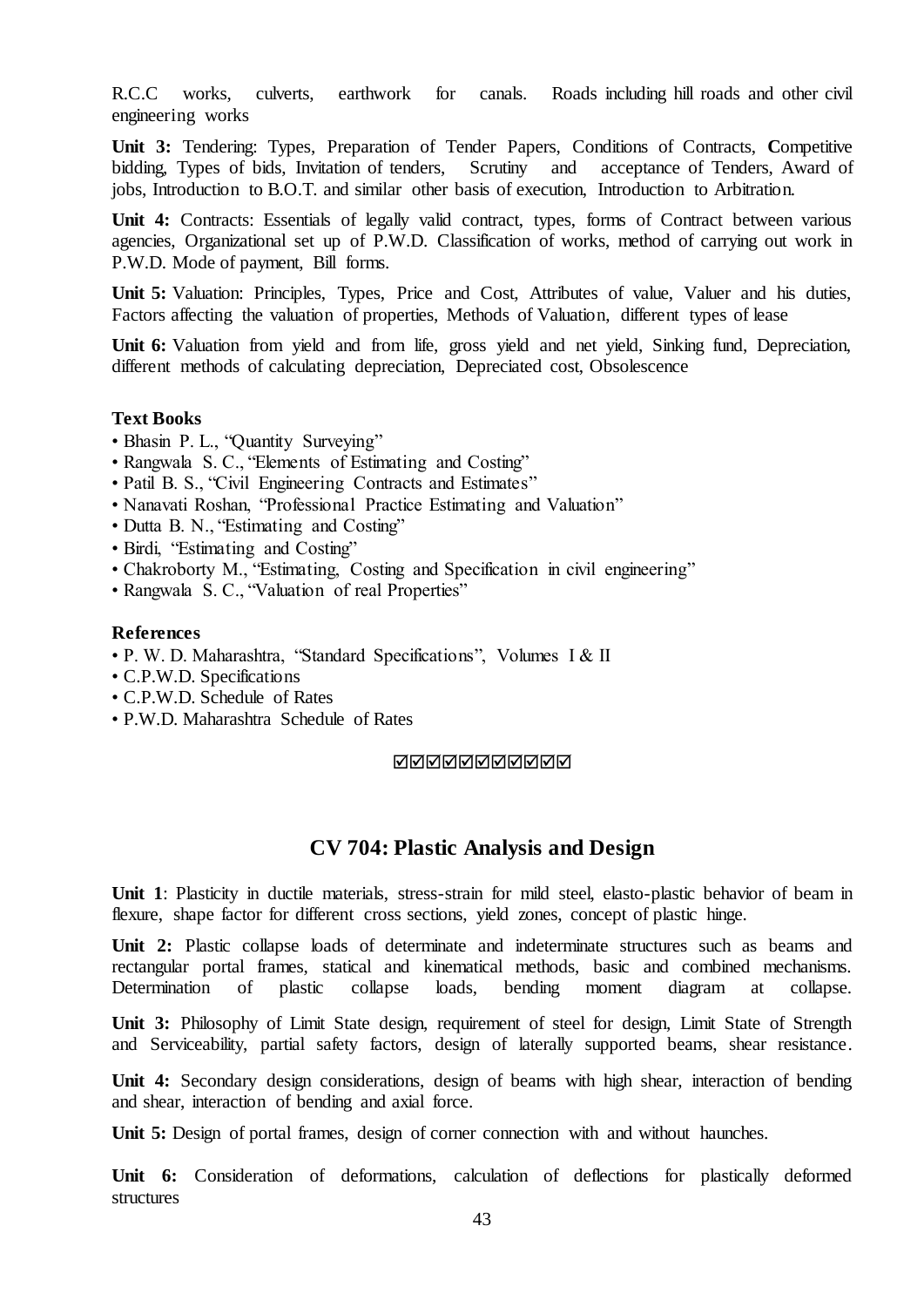# **Text Books**

- Bureau of Indian Standards, "Handbook for Structural Engineers: Application of plastic Theory in Design of Steel Structures SP: 6 (6)"
- Bureau of Indian Standards, "IS: 800 Code of Practice for General Construction in Steel"
- Arya A.S. and Ajmani J.L., "Design of Steel Structures", Nemchand & Bros., Roorkee
- Ramchandra, "Design of Steel Structures Vol II", Standard Book House, Delhi
- Neal B.G., "Plastic Method of Structural Analysis", Chapman & Hall
- Beedle L.S., "Plastic Design of Steel Frames", John Willey & Sons

# **References**

- Bureau of Indian Standards, "Handbook for Structural Engineers SP 6"
- INSDAG Kolkatta, "Teaching Resource for Structural Steel Design"
- "Steel Designers Manual" ELBS

### MMMMMMMMMM

# **CV 705:Professional Practices Lab**

Term work include detailed study and working on at least of following set of assignments

- 1) Detailed estimate for a two storied RCC or load bearing wall building
- 2) Preparing detailed estimate for any one of the following:
	- a) a small culvert
	- b) a stretch of a road about 1 Km. long including earthwork
	- c) a reach of canal about 1 Km. long
	- d) a percolation tank
	- e) a factory shed of steel frame
	- f) Water supply scheme
	- g) Drainage scheme
	- h) Water Treatment plants
- 3) Valuation report including valuation certificate for any two of the following:
	- a) a building for residential purpose or commercial purpose
	- b) a hotel
	- c) a theatre
	- d) Any one construction machine.
- 4) Drafting of Detailed specification for any five civil engineering items. This shall include at least one item each from Roads, Irrigation works, Water Supply, Sanitation and buildings

Assignment (1) and (2) shall include Rate Analysis of at least two items.

## **NNNNNNNNNN**

# **CV 706: Seminar or Community Project**

Student shall choose a topic of his interest in consultation with faculty in the department. The topic for Seminar or community project may be related to Civil Engineering area and/or interdisciplinary area related to Civil Engineering such as:

- 
- 1) Structural Engineering 2) Environmental Engineering
- 3) Geotechnical Engineering 4) Transportation Engineering
	-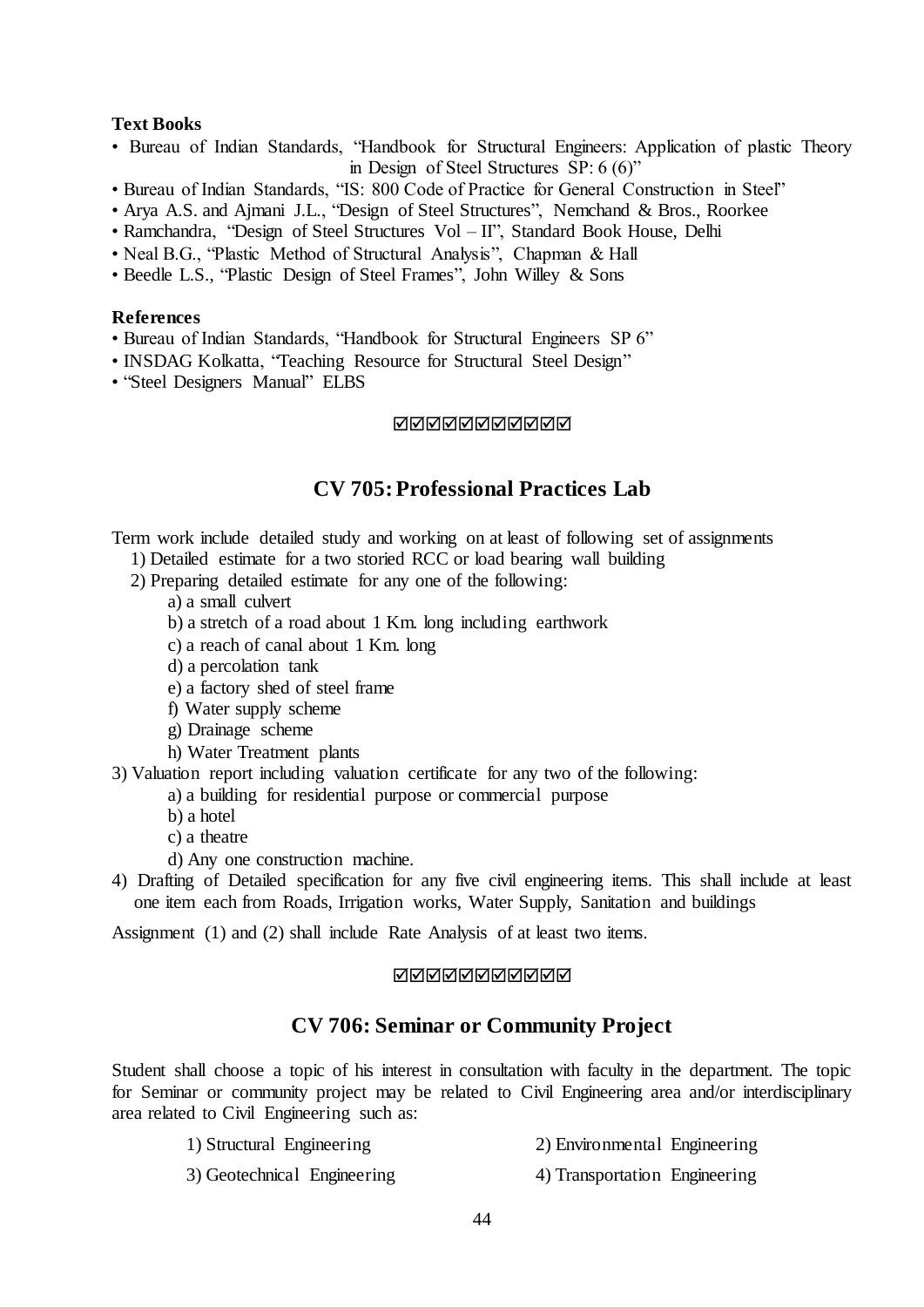| 5) Infrastructural Engineering           | 6) Water Resources Engineering |  |  |  |
|------------------------------------------|--------------------------------|--|--|--|
| 7) Town & Country Planning               | 8) Construction Engineering    |  |  |  |
| 9) Surveying & Remote Sensing Techniques | 10) Earthquake Engineering     |  |  |  |
| 11) Legal Aspects in Civil Engineering   | 12) Project Management         |  |  |  |
| 13) Disaster Management                  | 14) Architectural Engineering  |  |  |  |

Attempts shall be made by the student to collect necessary information from all possible sources and present a summary indicating comprehension of the topic and acquired depth of knowledge. For community projects it is desirable to obtain industry or community sponsorship. A presentation for 10 minutes duration shall be to the satisfaction of the panel of examiners.

# MMMMMMMMMM

# **CV 707: Project Phase I**

Term work shall consist of detailed report for chosen topic and final working proposed in next semester. Report shall summarise the literature survey, spell out the scope of work, proposed methodology and expected results. It is desirable to have a topic sponsored by Industry or research organization or community.

# **NNNNNNNNNN**

# **Elective IV**

# **CV 709: Waste Water Treatment**

Unit 1: Components of wastewater flows, wastewater sources and flow rate, Variations in flow rates and strength, wastewater constituents, Characteristic of Municipal waste water, Quantity of storm water, Ground water infiltration, Sewerage systems, Types of sewers, Collection system, Appurtenances, Design of sanitary and storm water sewers, Maintenance of sewerage systems, Sewage and Sludge pumping, Location, Capacity, Types of pumps, Pumping station design

**Unit 2:** Primary Treatment-Screening, Grit removal, Oil and Grease trap, Chemical Precipitation, Secondary Treatment-Activated sludge process, Process design and operating, parameters, Modification of ASP, Operational problems, trickling filter, classification, process design considerations, Secondary clarification

**Unit 3:** Fundamentals of Anaerobic treatment, Sludge characteristics, Treatment and disposal, Concept of different anaerobic reactors, Low cost wastewater treatment methods-Principles of waste stabilization pond, Design and operation of oxidation pond, Selection of alternative Treatment process flow sheets, Concept of recycling of sewage

Disposal of waste water-stream pollution, Self Purification, DO sag curve, Phelp's Equation, Effluents standards for stream and land disposals

**Unit 4:** Solid waste management-Solid wastes Definition, Types, Sources, Characteristics, Functional outlines-storage, Collection, Processing techniques, Methods of treatment of solid waste-Composting, Incineration, Pyrolysis and Sanitary land filling. Concept of Hazardous waste management

**Unit 5:** Air Pollution-Definition, Sources and classification of pollutants, Effect, Introduction to Meteorological aspects and control of industrial air pollution, Settling Chamber, Bag Filters,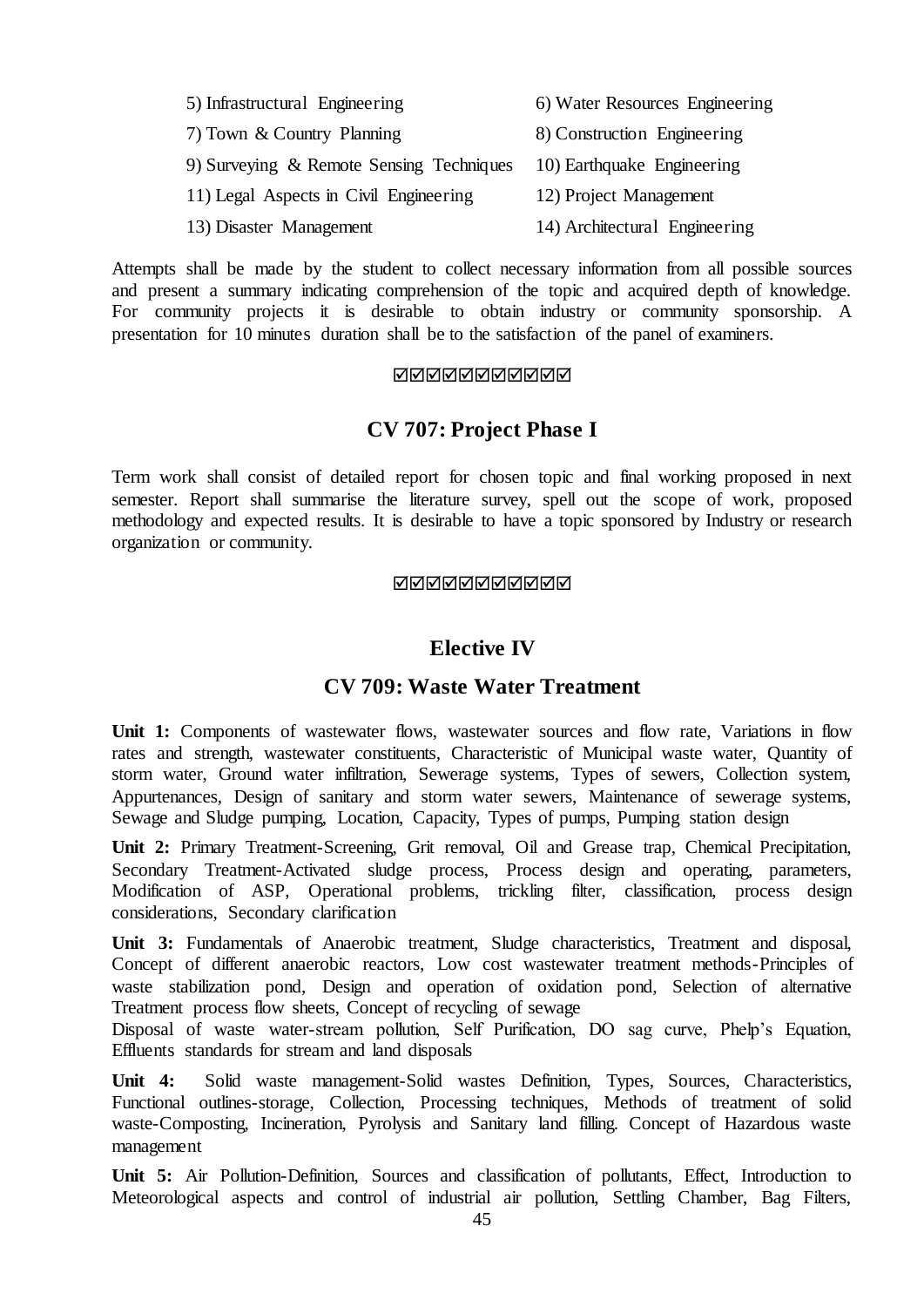Cyclone separators, Scrubbers, Electrostatic precipitators. Control of vehicular pollution, Air quality standards

**Unit 6:** Noise Pollution-Decibel scales, Noise characteristics and measurements, Levels of noise and standards, control measures of community and industrial noise, Introduction to Environmental Impact Assessment and Environmental Legislation

## **Text Books**

- Manual on sewerage and sewage Treatment-Government of India Publication
- Masters G.M., "Introduction to Environmental Engineering and Science"
- Rao. M.N. and Rao H.V.N., "Air Pollution", Tata McGraw Hill ,1990
- Bhide A.D. and Sundrasen B.B., "Solid Waste Management in Developing Countries", Indian National Scientific Documentation Centre New Delhi
- Metcalf & Eddy, "Waste Water Engineering Treatment & Disposal", Tata McGraw Hill, 1982
- Garg S.K., "Sewage Disposal and Air Pollution Engineering", Khanna Publishers
- Manual on Municipal Solid Waste Management, Ministry of Urban Development Govt. of India

#### **Reference Books**

- Peavey, Rowe D.R. and Tchobanoglous, "Environmental Engineering", McGraw-Hill Book Co.
- Viessman and Hammer, "Water Supply and Pollution Control", Harper Collins College Pub.
- Hammer M.J., "Water and Waste water Technology", Prentice-Hall of India Private Limited
- Canter, "Environmental Impact Assessment", Tata McGraw Hill Publication

#### **NNNNNNNNNN**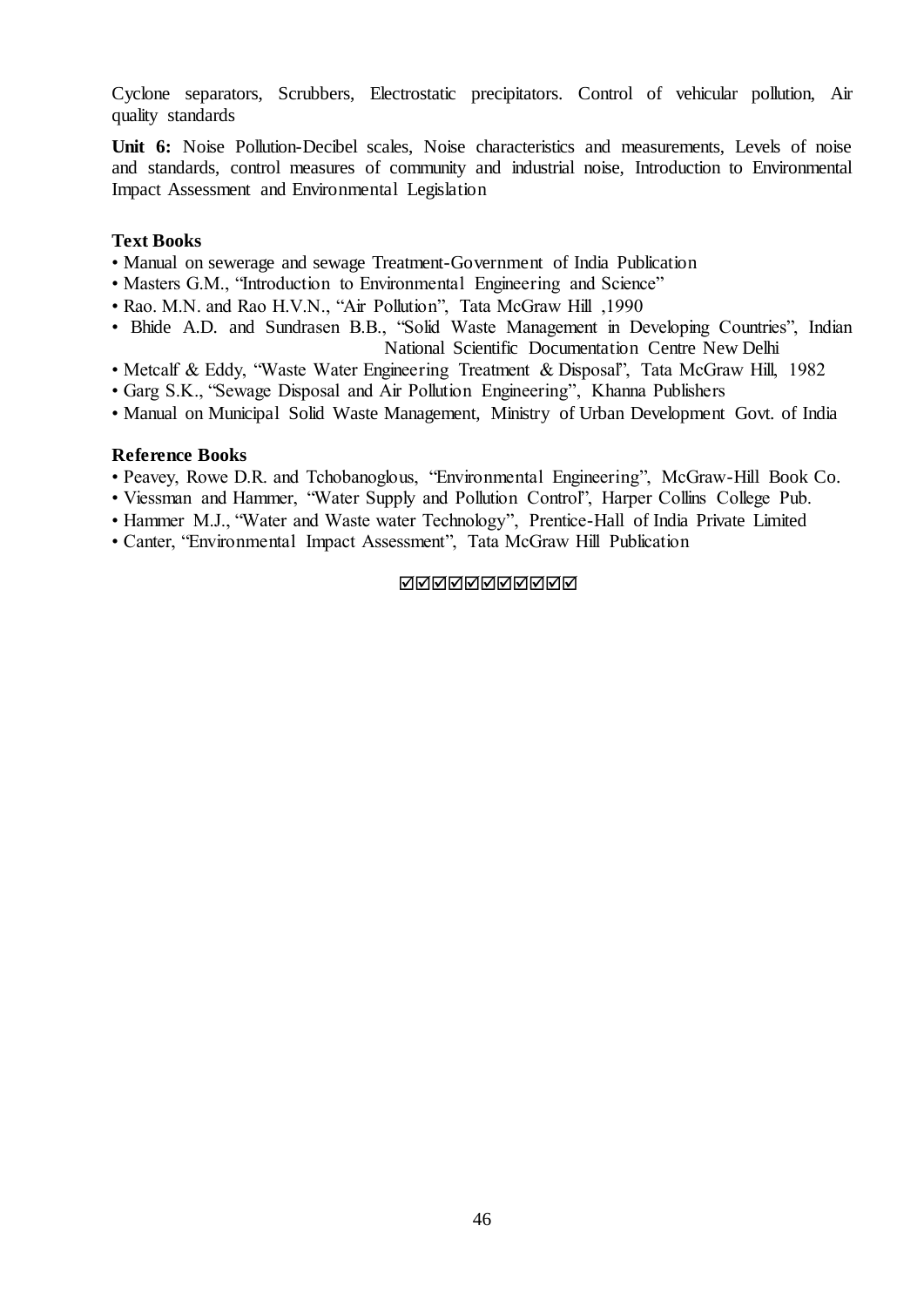# **B. Tech. (Civil) Semester – VIII**

# **CV 801: Introduction to Earthquake Engineering**

**Unit 1:** Elements of Seismology: Terminology, Structure of the Earth, Causes of an Earthquake, Seismic waves, Magnitude and Intensity, Seismograph, Strong Motion Earthquakes, Accelerogram, Prominent Earthquakes of India

**Unit 2:** Structural Dynamics: Free and forced vibrations of Single Degree of Freedom Systems, Un-damped and Viscously Damped Vibrations, Equations of Motion, Duhamel Integral

**Unit 3:** Response Spectrum Theory: Construction of Design Response Spectrum, Effect of Foundation and Structural Damping on Design Spectrum, Design spectrum of IS 1893 – 2002 Part I, Evaluation of Lateral Loads

**Unit 4:** Principles of Earthquake Resistant Design (EqRD), Planning Aspects, Resistance of Structural Elements and Structures for Dynamic Load, Design Criteria, Ductile Detailing of RCC Members, Energy Absorption, Provisions of IS 13920

**Unit 5:** Construction Aspects of Masonry and Timber Structures, Retrofitting and Strengthening Techniques of Low Cost and Low Rise Buildings, Provisions of IS 4326

**Unit 6:** Dynamic Properties of Soils, Field and Laboratory Tests, Site Evaluation, Behavior under Dynamic Loads, Effect on Bearing Capacity, Settlement, Liquefaction

### **Text Books**

- IS 456, IS 1498, IS 1893, IS 1905, IS 2131, IS 13920, IS 4326 of Recent Editions, Bureau of Indian Standards, New Delhi
- Chopra A.K. (2001), "Dynamics of Structures", Second Edition, Pearson Education (Singapore) Pte. Ltd., India, ISBN 81-7808-472-4
- Mario Paz, "Structural Dynamics", CBS Publication
- Arya A.S., "Elements of Earthquake Engineering", South Asian Pub., New Delhi

# **Reference Books**

• Humar J. L. (2002), "Dynamics of Structures", 2nd Edition, Swets and Zeitlinger, Netherlands

• Farzad Naiem (2001), "The Seismic Design Handbook", Kluwer Academic Publishers, Massachusetts, ISBN: 0 7923 7301 4

• Dowrick D. J. (1994), "Earthquake Resistant Design for Engineers and Architects", John Wiley and Sons Ltd. ISBN: 0 471 91503 3

• Pauley T. and Priestley M.J.N. (1992), "Seismic Design of Reinforced Concrete and Masonry Buildings", John Wiley & Sons Inc., USA, ISBN 0-471-54915-0

- Nayak N. V., "Foundation Design Manual", Dhanpatrai and Sons, Delhi
- Housner G.W. and Hudson D. E., "Applied Mechanics- Dynamics", East-West Edition, N. Delhi

# **NNANNANNAN**

# **CV 802: Project Management**

**Unit 1:** Introduction, Steps in Project Management, Bar Chart, Mile stone chart, Development of network, Fulkerson's Rule, Introduction to CPM, Time estimates, floats, critical path

**Unit 2**: Network Compression, Least Cost and Optimum Duration, Resource Allocation, Updating Calculations for Updated Network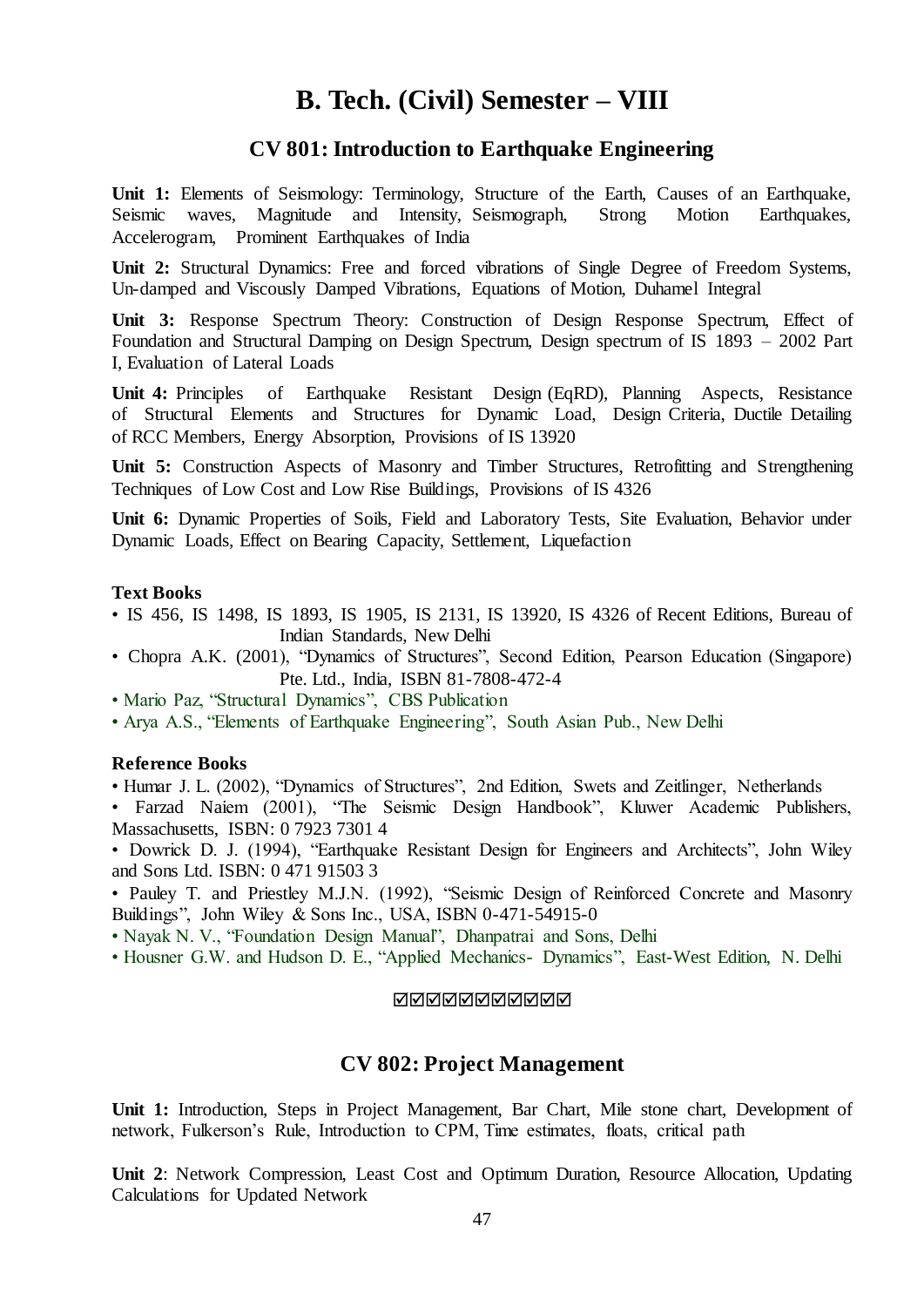**Unit 3:** Introduction to PERT, Concept of Probability, Normal and Beta Distribution, Central limit Theorem, Time Estimates, Critical Path, Slack, Probability of Project completion.

**Unit 4:** Introduction to Engineering Economics, Importance, Demand and Supply, Types of Costs, Types of interests, Value of Money – time and equivalence, tangible and intangible factors, Introduction to inflation, Cash – flow diagram, Economic comparisons –Discontinuing methods:, Non discontinuing criteria

**Unit 5:**1. Linear Break even analysis – Problems, Quality Control – Concept, Statistical Methods – control charts

**Unit 6:**1. Total quality Management – Philosophy of Juran, Deming, importance, Quality Circle Implementation, Introduction to ISO 9000 series and 14000 series

# **Text Books**

- Roy Pilcher, "Project Cost Control in Construction"
- Gupta R.C. "Statistical Quality Control"
- Layland Blank and Torquin, "Engineering Economics"
- Naik B. M. "Project Management"
- Khanna O.P., "Work Study"
- Srinath L. S. "CPM PERT"

## **Reference Books**

- Antill and Woodhead, "C.P.M. in Construction Practice"
- Taylor. G.A., "Management and Engineering Economics"
- Roy Pilcher, "Principles of Construction Management"

#### MMMMMMMMMM

# **CV 803: Construction Techniques**

Unit 1: Introduction, Planning of a new project, site access and services, Mechanical and Manual construction. Excavation in Earth: Earth moving equipments - Tractors, Bulldozers, Scrappers, Power shovel, Hoes, simple numerical problems based on cycle time and production rates. Drag line, Clamshell, Trenchers, Compactors- types and performance, operating efficiencies, lifting capacities,

Unit 2: Excavation in hard rock, Rippers, jack hammers, drills, compressors and pneumatic equipments, Blasting explosives, detonators, fuses, Drainage in excavation – necessity and methods of dewatering.

**Unit 3:** RMC Plant, layout and production capacity. Grouting, Shotcreting, under water concreting. Slip formwork

**Unit 4:** Prefabricated construction: Relative economy, Steel construction: Planning and field operations, Erection equipments, Floating and dredging equipments.

**Unit 5:** Road Construction Aspects, Asphalt mixing and batching plant (Hot mix plant), Sensor Paver for rigid roads, Crushing plants Belt conveyers, cableway, Construction of a new railway track, aspects of bridge construction

Unit 6: Diaphragm Walls – Purpose and Construction Methods, Safety measures in construction, prevention of accidents, Introduction to Disaster management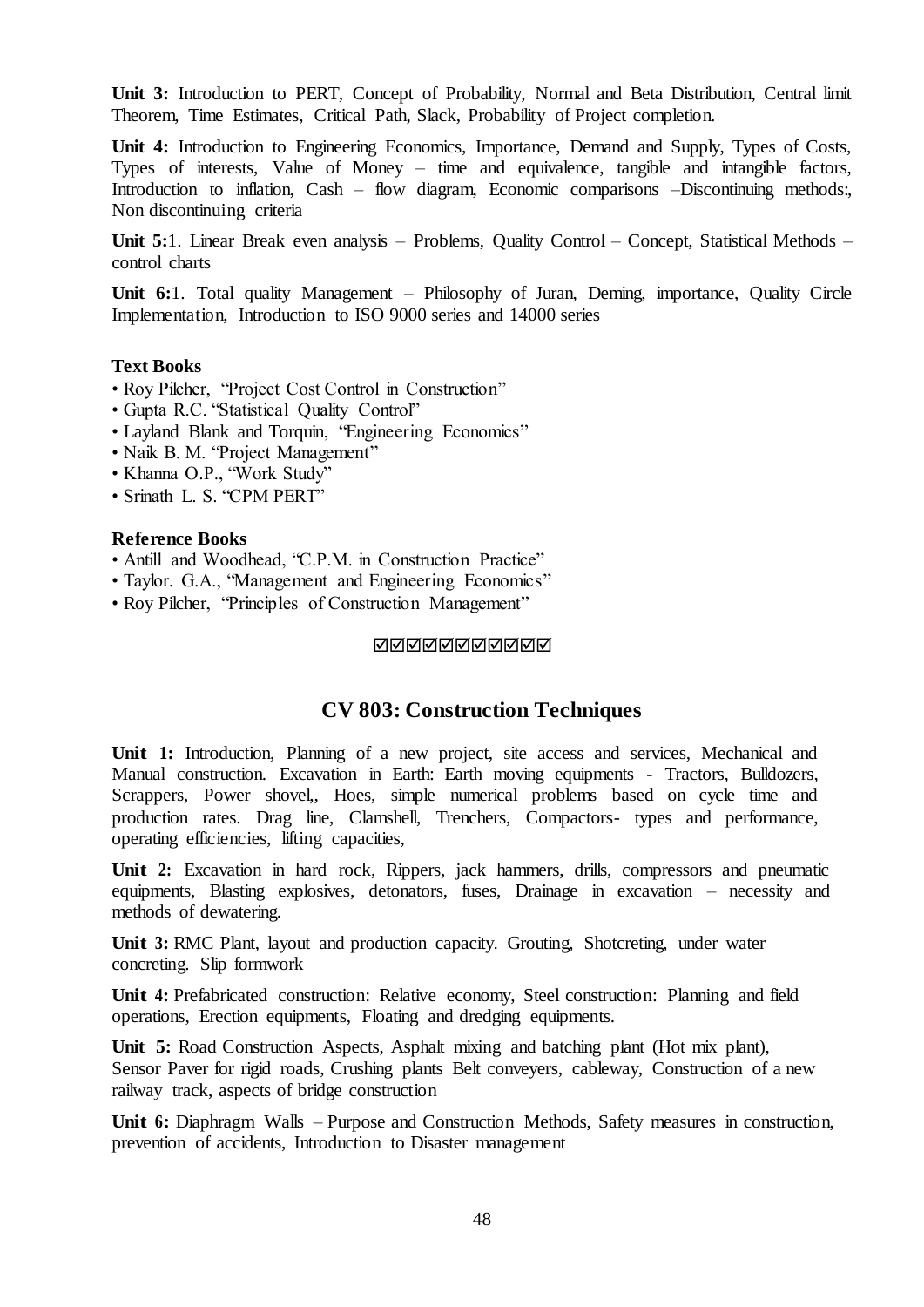# **Text Books**

- Peurifoy R. <sup>L</sup> . "Construction, Planning, Equipment and Methods", McGraw hill book Co N.Delhi
- Mahesh Verma, "Construction Equipment", Metropolitan book co ,New york
- Jagmohan Singh, "Heavy Construction Planning, Equipment and Methods", Oxford and IBH Publishers, New Delhi
- Taylors, "Reinforced Concrete Bridges",

# **Reference Books**

- Quin, "Planning and Construction of Docks and Harbors"
- Stubbs, "Hand Book of Heavy Construction"
- Boyes R.G.H, "Structural & cut off Diaphragm Walls", Applied Science Publishers Ltd. London.
- Ataev S. S., "Construction Technology", Mir Publishers, Mascow

# **NANANANANA**

# **CV 804:Earthquake Engineering Lab**

Term work includes detailed study and working on following set of assignments:

- 1) Planning of Earthquake Resistant Building
- 2) Construction of Design Response Spectra
- 3) Evaluation of Lateral Loads on Multi-storeyed Building as per IS 1893
- 4) Ductile Detailing of Members as per IS 13920
- 5) Detailing of Masonry Structures

# **NANANANANA**

# **CV 805: Structural Design and Drawing of RC Structures**

Term work shall consist of detailed analytical report for structural design and drawing of the following RC structures:

A)  $G + 2$  Building

B) Any one of the following

1) Retaining Wall

2) Elevated Water Tank: Analysis and Design of Staging and Tank Body.

3) Staircase of Special Form such as Helicoidal Stair

4) Shell Roofs

5) Special Foundation Type such as Combined Footing, Raft, Pile Foundation

### **NNNNNNNNNN**

# **CV 806: Self Study Report based on Topic Related to Foundation Engineering and field visits.**

# **NNNNNNNNNN**

# **CV 807: Project Phase II**

Term work shall consist of detailed report for chosen topic and output of final working proposed in previous semester. Report shall summarise the literature survey, spell out the scope of work, methodology and results. Viva-voce Examination shall be based on work carried out by the student.

# **NANANANANAN**